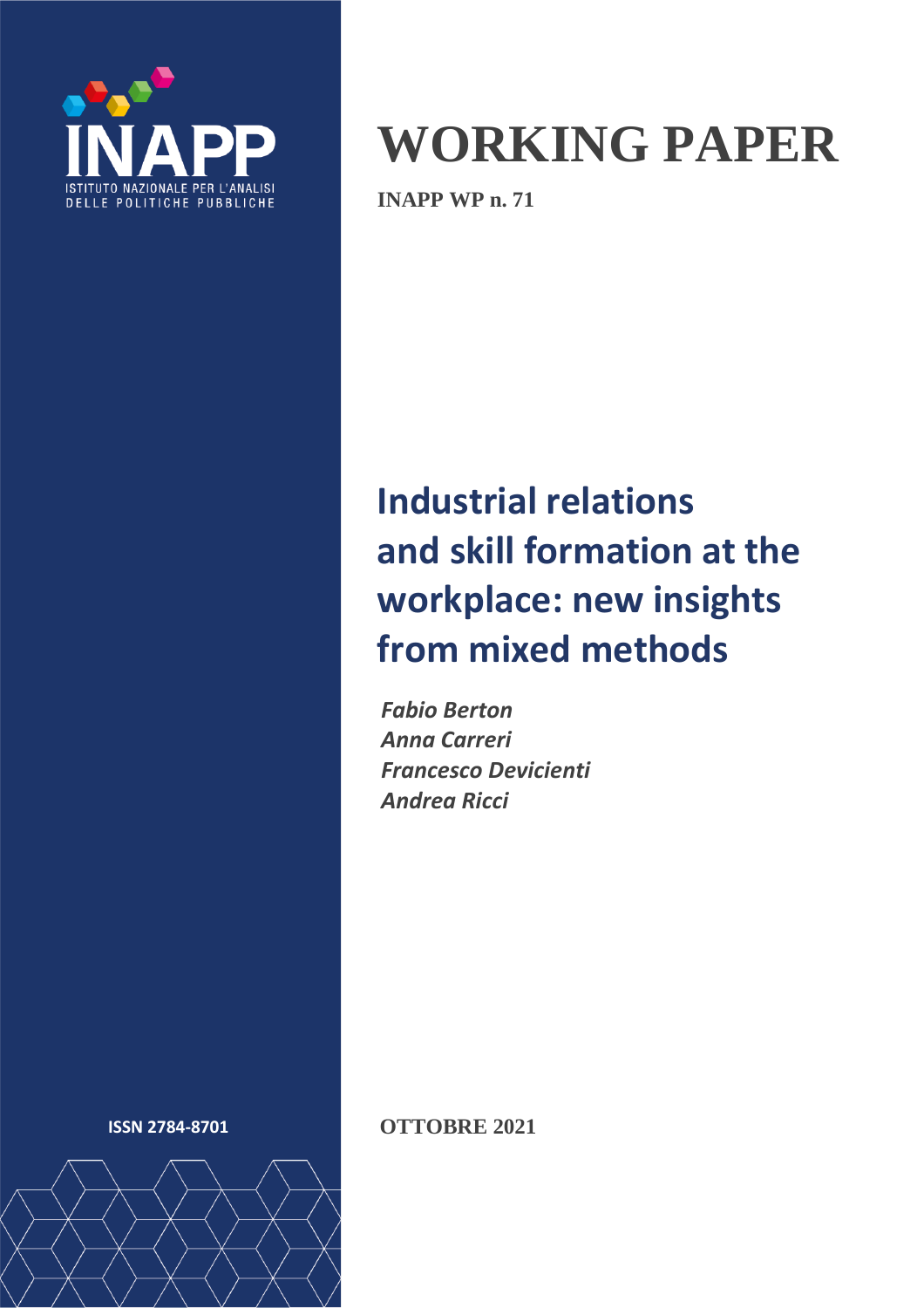# **Industrial relations and skill formation at the workplace: new insights from mixed methods**

#### **Fabio Berton**

*Università degli studi di Torino, Torino Institute of Labor Economics (IZA), Bonn Laboratorio Riccardo Ravelli, Torino Corresponding author: [fabio.berton@unito.it](mailto:fabio.berton@unito.it)*

#### **Anna Carreri**

*Università degli studi di Verona, Verona SEIN-Identity, Diversity & Inequality Research, Università di Hasselt, Hasselt [anna.carreri@univr.it](mailto:anna.carreri@univr.it)*

#### **Francesco Devicienti**

*Università degli studi di Torino, Torino Collegio Carlo Alberto, Torino Institute of Labor Economics (IZA), Bonn Laboratorio Riccardo Ravelli, Torino [francesco.devicienti@unito.it](mailto:francesco.devicienti@unito.it)*

#### **Andrea Ricci**

*Istituto nazionale per l'analisi delle politiche pubbliche (INAPP), Roma [an.ricci@inapp.org](mailto:an.ricci@inapp.org)*

#### OTTOBRE 2021

We thank Christine Trampusch and the participants to the workshop on *Skill mismatch: measurement issues and consequences for innovative and inclusive societies* (University of Torino), to the conference on *Reassessment and Perspectives of Labor Policies* (University of Roma Roma Tre), the SISEC Conference (Catholic University of Milan), the Conference in Memory of Marco Biagi (University of Modena and Reggio Emilia) the Workshop on Labor Economics (University of Trier), the SASE Conference (Doshisha University, Kyoto) and to the seminars held at LISER (Esch-sur-Alzette) and at the Department of Economics and Statistics of the University of Torino for helpful comments and suggestions. The University of Torino and Compagnia di San Paolo Bank Foundation with projects *Skill mismatch: measurement issues and consequences for innovative and inclusive societies* and *Productivity, welfare and decentralization* are kindly acknowledged for financial support. We also thank the National Institute for Public Policy Analysis INAPP for data support. The opinions expressed here reflect only the authors' views and not their institutions'. The INAPP is not responsible for any use that can be made of the present results. The other usual disclaimers apply.

CONTENTS: 1. Introduction. – 2. Conceptual framework and literature. – 3. Institutional background. – 4. Data and empirical strategy. – 5. Empirical results: quantitative analysis. – 6. Empirical results: qualitative analysis and third-phase quantitative results; 6.1 Constraints on the involvement of trade unions; 6.2 Unpacking processes: decentralized collective bargaining; 6.3 Unpacking processes: collective voice face; 6.4 Unpacking processes: watchdog function. – 7. Interpretation and concluding remarks – Appendix. – References

**INAPP – Istituto nazionale per l'analisi delle politiche pubbliche**

| Corso d'Italia 33  | Tel. +39 06854471    |               |
|--------------------|----------------------|---------------|
| 00198 Roma, Italia | Email: urp@inapp.org | www.inapp.org |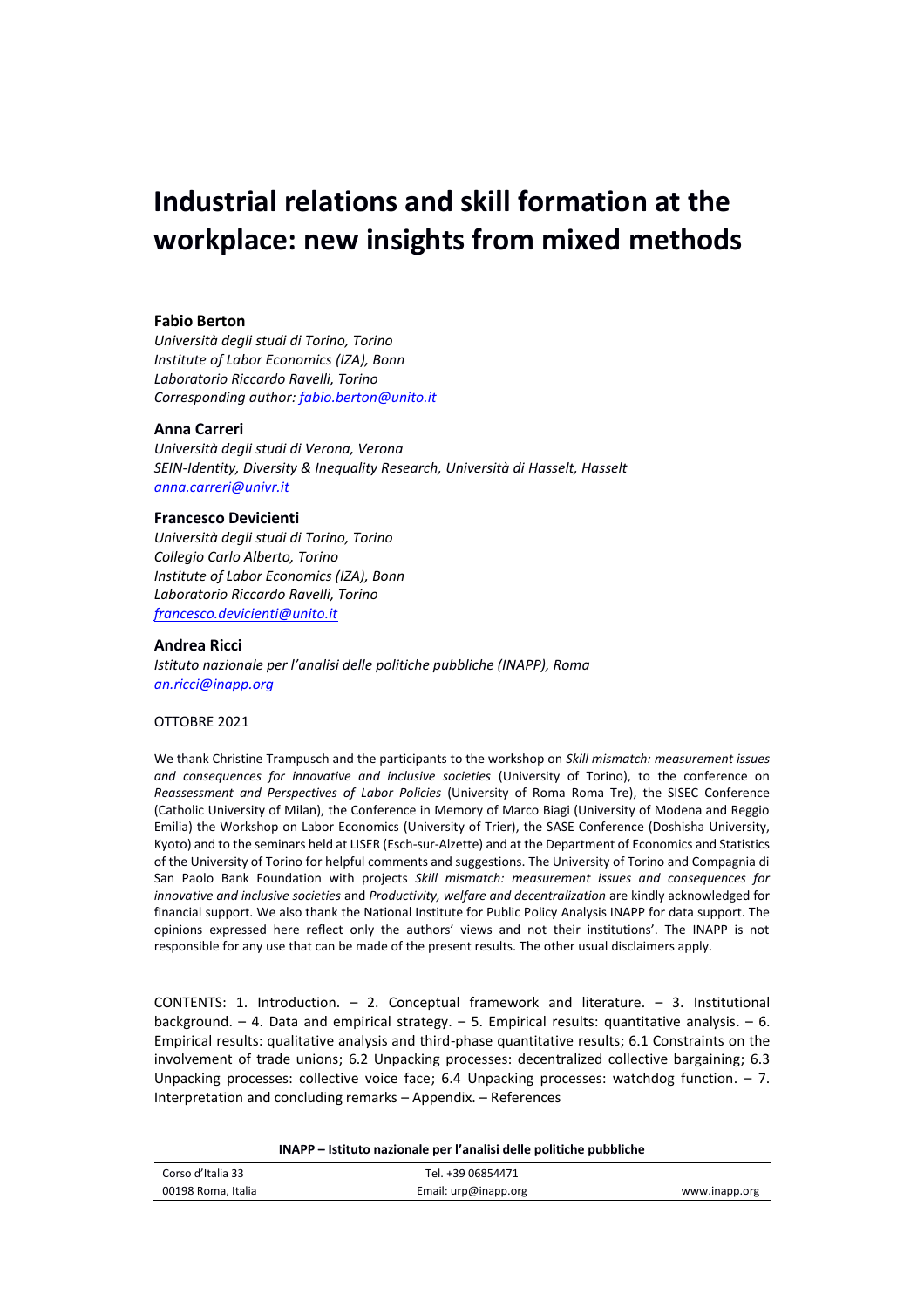# ABSTRACT

# **Industrial relations and skill formation at the workplace: new insights from mixed methods**

In this paper, we study whether and how firm-level unionism and collective agreements affect workplace training. Theory provides inconclusive predictions on the various channels and processes through which firm-level industrial relations may affect workplace training. Quantitative and qualitative analyses, when used in isolation, have also proved insufficient for an adequate account of the various factors at play. In the spirit of opening the 'black box' of firm-level unionism and collective bargaining, we combine quantitative and qualitative strategies. Our results suggest that workplace unionism, and especially decentralized collective agreements, favor workplace training in subtler and often more dynamic ways than commonly understood.

**KEYWORDS**: workplace training, industrial relations, firm-level bargaining, Italy

**JEL CODES**: J24, J52

DOI: 10.53223/InappWP\_2021-71

**Cite as:**

Berton S., Carreri A., Devicienti F., Ricci A. (2021), *Industrial relations and skill formation at the workplace. New insights from mixed methods*, Inapp Working Paper n.71, Roma, Inapp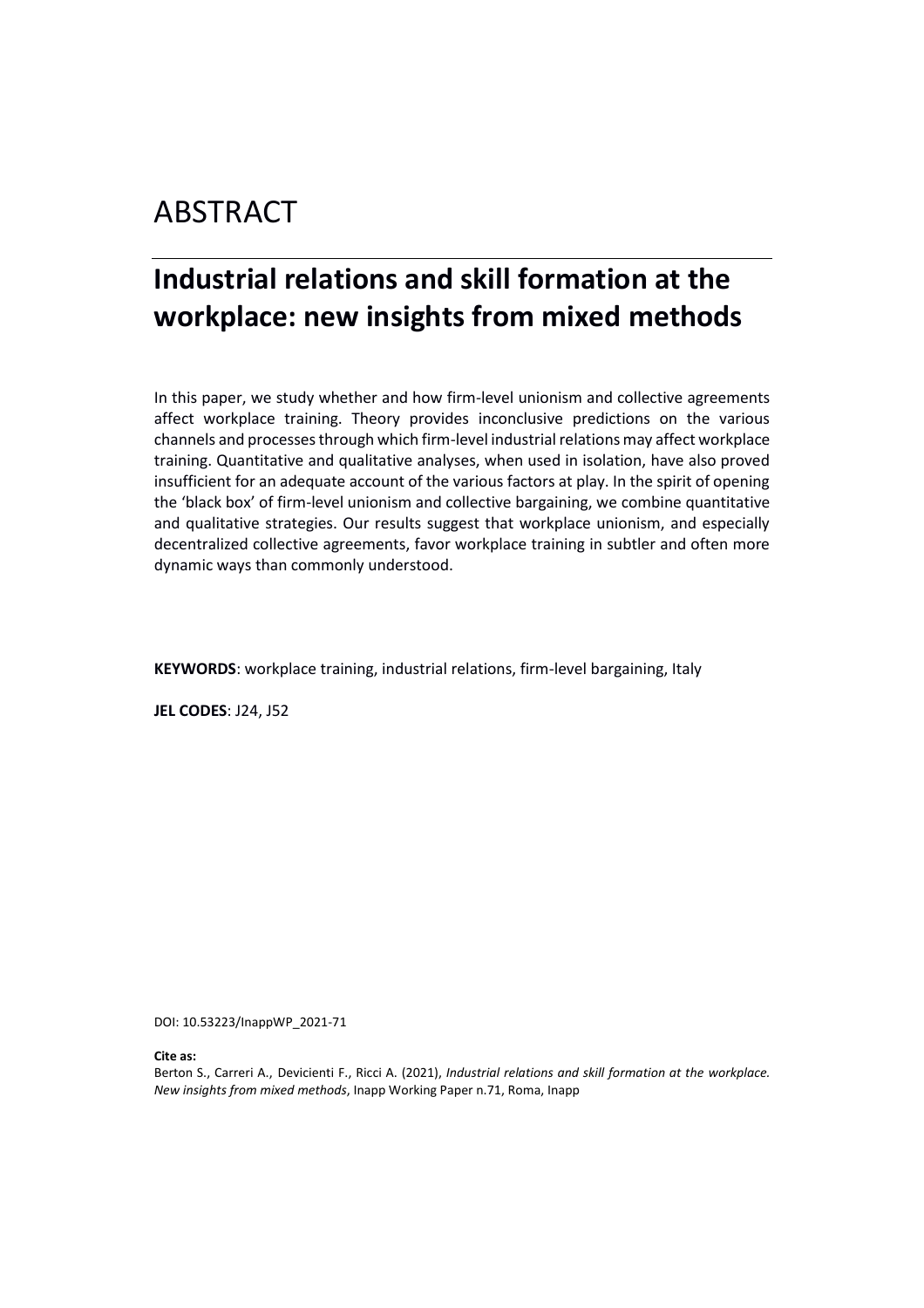# **1. Introduction**

Several market failures often prevent that the costs and benefits from workplace training are efficiently shared between employers and employees (OECD 2003). Brunello and Wruuck (2020) highlight deviations from perfect competition and credit constraints among the causes of underinvestment in training in Europe. The market alone would henceforth provide societies with an insufficient amount of training, and public intervention is recognized as necessary at least since the Copenhagen Declaration in 2002 (European Commission 2002). Also because continuing vocational training is generally less state-regulated (Heidemann 1996), a key role is recognized to social partners (Winterton 2007), as their mediation is thought to favor the identification of skill needs (Cedefop 2008). Collective bargaining should thus emerge as a primary arena of training decisions (Eurofound 2009). It is hence surprising that in Europe the share of firms providing (continuing vocational) training through collective agreements is generally below 10% (2015 Eurostat data), with company-level agreements even less common than sectoral or national ones (Heyes 2007).

Studying whether and how company-level collective bargaining supports the provision of workplace training is the objective of the present article. In doing so, we provide a number of contributions to the literature. First, complementarily to most of the literature that focuses on liberal vs. coordinated market economies (Cooney and Stuart 2012), Italy will be our case study. Contrary to the Anglo-Saxon world, where unionism primarily acts at the company level, the main bargaining level in Italy is the sectoral one, with company-level bargaining playing an integrative although increasing role. However, workers' representative bodies at the company level also deviate from the German model of works councils, being more directly under the control of national and local unions in the Italian case. According to the OECD/AIAS database on Institutional Characteristics of Trade Unions, Wage Setting, State Intervention and Social Pacts (ICTWSS, 2017 data), while in Germany the works councils are formally barred from negotiating plant-level agreements (although they may do it informally), in Italy they do it along with or instead of trade unions. The result is that wage coordination follows nonbinding norms in Germany, while in Italy there exist procedural negotiation guidelines, so that the type of coordination is also defined 'informal centralization'. Italian industrial relations are also described as less cooperative, both at the sectoral and at the workplace level, than those typically operating in coordinated market economies, an aspect likely to have a significant bearing on skill formation. Hence, Italy represents an interesting 'intermediate' case study able to generate insights for countries whose systems of industrial relations also deviate from the Anglo Saxon and the German  $models<sup>1</sup>$ .

Second, in the spirit of opening the 'black box' (Beach, 2020) of firm-level union activity, we combine a quantitative approach – to investigate *whether* decentralized collective bargaining has an impact on firm-provided training – with qualitative evidence – to investigate, in case, *how* it takes place, i.e. which are the channels. Following Johnson *et al.* (2007: 123), "*mixed methods research is the type of* 

<sup>1</sup> According to Eurostat, 56% of Italian firms (of any size) undertake training initiatives for their workers in 2010, against 73% in Germany and 66% in UE-27.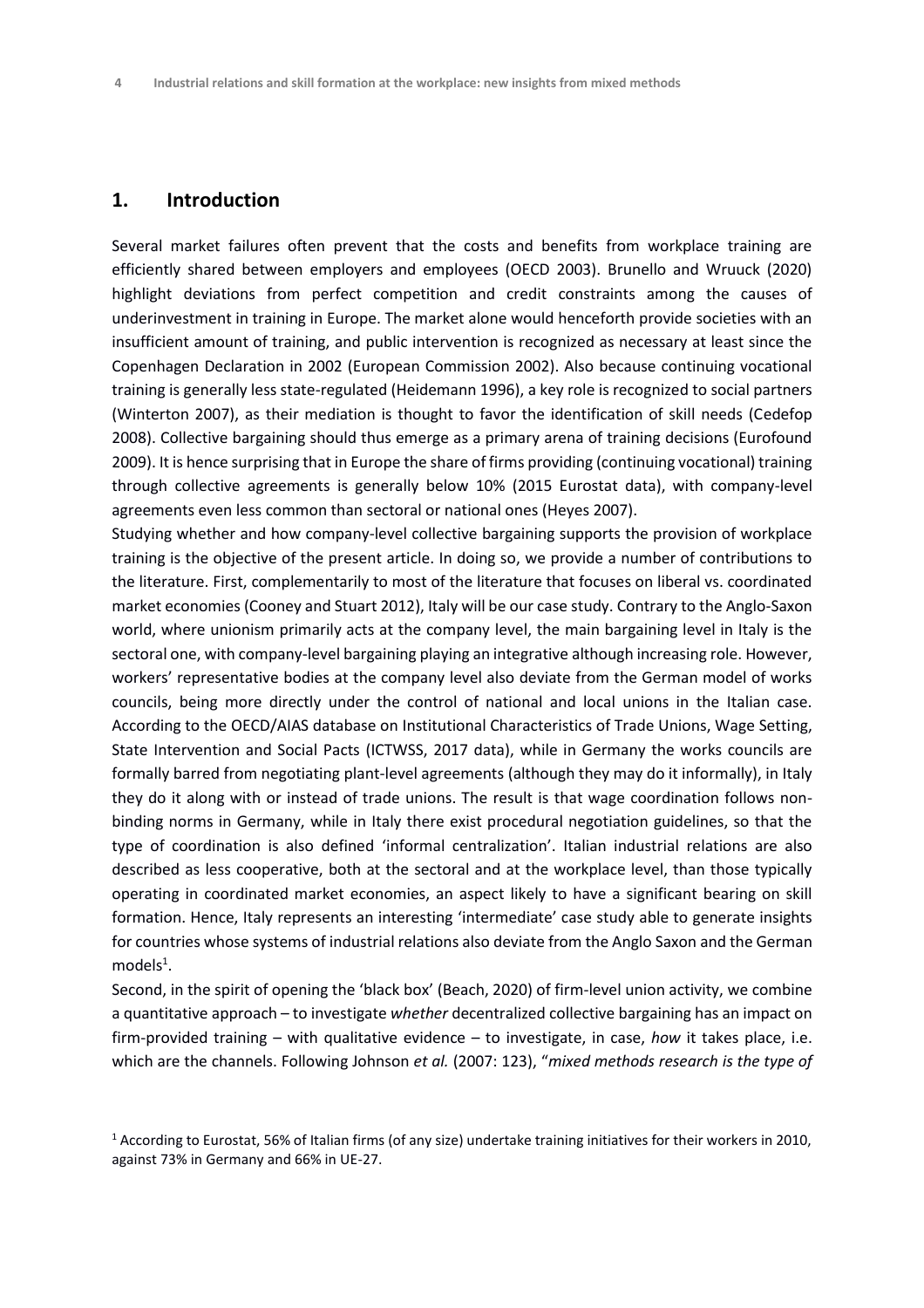*research in which a researcher or team of researchers combines elements of qualitative and quantitative research approaches… for the broad purpose of breadth and depth of understanding and corroboration"*. More specifically, we apply a *sequential* or *three-step* research design.

First, the application of econometric techniques suggests that the existence of a firm-based collective agreement enhances the probability that a worker receives workplace training and makes the perworker and per-trainee expenditure on training grow. Our quantitative approach relies on a firm-level survey providing a rich set of information on training activities, workplace unionism and firm characteristics. The data are longitudinal, enabling us to control for firm time-invariant unobserved characteristics via firm fixed effects.

Second, thematic qualitative analyses of semi-structured interviews to key informants of industrial relations, training programs and hiring strategies, allows us to identify key dimensions of the relationship between workplace unionism, collective bargaining and skill formation, and the underlying processes. Our joint reading of the quantitative and qualitative analyses suggests that workplace unionism, and especially decentralized collective agreements, favors workplace training in subtler, often more dynamic, ways than commonly understood, and highlights a number of hitherto understated policy implications. For instance, we find that it is not the writing of a local-level contract *per se* – often motivated by wage or time-schedule matters – that raises training, but instead the routine it triggers between workers' and firm's representatives to sit around a table and discuss. Third, for some of these joint readings – including the idea of a dynamic effect of firm-level agreements – we are able to look for a counterproof in the quantitative data.

Another (third) distinctive strength of our *mixed-methods* approach is that we can make progress in disentangling the effects of the presence of workplace unions *per se* from those arising upon the signing of a formal firm-level agreement. Indeed, the survey data used for the econometric analyses allow us to observe whether or not a union body with workers' representatives has been set up at the firm level, and whether or not a firm-level agreement is in place at any survey year. Similarly, our qualitative analysis is aimed at unravelling, from the experiences of the key informants involved, the separate roles of firm-level collective bargaining from the more general effects arising out of workplace representation and union activity.

Fourth, a noticeable feature of our data is that we have diverse measures of firm-sponsored training, ranging from the share of workers undergoing training to its monetary cost. The latter provides us with a measure of the quality of training, a type of information that is rarely available in other data sets (an example is Kriechel *et al.* 2014).

Finally, our data cover the period from 2010 up to 2018, and thus allow us to update the scarce evidence for Italy on the relationship between workplace industrial relations and training.

The remainder of the paper proceeds as follows. Section 2 reviews the existing literature, both theoretical and empirical. Section 3 provides a short account of Italy's institutional background. In section 4, we describe the data and our three-step empirical strategy. Section 5 comments the results of the quantitative analysis, while section 6 focuses on the findings of qualitative analysis and goes back to quantitative evidence where possible. Section 7 offers a summary, joint reading of our mixedmethods analysis, and provides some concluding remarks.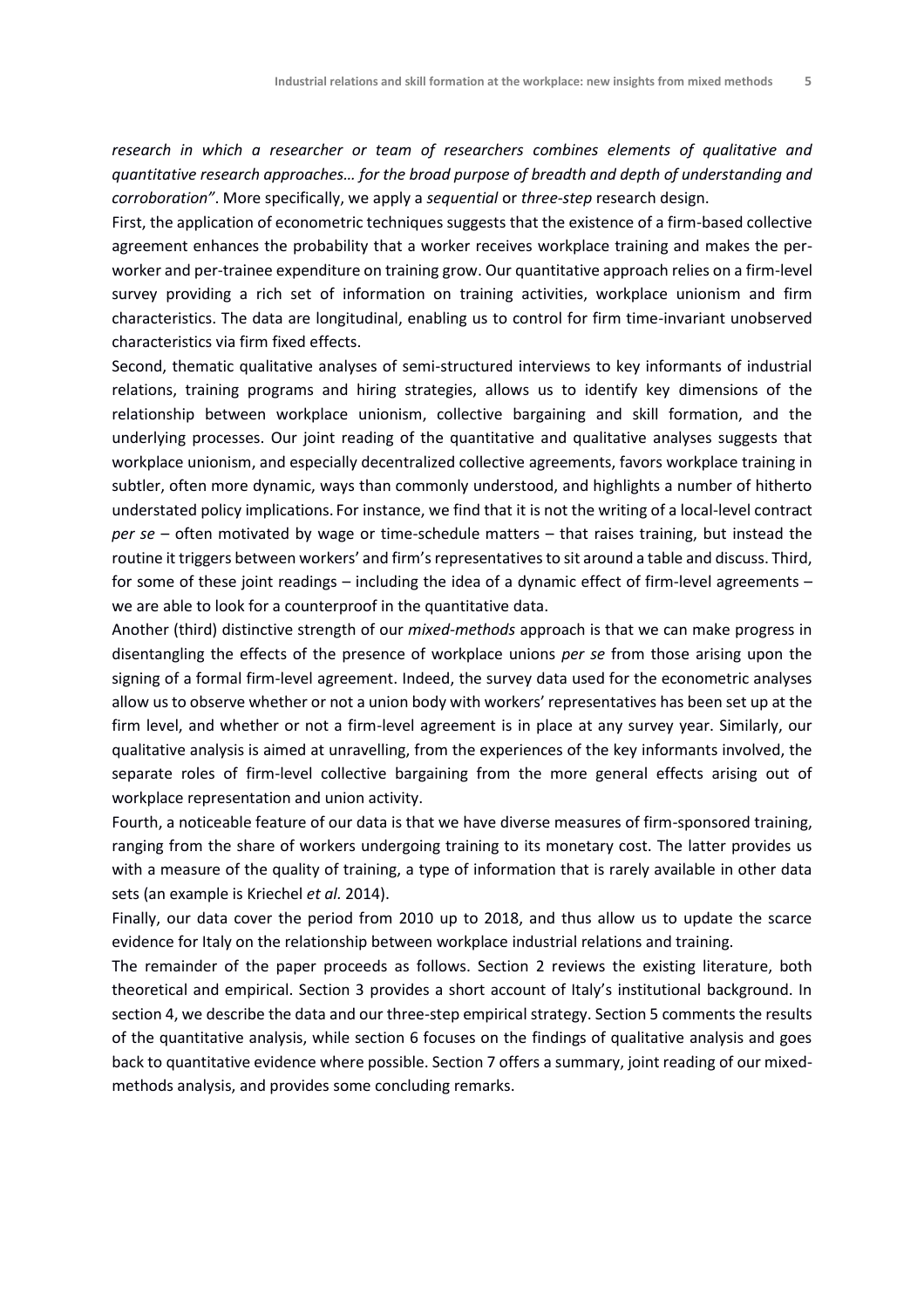# **2. Conceptual framework and literature**

The available literature suggests that workplace unionism and collective bargaining may have both positive and negative effects on the amount and quality of firm-sponsored training. Various wage and non-wage channels might be at play in different settings. According to economic theory, the presence of unions within an otherwise perfectly competitive labor market has a detrimental effect upon training. The argument is that union wages, just as a binding legal minimum wage, impairs the capacity of workers to accept wage cuts to fund their general training, as employers have no incentives to pay for transferable skills. Seniority rules and wage compression have comparable expected effects in this setting.

Another typical situation where the negative effects are more likely to manifest themselves is when workers and firms are rather oriented towards uncooperative, opportunistic, rent-capturing behaviors, as described by the hold-up literature<sup>2</sup>. Whenever a firm's investments in physical or human capital have a sizable 'sunk cost' component, and contracts are incomplete (e.g., it is possible to renegotiate wages and other working conditions *ex-post*, at any time after the investment has taken place), a hold-up problem arises (Grout 1984). A firm may invest sub-optimally or may even completely give up the initial investment plans, if it anticipates that a monopolist union will, through higher future wage claims, capture the returns of the investment being contemplated today (Card *et al.* 2014; Cardullo *et al.* 2015; Cavanaugh 1998; Hirsch 1991). A specular hold-up problem may also emerge from the workers' perspective: workers might be reluctant to invest in firm-specific human capital fearing that the returns of their investment might be captured by the firm, in the absence of enforceable long-term wage contracts.

However, there are also various settings where workers' representatives and unions may emerge as a training-enhancing institutions. Within a monopsonistic labor market, Acemoglu and Pischke (1999) show that wage compression induces employers to bear the costs of general training if the increase in productivity after training is higher than the increase in wages. A positive effect is also expected if the union acts as a commitment device or agent of contract enforcement, which reduces subsequent opportunism and hold-up problems (Hashimoto 1981; Malcomson 1983). This happens whenever unions aim at defining an ex-ante 'fair' contractual division between labor and capital (rent-sharing) of the future returns of the investment in human capital. By writing a contract in which it is specified that workers get a certain percentage of profits, workers and firms can feel more confident that they will not be held up ex post (Parent 2004). In this case it is not just the presence of workplace unions per se, but rather their ability to write binding contracts, e.g., via firm-level collective agreements, that matters for the neutralization of the hold-up problem.

More generally, union activity at the firm level may promote long-term employment relationships (Boockmann and Steffes 2010; Busemayer and Trampusch 2012; Estevez-Abe *et al.* 2001; Hirsch *et al.* 2010; Pfeifer 2011) and bolster the integrity of internal labor markets (Harcourt and Wood 2007), thus creating incentives for long-run human capital investments (Lazear 2009). Both the worker and the

<sup>2</sup> Rents may emerge for a number of reasons, including monopsonistic labor markets (Manning 2006), labor market frictions (Diamond 1982a, 1982b; Mortensen 1970; Pissarides 1985) and also non-competitive markets for goods.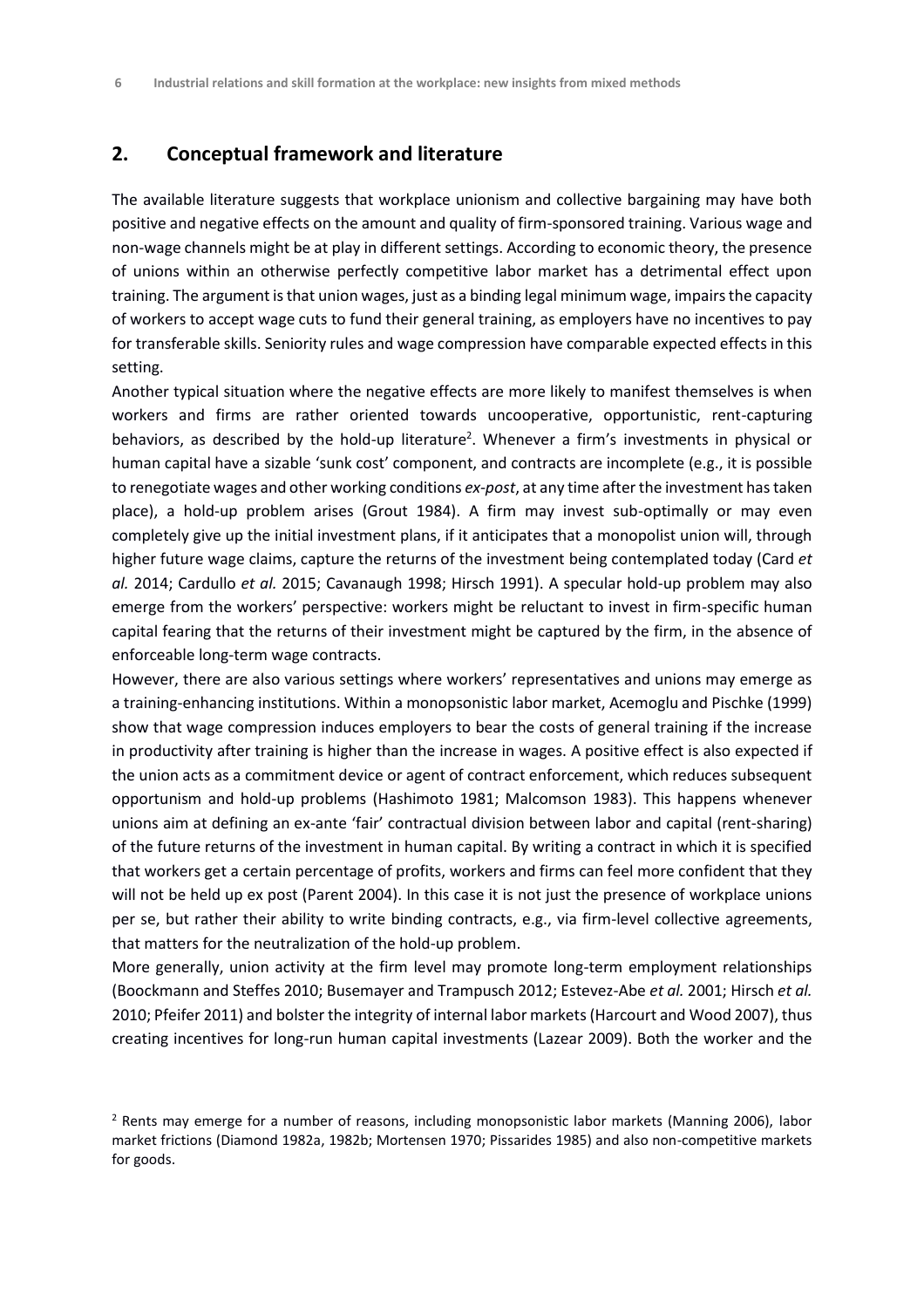firm are more likely to invest in firm-specific human capital when the employment relation is expected to be long-lasting. By providing them with a 'collective voice', indeed unions typically reduce the exercise of the 'exit' option by dissatisfied workers (Freeman and Medoff 1984; McGuinnes and Ortiz 2016). Collaborative workplace unions may also contribute to a positive corporate climate, and to the firm's business longevity $^3$ . Both mechanisms contribute to extend the time horizon of the employment relationships and the willingness of firms and workers to accumulate specific human capital.

Other specific channels exist by means of which workplace industrial relations may produce a positive impact on firm-sponsored training programs. The payment of wage bonuses – typically regulated by firm-level agreements – may be an incentive device to promote efficiency in the production process (Katz and Ziderman 1990; Leuven 2005), while other non-wage dispositions set by firm-level agreements may prevent unions' opportunistic behaviors and other actions that limit workplace flexibility, ultimately freeing resources to 'invest into the future' (Devicienti *et al.* 2017; Green and Heywood 2011). In other words, firm-level agreements can constitute a credible instrument to promote and implement 'virtuous exchanges' between workers and the firm, with todays' sacrifices (in terms of wages, working time, labor organization) being compensated by higher investments for the future. Collaborative industrial relations, as testified by company-level agreements visible to third parties (e.g. financial institutions), can also help reduce access to credit and improve training financing. Finally, workers' representatives, possibly assisted by local unions, may provide valuable information on skill gaps and mismatches and on adequate interventions, as also suggested by the literature emphasizing the so-called 'collective voice face' of unionism.

Firm-level collective bargaining is of course only one of the modalities through which workplace union activity may have an impact on a firm's choices, including those related to training. We may think that it constitutes the *formal* tool, in the sense that it is typically necessary to 'sit at the negotiating table', present a union platform, bargain over it and, finally, sign a legal contract. Other modalities are represented by all forms of collaboration, participation and involvement, often at an *informal* level (e.g., meetings, assemblies and other daily exchanges between the management and the workers or their representatives), as well as all other actions that directly or indirectly create a 'corporate climate' conducive to investments in (human) capital<sup>4</sup>.

When the firm and the union jointly discuss and bargain over the various aspects of the employment relation, the negative implications related to the 'monopoly face' of unions are more likely to be contained. In this respect, one may argue that the presence of a firm-level labor contract has a double significance. On the one hand, it signals that the 'voice' option has been formally expressed by workers, reducing conflicts, increasing trust and cooperation among the counterparts, and possibly contributing to an overall better working environment. On the other hand, the signing of a firm-level agreement commits the union to a predetermined set of contractual rules on wage and labor organization aspects, reducing uncertainty and unions' ex-post opportunistic behavior. Overall, one may expect that training opportunities within the firm are enhanced by the workplace union's

<sup>&</sup>lt;sup>3</sup> Addison *et al.* (2004) however point to a positive relationship between the presence of works councils and the probability of plant closures in Germany, in line with the effects of Australian unions reported in Brown and Heywood (2006).

<sup>&</sup>lt;sup>4</sup> In addition, the presence of a firm-level agreement implies responsibilities also on the employer's side, and not only from workers' representatives.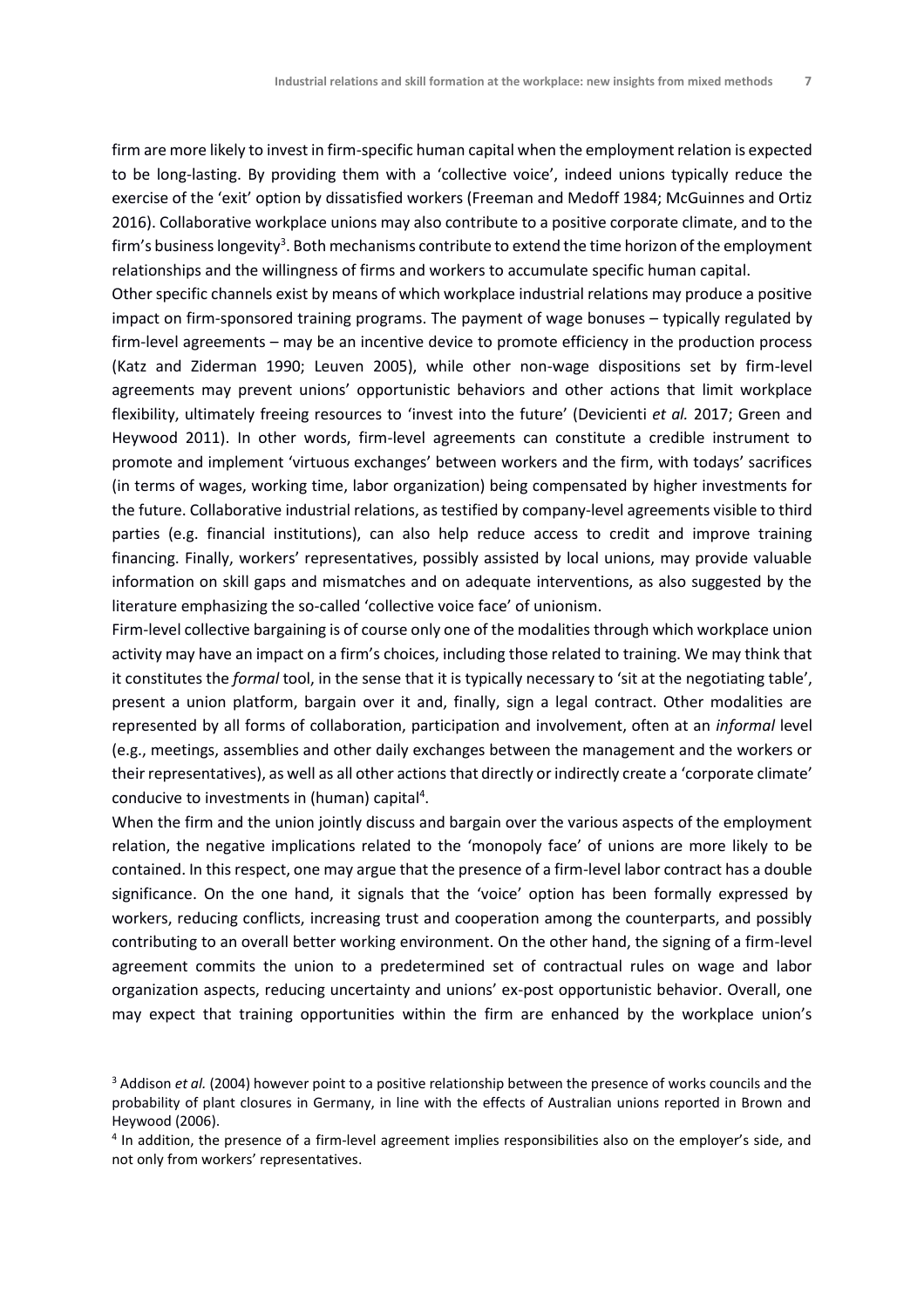engagement in the processes and outcomes of collective bargaining. Keeping separate the mere presence of workplace representation and unions, on the one hand, and the signing of a formal firmlevel agreement, on the other, is therefore important for a fuller understanding of the various factors at play, as discussed above, and is a distinctive feature of our analysis $^5$ .

We finally turn to the available empirical literature and notice three aspects. First, most of the papers on the effects of workplace unions on training refer to the experiences of the German works councils. The reported effects are generally positive (Gerlacch and Jirjahn 2001; Zwick 2005) in particular on training incidence and intensity (Stegmaier 2012), on financing (Kriechel *et al.* 2014) and on participation (Allaart *et al.* 2009; Bellmann *et al.* 2018). Backes-Gellner *et al.* (1997) and Zwick (2004), instead, reported no significant effects. There are also papers reporting positive effects for UK workplace unions (Boheim and Booth 2004; Booth *et al.* 2003; Green 1993; Green *et al.* 1999), while in Addison and Belfield (2008) the effect is not significant. The empirical literature, therefore, does not seem to be conclusive (Bassanini *et al.* 2007) and, outside these countries, quite scant. Second, only very few contributions disentangle the separate effects of workplace unionism and firm-level collective bargaining. Kriechel *et al.* (2014), who report a positive interaction between works councils and collective bargaining on training, is one of the few examples that we are aware of. Third, we are not aware of studies that, beyond quantifying the effect under scrutiny, aim at describing the mechanisms relating workplace unions and training while relying on econometric analyses and on the direct experiences of the key actors involved. Our paper intends to contribute on all these aspects.

## **3. Institutional background**

Italy is currently characterized by a two-tier bargaining system, with a dominant sectoral tier and a supplementary decentralized tier where bargaining is usually carried out at the company level<sup>6</sup>. The main objectives of the sectoral agreements (*National Collective Labor Agreements*, NCLAs) are to

<sup>5</sup> In order to sign a firm-level agreement in Italy, the presence of workplace unions (*RSA* or *RSU*) is *de facto* necessary, although not sufficient, in case the bargaining process, for instance, does not result in any agreement, or the workers' representatives are not interested (or strong, or wise enough) to start a bargaining process.

<sup>&</sup>lt;sup>6</sup> Since the early nineties the country's fairly centralized system of industrial relations have seen a gradual, if slow, process towards decentralization of collective bargaining, increasing over time the scope for firm-level agreements to derogate with respect to the dispositions set by sector-wide collective bargaining. In 2007, Law no. 247 ruled that performance pays were subject to a significantly lower tax rate. This created an incentive for workers and firms to sign decentralized, mostly firm-level, agreements to take advantage of the more favorable tax rate. In 2011, Law no. 148 – at its article 8 – ruled that firm- and local-level collective agreements could derogate *in peius* to both the labor law and the national collective contracts, albeit only for non-wage related matters. In the political and economic turmoil following the sovereign debt crisis, Law no. 148/2011 was conceived by the Berlusconi government as an attempt to fulfill the request of major labor market reforms – and more precisely of a harsh reduction of the Italian employment protection legislation – included in the wellknown letter to Italy signed by the incumbent and prospective governors of the European Central Bank (Draghi and Trichet 2011). While Law no. 148/2011 was deemed insufficient to that purpose (Sacchi 2015), it nonetheless introduced in Italy – at least formally – the possibility for employers to opt out from (national) collective agreements. In practice, according to INAPP data, only less than 3% of firms have made use of such opting-out in 2015.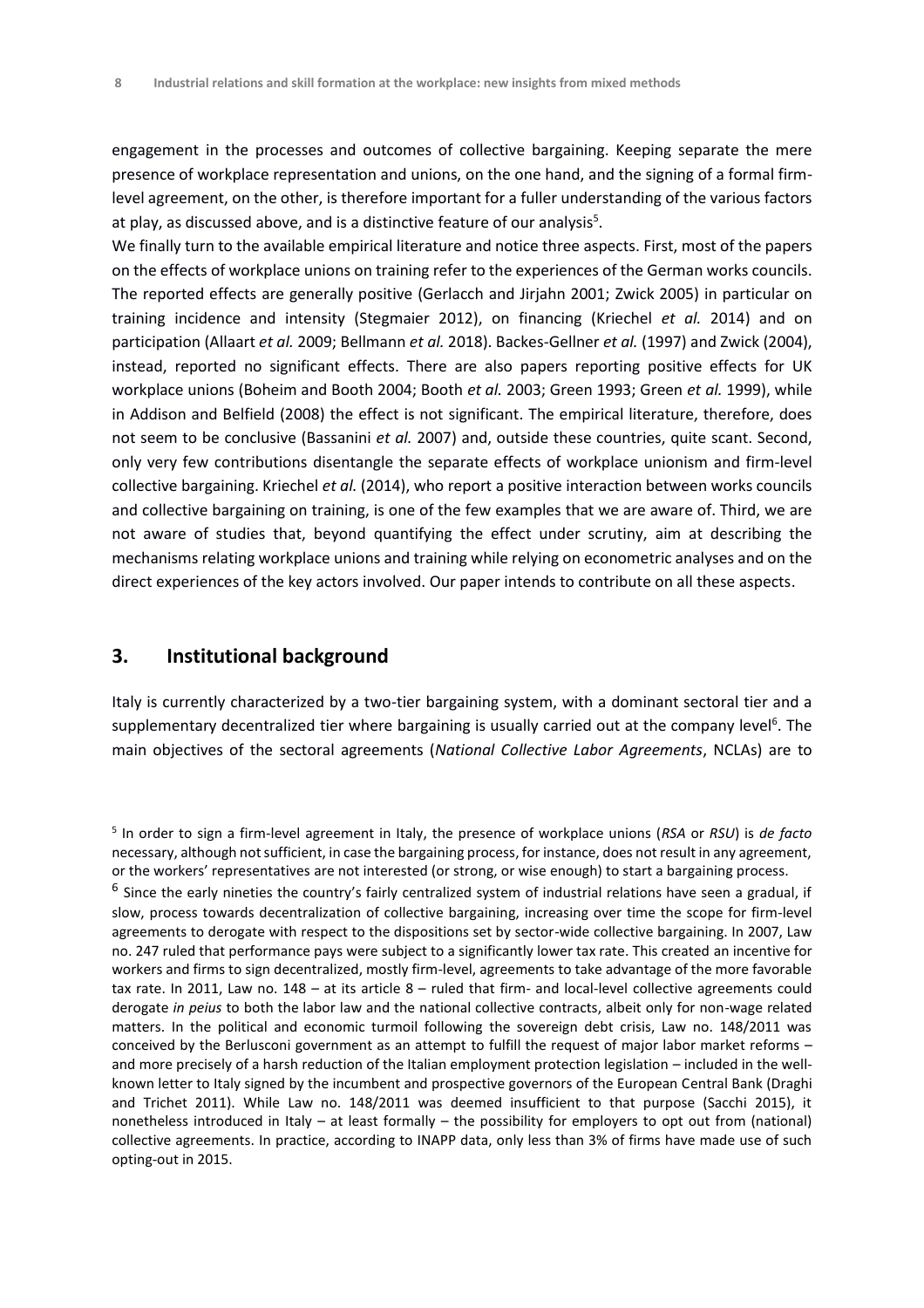protect real wages and to set common economic and normative conditions for sectoral workers nationwide. At the decentralized level, it is possible to negotiate performance and productivityrelated wage increases<sup>7</sup>. In addition, the second level bargaining may address a number of additional matters, such as working hours, employment, training, labor organization and union relations, in order to gain flexibility for organizational changes and competitiveness. Application to all workers in the firm of the conditions arrived at through bargaining at the decentralized level is the standard practice (Cella and Treu 1999). Second level bargaining is generally subject to the limits and provisions defined by the specific NCLAs applied in the productive unit $^8$ .

Italian law gives the workers the right to join a union, engage in union activity and organize a plantlevel union representation structure. The main workplace representation body is the so-called 'unitary workplace union structures' (*Rappresentanze Sindacali Unitarie*, RSU)<sup>9</sup>. The RSU includes features of works councils (e.g., worker representatives are elected by all employees) but can also be associated with trade union bodies (e.g., worker representatives are usually elected from competing candidates on trade unions lists)<sup>10</sup>. Hence, in Italy union and employee representation are entrusted to a single body (single-channel representation), as opposed to a dual-channel system where union delegates operate alongside works councils<sup>11</sup>. In this sense, the Italian workers' representative bodies at the company level are more directly under the control of national and local unions than in the case of the works councils of the German model. Worker representatives are able to negotiate at the plant level on issues delegated from the industry-wide level and have rights to information and consultation (D'Amuri and Giorgiantonio 2015). According to Cnel (2007), issues related to the training of the workforce were covered from 38% (70%) to 67% (88%) of company-level agreements in the period 1998-2004 in firms employing less (more) than 1,000 workers; another 33% (40%) to 78% (67%) were related to qualifications, albeit there is uncertainty about the exact content of the agreements and the data are not representative from a statistical standpoint. Union influence may also be exerted through more informal consultation and involvement practices. This channel is likely to be relevant at

 $^7$  A territorial level (mostly at the province level) also exists, but is typically confined to specific industries, e.g., construction and agriculture.

<sup>8</sup> There are no official data on the diffusion and content of decentralized bargaining. Survey data suggest that the coverage is at around 60% of employees and from 15% to 25% of firms (Damiani and Ricci 2014), with greater incidence in manufacturing and larger firms. A large fraction of second-level agreements (over 60%) contain wage increases related to productivity gains, but agreements dealing with workplace organizational changes, performance-based human resource management practices, training and employment flexibility are not uncommon, and broadly cover the remaining 40% of cases.

<sup>9</sup> According to Italian law, workers' representation can be set up in firms with more than 15 employees, at the discretional initiative of workers. Hence, not all firms above 15 employees are unionized. Furthermore, the national bargaining system at the industry level can introduce workers' representation also in firms with less than 15 employees. In our sample, for firms with 10 to 15 employees the share of unionized firms is around 7%, while for firms above 15 employees it is at around 50%.

<sup>&</sup>lt;sup>10</sup> Many features of Italian industrial relations are similar to those of other countries of continental Europe (see, e.g., Breda 2015, for France, and OECD 2004): a multi-tier bargaining; no US-style 'certification elections' required for union recognition; workers can be represented by more than a union at the workplace; unions are open-shop.

<sup>11</sup> There is also an alternative plant-level union body (*Rappresentanza Sindacale Aziendale*, RSA) elected by the members of a particular union. RSUs have tended to replace RSAs, which are usually found in smaller companies and in certain sectors like banking.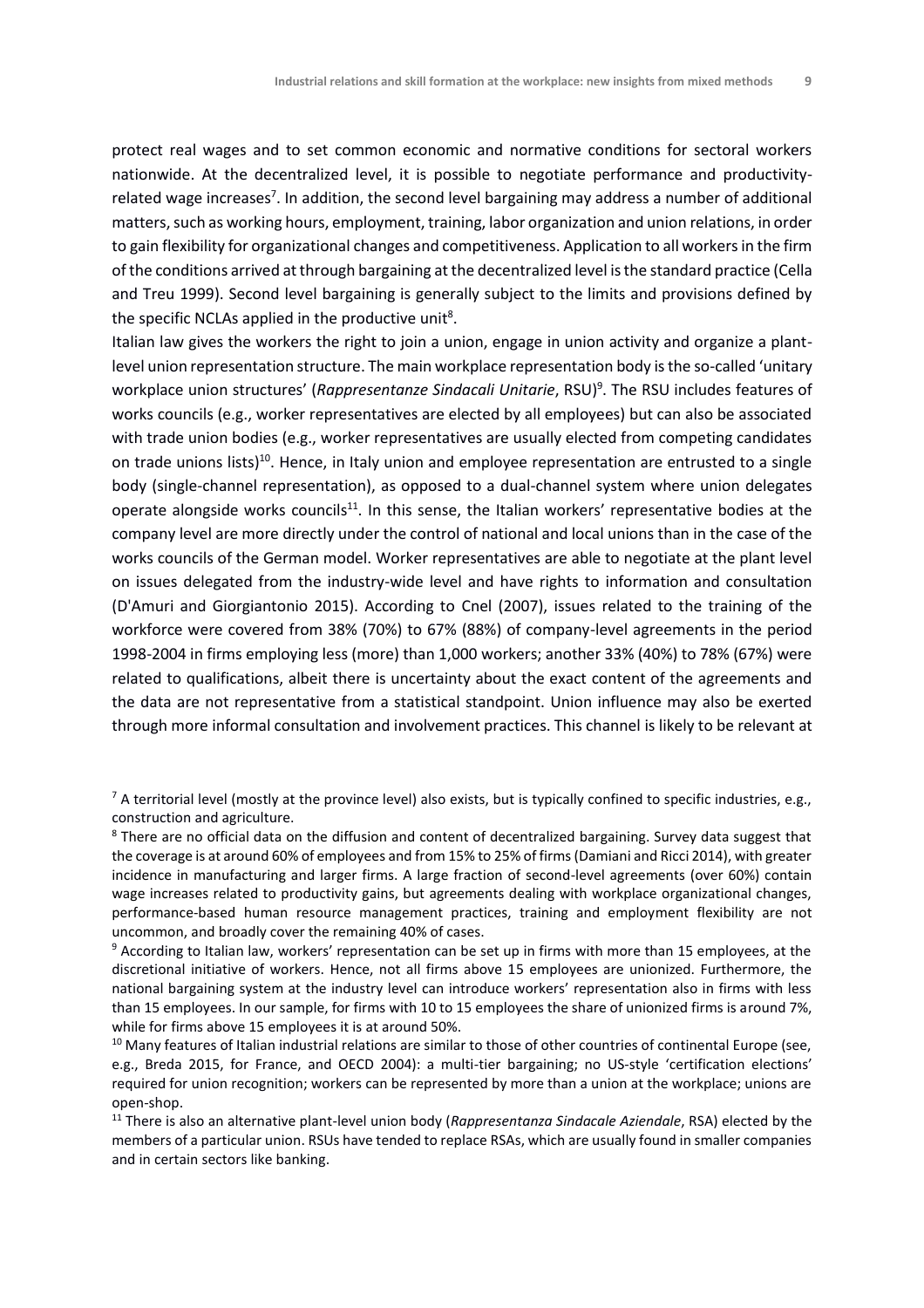the production-unit level between workers' representatives and intermediate managers – especially in small-medium size firms – though little is known on the spread of such practices (Cerruti 2011).

# **4. Data and empirical strategy**

Our quantitative empirical analysis is based on the information provided by the *Rilevazione su Imprese e Lavoro* (RIL), a survey conducted by the Italian National Institute for Public Policy Analysis (Inapp) on a nationally representative survey of partnerships and limited liability companies operating in the nonagricultural private sector<sup>12</sup>. The RIL survey has a panel structure, with waves occurring every four or five years. For our present purposes, we use the three waves conducted in 2010, 2015 and 2018. RIL collects a rich set of information about management and corporate governance, personnel organization, industrial relations and other workplace characteristics. Mostly relevant to our purposes, the survey provides data on whether workers have established any form of workers' representation at the workplace that is legally entitled to participate in the firm-level bargaining process (*Union,* for short)<sup>13</sup>. *Union* is a binary indicator, which can be time-varying for any given firm. The survey also allows us to identify whether or not the firm has signed a firm-level agreement (*FLA*) with internal union representatives;  $FLA$  is a binary indicator, allowed to be time-varying at the level of the firm. Moreover, RIL includes extremely accurate measures of workplace training, ranging from the share of trainees on total employment to the cost of training and its funding source (whether internal to the firm or not). We also have information on other firm personnel policies (such as the use of fixed-term contracts, and the educational and age structure of the workforce), on the firm's productive specialization and business strategies (e.g. innovation policies and export activities), as well as data about the education of the managers/entrepreneurs and the incidence of family ownership. These characteristics may play an important role in shaping both training policies and the nature of industrial relations at the workplace, thus reducing concerns related to omitted variable bias in our analysis.

We focus our attention on firms with ten employees or more. Through this selection criterion, we seek to exclude self-employment (the rate of which in Italy is the highest in Europe) and firms whose employees are the owner's household's members. In addition, we expect this threshold to exclude firms with much unstructured recruitment and training policies. In order to drop outliers from the sample, we also exclude the top 0.5% of firms in terms of per-employee training expenditure. The resulting sample size is composed by over 20,000 firms, observed at one, two or three survey rounds.

<sup>12</sup> For details on RIL sample design, methodological issues and data access, see: [http://www.inapp.org/it/ril.](http://www.inapp.org/it/ril) <sup>13</sup> In accordance with the institutional framework presented in section 3, we take as an indicator of unionization the presence of either RSUs or RSAs at the workplace. Members of these bodies are workers themselves, and not necessarily professionals of industrial relations or delegates of national-level unions, although strongly linked to the latter. Non-workplace unions (e.g., regional or national bodies) keep constantly in touch with RSU/RSA, provide them with the needed know-how and support. Moreover, the non-workplace representatives often take part to the firm-level bargaining process.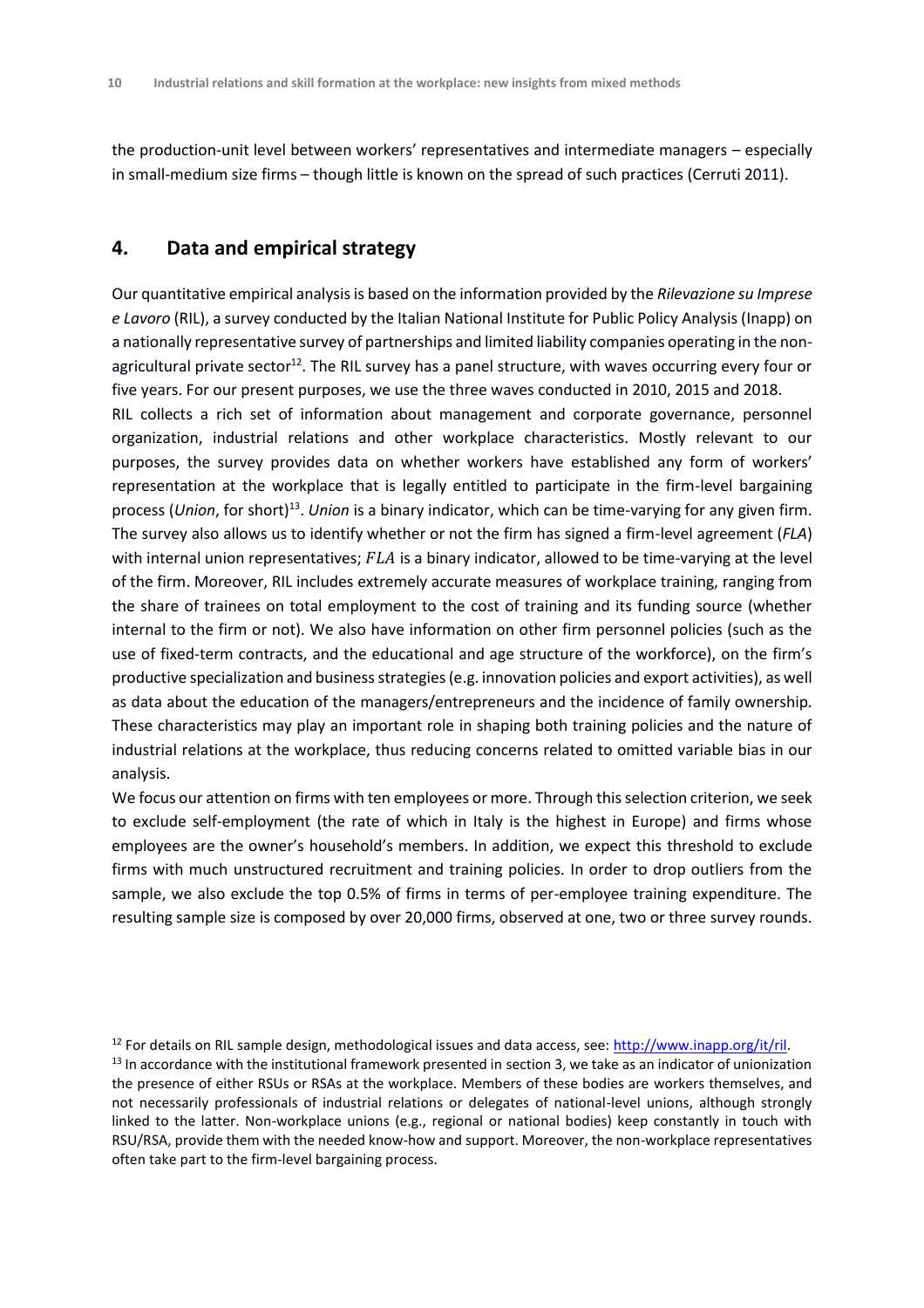On such sample, we apply three distinct estimation strategies. The first one, that can be considered a baseline, is a standard pooled OLS specification of the following type:

$$
Y_{jt} = \beta_0 + \beta_1 Union_{jt} + \beta_2 FLA_{jt} + \beta_3 X_{jt} + \varepsilon_{jt}
$$
\n(1)

where *j* is the firm,  $t = \{2010, 2015, 2018\}$  is the survey wave, *Y* stands for one of our five training measures: i) whether or not the firm is undergoing any training initiative at time  $t$ , ii) the share of trainees on firm's total workforce, iii) whether the cost of training is funded by the firm, iv) (the log of) per-employee training cost and v) (the log of) per-trainee training cost<sup>14</sup>.  $X$  is a set of potentially time-varying controls, including workforce composition (share of women, of blue-collar workers, of temporary contracts, of young workers, of workers with a tertiary degree and of those with a secondary one), firm's characteristics (manager's or owner's educational attainment, whether the firm is a family-owned one, sales per capital, whether the firm sells at least part of its output abroad, net worker turnover, firm's age, size and sector of activity), regional and year fixed effects $^{\rm 15}.$ 

The condition for the unbiased identification of the causal effects of interest ( $\beta_1$  and  $\beta_2$ ) is that the idiosyncratic component  $\varepsilon_{jt}$  is orthogonal to  $Union_{jt}$  and  $FLA_{jt}$ , conditional on  $X_{jt}$ . In order to make this identification condition less binding, we take advantage of the panel structure of the RIL data and also estimate a firm fixed-effect (FE) model of the following type:

$$
Y_{jt} = \beta_0 + \beta_1 Union_{jt} + \beta_2 FLA_{jt} + \beta_3 X_{jt} + \mu_j + e_{jt}
$$
\n(2)

where  $\mu_i$  captures a firm's unobserved time-invariant characteristics (e.g., quality of the management and firm culture) that might correlate to both training activities and the propensity to set up a workplace union or sign a collective agreement. E.g., were management quality positively correlated with both *Union<sub>it</sub>* and  $Y_{it}$ , the parameters of interest  $\beta_1$  and  $\beta_2$  would be overestimated in model (1), but not in model (2). For estimating equation (2), we use an unbalanced panel, comprising the subset of firms that are observed in at least two survey years.

To further reduce the endogeneity issues affecting the estimation of  $\beta_2$ , we also propose an IV approach, in which, following Devicienti *et al.* (2017), we instrument  $FLA_{it=2015,2018}$  with the average incidence of second level bargaining at the 2dgt-sector by macro-region (North-Western, -Eastern, Central and Southern Italy) observed in 2010. Though this strategy cannot also tackle any residual bias in the estimation of  $\beta_1$ , it may be valuable as our main focus is on the effect of firm-level agreements. Such a focus is justified by the theoretical arguments of section 2 and by our findings in section 5 that *Union* has a much smaller effect (and mostly not statistically significant) when compared to *FLA*. The price we pay for this IV strategy is a shortening of the series, as the first wave is lost to build the instrument.

Table 1a, provides some descriptive evidence. Workplace worker's representation is present in around 20% of firms, while the share of firms with a decentralized agreement is at around 10%. Both variables appear to be rather stable during the sample period. The share of firms undergoing any training initiative is 42% in 2010, increasing to 58% eight years later. All the measures of training intensity

<sup>&</sup>lt;sup>14</sup> Non-training firms are assigned a 1-Euro expenditure on training and are thus kept in the estimation sample.

<sup>&</sup>lt;sup>15</sup> Appendix C provides the details of the variables' definitions.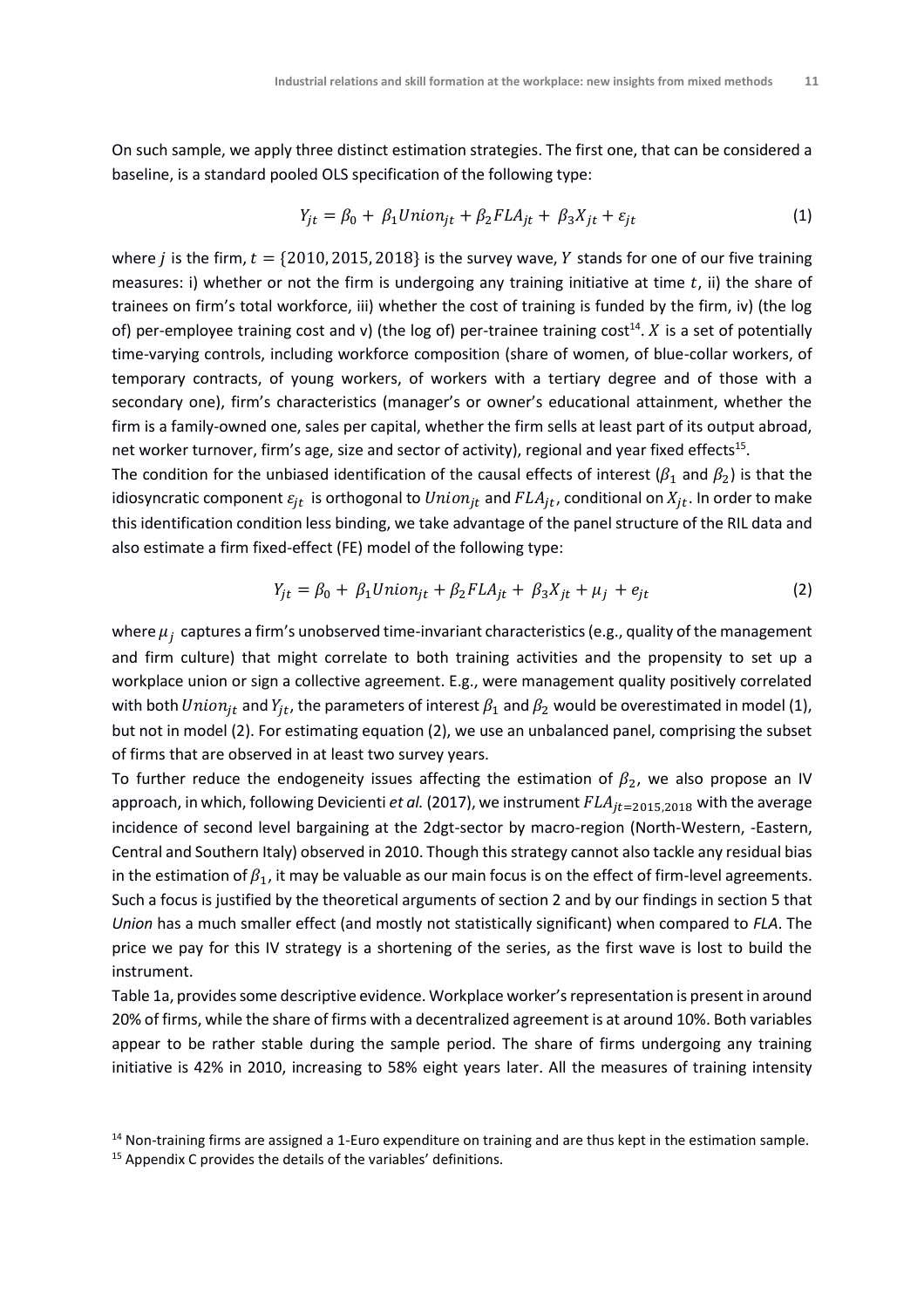exhibit an increasing path. Namely, per-employee expenditure from €85.9 to €108.6 (+26%), pertrainee expenditure from €190.4 to €209.0 (+10%) and the share of trainees from 22% to 38%. These temporal patterns seem to suggest that no relationship exists between training and decentralized bargaining. Our analyses, however, show that this is not the case.

|                             |        | 2010             |        | 2014             | 2018   |                  |
|-----------------------------|--------|------------------|--------|------------------|--------|------------------|
|                             | # Obs. | Mean             | # Obs. | Mean             | # Obs. | Mean             |
| Share with FLA              | 4,302  | 0.10<br>(0.30)   | 6,934  | 0.11<br>(0.31)   | 6,407  | 0.11<br>(0.32)   |
| Share with Unions           | 4,302  | 0.20<br>(0.40)   | 6,934  | 0.20<br>(0.40)   | 6,407  | 0.21<br>(0.41)   |
| Share with any training     | 4,302  | 0.42<br>(0.49)   | 6,934  | 0.52<br>(0.50)   | 6,407  | 0.58<br>(0.49)   |
| Share of trainees           | 4,302  | 0.22<br>(0.34)   | 6,934  | 0.33<br>(0.40)   | 6,403  | 0.38<br>(0.42)   |
| Per-employee cost           | 4.302  | 85.9<br>(201.1)  | 6,934  | 108.9<br>(215.0) | 6,407  | 108.6<br>(194.3) |
| Per-trainee cost            | 4,252  | 190.4<br>(414.8) | 6,870  | 208.3<br>(396.6) | 6,354  | 209.0<br>(381.2) |
| Share using internal funds  | 4,297  | 0.30<br>(0.46)   | 6,934  | 0.34<br>(0.47)   | 6,407  | 0,41<br>(0.49)   |
| Share using bilateral funds | 4,293  | 0.04<br>(0.19)   | 6,933  | 0.09<br>(0.29)   | 6,407  | 0.13<br>(0.33)   |

**Table 1a.** Descriptive statistics, Italy

Notes: costs are at constant prices in Euros. Standard deviations in parenthesis.

Source: own computations on RIL data

#### **Table 1b.** Descriptive statistics, Veneto

|                             | 2010   |                  |        | 2014             |        | 2018             |  |
|-----------------------------|--------|------------------|--------|------------------|--------|------------------|--|
|                             | # Obs. | Mean             | # Obs. | Mean             | # Obs. | Mean             |  |
| Share with FLA              | 551    | 0.09<br>(0.29)   | 746    | 0.08<br>(0.26)   | 675    | 0.13<br>(0.34)   |  |
| <b>Share with Unions</b>    | 551    | 0.19<br>(0.40)   | 746    | 0.17<br>(0.37)   | 675    | 0.20<br>(0.40)   |  |
| Share with any training     | 551    | 0.43<br>(0.50)   | 746    | 0.59<br>(0.49)   | 675    | 0.68<br>(0.47)   |  |
| Share of trainees           | 551    | 0.26<br>(0.37)   | 746    | 0.35<br>(0.39)   | 675    | 0.41<br>(0.40)   |  |
| Per-employee cost           | 551    | 88.8<br>(193.9)  | 746    | 130.6<br>(219.5) | 675    | 136.3<br>(206.4) |  |
| Per-trainee cost            | 545    | 177.7<br>(415.7) | 739    | 264.4<br>(461.8) | 669    | 281.0<br>(400.7) |  |
| Share using internal funds  | 551    | 0.31<br>(0.46)   | 746    | 0.37<br>(0.48)   | 675    | 0,46<br>(0.50)   |  |
| Share using bilateral funds | 550    | 0.05<br>(0.22)   | 746    | 0.10<br>(0.31)   | 675    | 0.15<br>(0.36)   |  |

Notes: costs are at constant prices in Euros. Standard deviations in parenthesis.

Source: own computations on RIL data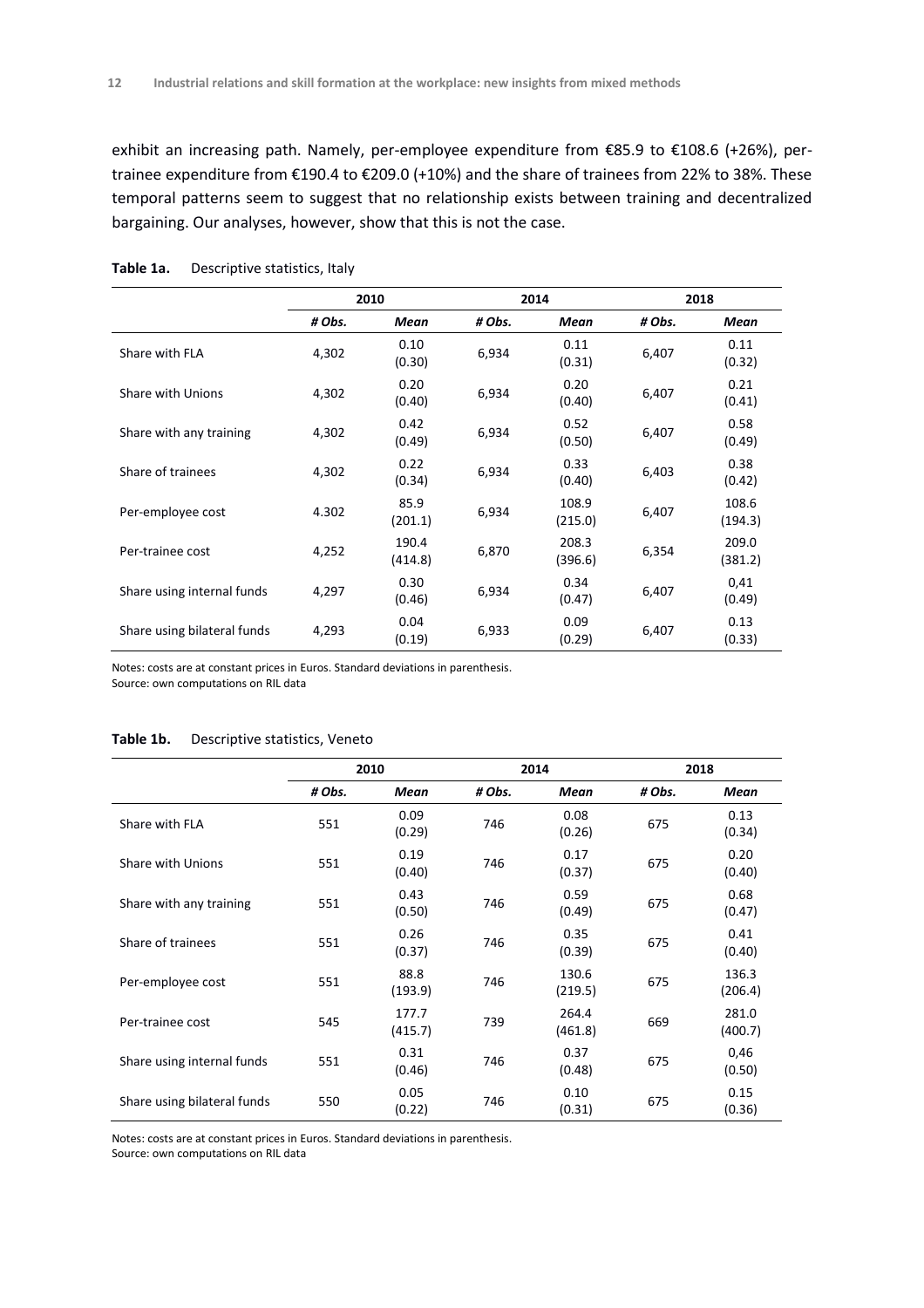In spite of the quality of the survey data, and our ability to examine the separate role of union presence and firm-level collective bargaining, the resulting quantitative evidence has only a modest potential in terms of explanatory capacity. In other words, at best, we would know whether there is a causal relationship between firm-level unionism and bargaining and workplace training activities, with very limited knowledge on the underlying processes. This is why, in order to explain the quantitative findings and to go into more details in understanding the relationship between training, on the one hand, and workplace union and firm-level collective bargaining, on the other, we adopted a mixed methods three-phase research design. Precisely, we run twenty-five semi-structured interviews with key informants from diverse institutions and whose professional positions give them extensive and detailed knowledge about the processes through which unions intervene on workplace skill formation issues. We used purposive sampling techniques to select participants, who were invited by email to participate in the study. We strove to ensure maximum heterogeneity. The list of interviewees includes: seven union representatives from the three largest trade unions in Italy actively involved in decentralized collective bargaining; two representatives of the Italian employers' federation, who are actively involved in firm-level bargaining; five human resource managers from companies with best practices in terms of training policy and industrial relations and where i) there is decentralized collective bargaining ii) there is a well-defined personnel selection policy; five people in charge of agencies which provide firms with continuing vocational training, also through the access to external resources via the bilateral funds discussed later (*fondi interprofessionali*); three experts on skill mismatch and training; one person in charge of a private employment agency; one person in charge of a public employment center; one worker in charge of the training within his company<sup>16</sup>. Key informants were hence chosen for holding an active role within the realm of information and bargaining, favoring apical positions and those most aware of the issues under scrutiny even outside of their specific experience, jointly with their full availability to be interviewed. At the time of the interviews in 2016, they all operated in the secondary and tertiary sectors of a large Italian region, namely Veneto. This is why, to increase the comparability between the quantitative and the qualitative analyses, we re-estimated all our econometric models on the subsample of firms located in the Veneto region.

Interviews were carried out starting from the following topic areas, the comprehensiveness of which was designed in order to leave the largest freedom of discussion to the respondents: firm-level collective bargaining and other channels through which trade union intervenes in workplace training; the actual processes and constraints on the involvement of trade unions in skill formation issues; interviewee's professional experience on skill mismatch, considering both the analysis of skills gaps and the organization of (continuing) vocational training. Therefore, qualitative data were employed for complementary aspects of our investigation in order to understand the social processes at play and be more responsive to the needs of policy makers. To put it differently, in combining quantitative (or variance-based) and qualitative (or case-based) methods, we follow Beach (2020) and use the quantitative analysis in order to assess the existence of a link, and the qualitative analysis to describe the channels underlying those links.

 $16$  To protect their privacy, we concealed company names and other identifying details in our analysis.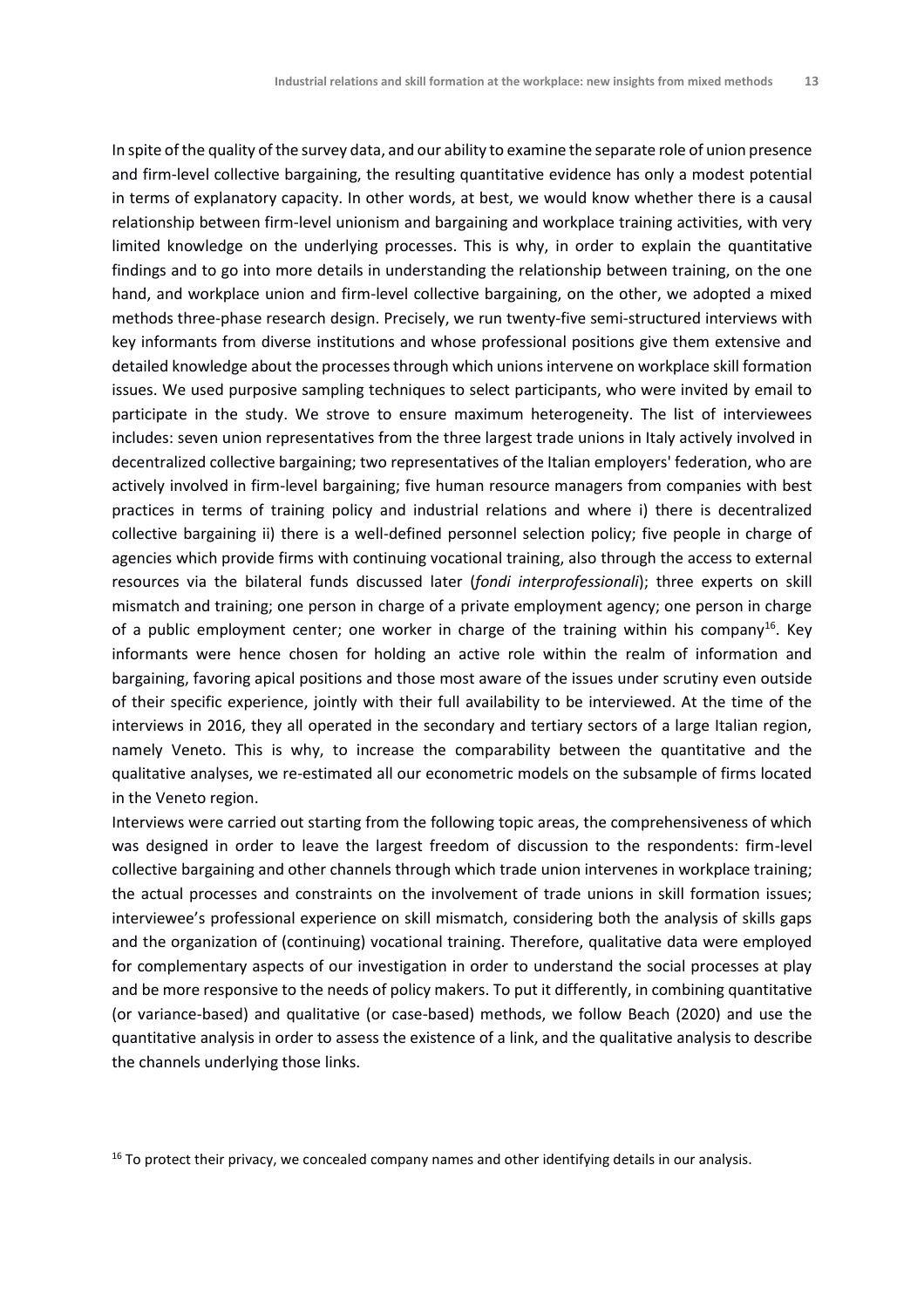The resulting interviews, which lasted from one to two hours, were audio recorded, fully transcribed and analyzed with the software for textual analysis Atlas.ti. A thematic qualitative analysis (Nowell *et al.* 2017), fit for the purpose of integrating quantitative results (Boyatzis 1998) and identifying the existing patterns, was conducted. Precisely, in a first stage, we used the interview questions to guide our analysis and outline a list of themes that made the analysis more targeted. However, since by using a predetermined thematic framework one loses in flexibility of analysis, and this can bias and limit the interpretation of the results, the list of themes of our qualitative analysis has been partly and inductively integrated in order to return the wealth of data and answer our research questions more in depth.

Preserving flexibility is indeed necessary when – as in our case – the issues under scrutiny are ill-known (the 'black box') and research looks for their key dimensions and possibly for some interpretation hypotheses. In this phase of open coding, eventually moving to axial coding, new themes, such as trade unions' role in the bilateral funds system, were analyzed in their relation to the other categories. To ensure the reliability and consistency of the interpretative analytic work, the coded themes and their interrelations were discussed among the authors, and a continuous conversation between the emerging categories and theoretical interpretations was maintained. Moreover, we relied on the prolonged engagement (Lincoln and Guba 1985) – from 2016 to 2018 – of one of the authors of the present contribution in the activity of post-monitoring of workplace training courses financed by bilateral funds within a parallel research project.

## **5. Empirical results: quantitative analysis**

Table 2 displays the estimation results from the OLS models in (1). They unambiguously suggest two main conclusions. First, we find that the presence of workplace unionism is associated to a higher probability – from 2.0 (share of trained workers) to 4.5 (probability of supplying training) percentage points – that workers undergo workplace training (columns 1 and 2). This also mirrors into higher measures of training quality, as the average training expenditure is also higher, both if computed as per-employee (+20%) and per-trainee (+23.8%) cost (columns 3 and 4). Second, the effect of firm-level bargaining is always higher than the mere presence of workplace unionism, with an estimated coefficient of *FLA* that is around twice as large as the corresponding coefficient for *Union*<sup>17</sup> . This finding is in line with the discussion in section 2: when unions engage in firm-level contracting the positive effects associated to its 'collective voice' are more likely to dominate the negative ones typical of its 'monopoly face'.

 $17$  These remarkably high effects should not be surprising, given the low average starting values (table 1a).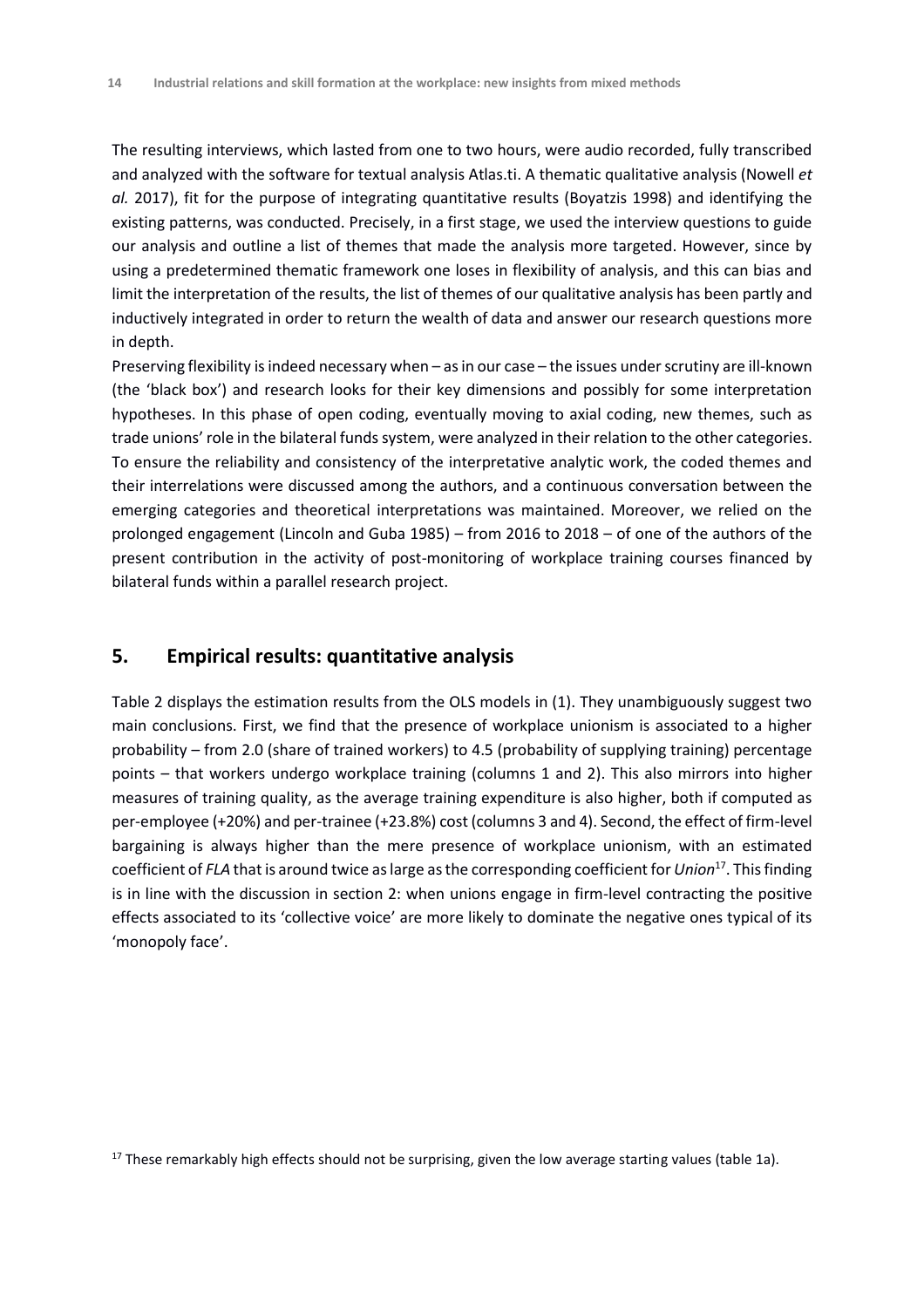|                  | <b>Training</b><br>(0/1) | % Worker on<br>training | <b>Cost training</b><br>per worker | <b>Cost training</b><br>per trainee | Firm's funded<br>training $(0/1)$ | Use of bilateral<br>funds $(0/1)$ |
|------------------|--------------------------|-------------------------|------------------------------------|-------------------------------------|-----------------------------------|-----------------------------------|
| A. Italy         |                          |                         |                                    |                                     |                                   |                                   |
| <b>FLA</b>       | $0.074***$<br>[0.009]    | $0.053***$<br>[0.009]   | $0.521***$<br>[0.055]              | $0.561***$<br>[0.063]               | $-0.021*$<br>[0.011]              | $0.094***$<br>[0.009]             |
| Union            | $0.045***$<br>[0.009]    | $0.020**$<br>[0.008]    | $0.200***$<br>[0.048]              | $0.238***$<br>[0.055]               | $-0.012$<br>[0.009]               | $0.035***$<br>[0.007]             |
| N. of Obs.       | 20257                    | 20250                   | 17644                              | 17510                               | 20250                             | 20240                             |
| Adj. R2          | 0.154                    | 0.111                   | 0.181                              | 0.175                               | 0.038                             | 0.173                             |
| <b>B. Veneto</b> |                          |                         |                                    |                                     |                                   |                                   |
| <b>FLA</b>       | $0.096***$<br>[0.026]    | 0.018<br>[0.024]        | $0.515***$<br>[0.160]              | $0.632***$<br>[0.183]               | $-0.015$<br>[0.030]               | $0.091***$<br>[0.027]             |
| Union            | $-0.014$<br>[0.025]      | 0.002<br>[0.021]        | $-0.070$<br>[0.143]                | $-0.112$<br>[0.168]                 | $-0.058**$<br>[0.027]             | 0.010<br>[0.021]                  |
| N of Obs         | 2236                     | 2235                    | 1972                               | 1956                                | 2236                              | 2235                              |
| Adj. R2          | 0.167                    | 0.115                   | 0.180                              | 0.176                               | 0.038                             | 0.174                             |
| Management char. | Yes                      | Yes                     | Yes                                | Yes                                 | Yes                               | Yes                               |
| Workforce char.  | Yes                      | Yes                     | Yes                                | Yes                                 | Yes                               | Yes                               |
| Firm char.       | Yes                      | Yes                     | Yes                                | Yes                                 | Yes                               | Yes                               |

#### **Table 2.** Estimation results. Pooled OLS estimates

Notes: \*\*\* = 1% significant; \*\* = 5% significant; \* = 10% significant. Robust standard errors in second lines. Management characteristics include employers' education and age, family ownership, external management; workforce characteristics include educational, age and professional composition of the employees, share of female, share of fixed-term contracts, share of immigrants, hirings; firms characteristics control for product innovation, process innovation, age (in years), foreign trade and international markets, (log of) sales per employee, number of employees (in classes), 2-digit sectors, nuts-2 regions.

Source: own computations on RIL data

Table 3 displays the results of analogous models estimated via the fixed effect (FE) equation in (2). FE models allow us to control for firm unobserved heterogeneity. However, these models only rely on within-firm variation and are likely to exacerbate the attenuation bias arising from any measurement error in yearly classification of firms by *FLA* and *Union* status. As such, we treat the FE models as complementary, but not necessarily to be preferred, to the OLS evidence presented above, also in the view of the large number of controls included in our specifications. By and large, the main findings are confirmed. Both union presence and firm-level contracting have a positive impact on the quantity and quality of firm-level training. As expected, the estimated coefficients in columns 1-4 remain positive, but in most cases are smaller or not significantly different (when not significant at all) than in table 2: e.g., the point estimate of *FLA* on the probability to supply training (share of trained workers) decreases from +7.4 (+5.3) p.p. to +6.6 (2.9) p.p., while that on per-worker (per-trainee) cost of training from +52.1% (56.1%) to +28.7% (37.9%). This may derive from a combination of attenuation bias and from the effect of firm unobserved heterogeneity, like innovative managerial practices and firm productivity, which are expected to be positively associated to workplace union and bargaining activities, on the one hand, and to a company's propensity to train, on the other. Indeed, that there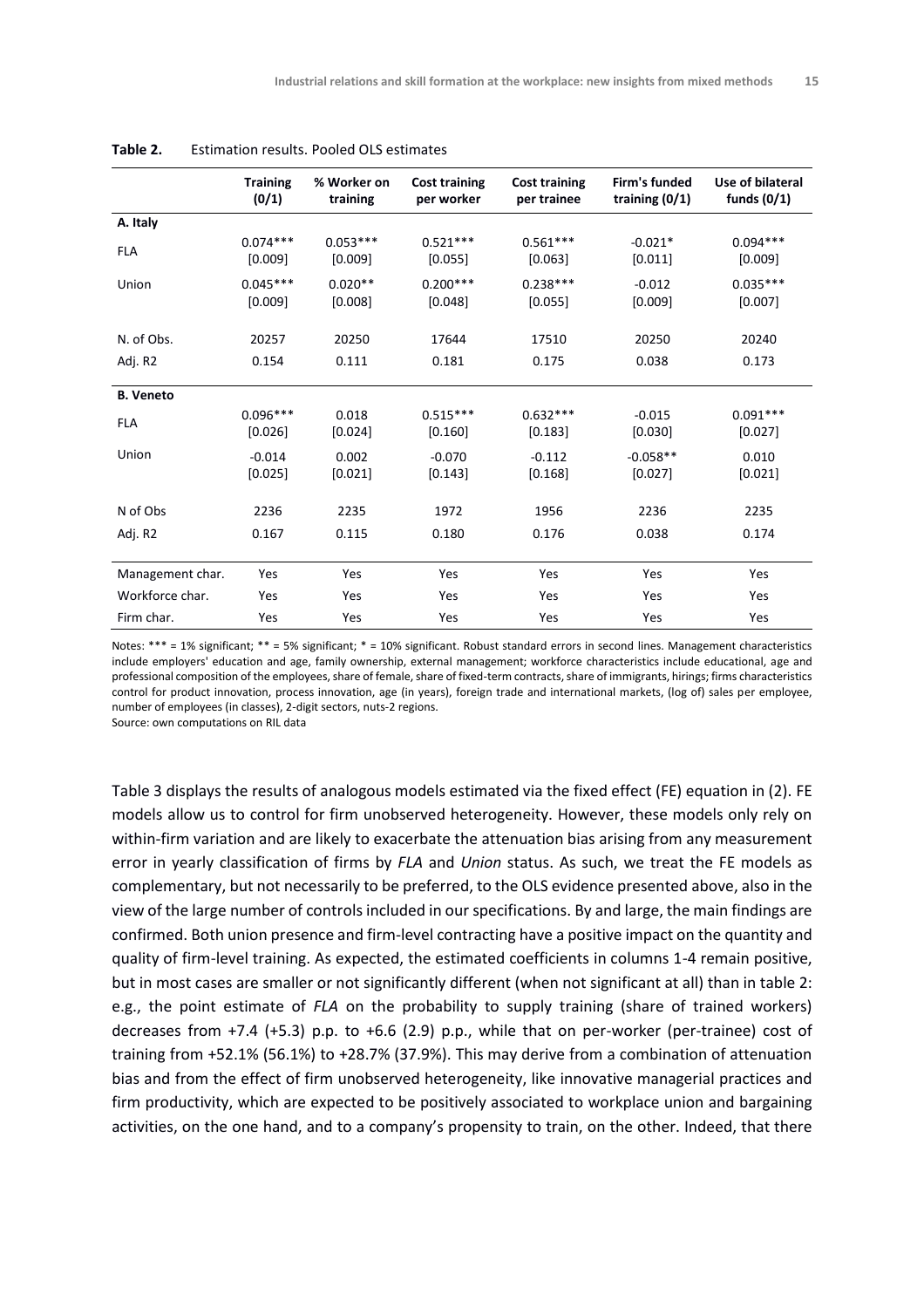exists a 'type' of management that favors workplace training and with which is easier to sign a collective agreement is a view finding support in our qualitative analysis in the next section.

|                  | <b>Training</b><br>(0/1) | % Worker on<br>training | <b>Cost training</b><br>per worker | <b>Cost training</b><br>per trainee | Firm's funded<br>training $(0/1)$ | Use of bilateral<br>funds $(0/1)$ |
|------------------|--------------------------|-------------------------|------------------------------------|-------------------------------------|-----------------------------------|-----------------------------------|
| A. Italy         |                          |                         |                                    |                                     |                                   |                                   |
| <b>FLA</b>       | $0.066***$<br>[0.016]    | $0.029**$<br>[0.015]    | $0.287***$<br>[0.102]              | $0.379***$<br>[0.121]               | 0.005<br>[0.018]                  | $0.050***$<br>[0.015]             |
| Union            | 0.019<br>[0.016]         | 0.007<br>[0.014]        | 0.085<br>[0.091]                   | 0.149<br>[0.105]                    | 0.011<br>[0.017]                  | $-0.006$<br>[0.013]               |
| N. of Obs.       | 20257                    | 20250                   | 17644                              | 17510                               | 20250                             | 20240                             |
| Adj. R2          | 0.046                    | 0.061                   | 0.050                              | 0.041                               | 0.015                             | 0.045                             |
| <b>B.</b> Veneto |                          |                         |                                    |                                     |                                   |                                   |
| <b>FLA</b>       | $0.086*$<br>[0.045]      | 0.017<br>[0.044]        | $0.400(*)$<br>[0.282]              | $0.579*$<br>[0.329]                 | 0.045<br>[0.049]                  | 0.034<br>[0.044]                  |
| Union            | 0.038<br>[0.043]         | 0.043<br>[0.038]        | 0.384<br>[0.259]                   | 0.462<br>[0.303]                    | 0.038<br>[0.048]                  | $-0.036$<br>[0.035]               |
| N. of Obs.       | 2236                     | 2235                    | 1976                               | 1956                                | 2236                              | 2235                              |
| Adj. R2          | 0.109                    | 0.096                   | 0.113                              | 0.089                               | 0.028                             | 0.080                             |
| Management char. | Yes                      | Yes                     | Yes                                | Yes                                 | Yes                               | Yes                               |
| Workforce char.  | Yes                      | Yes                     | Yes                                | Yes                                 | Yes                               | Yes                               |
| Firm char.       | Yes                      | Yes                     | Yes                                | Yes                                 | Yes                               | Yes                               |

| Table 3. |  | Estimation results. Fixed-effect estimates |  |
|----------|--|--------------------------------------------|--|
|          |  |                                            |  |

Notes: \*\*\* = 1% significant; \*\* = 5% significant; \* = 10% significant; (\*) 12% significant. Robust standard errors in second lines. Management characteristics include employers' education and age, family ownership, external management; workforce characteristics include educational, age and professional composition of the employees, share of female, share of fixed-term contracts, share of immigrants, hirings; firms characteristics control for product innovation, process innovation, age (in years), foreign trade and international markets, (log of) sales per employee, number of employees (in classes), 2-digit sectors, nuts-2 regions.

Source: own computations on RIL data

Columns 5 and 6 explore the issue of whether the training activity is ultimately financed out of a firm's private funds, or rather by resorting to the external financial resources offered by the so-called *fondi interprofessionali*. These are funds bilaterally managed by employers' associations and trade unions. It emerges that firm-level bargaining does not have any positive impact on the training initiatives funded by a firm's own funds (column 5 in tables 2 ad 3). However, the formal consultation activities leading to the signing of a firm-level contract exert a positive impact on a firm's ability to attract external resources via the *fondi interprofessionali* (the probability is raised by 9.4 p.p. in Pooled OLS and by 5.0 p.p. in fixed effects: column 6 in tables 2 and 3). The access to such funds to finance workplace training requires an agreement with workers' representatives, something that is more likely to happen within the formal consultation processes leading to the signing a firm-level agreement. More generally, one may argue that the prevalence of collaborative and participative industrial relations, conducive to firm-level agreements, also represents a kind of environmental pre-condition for the decision to apply to, and to successfully obtain, external funds for a firm's training needs. If so,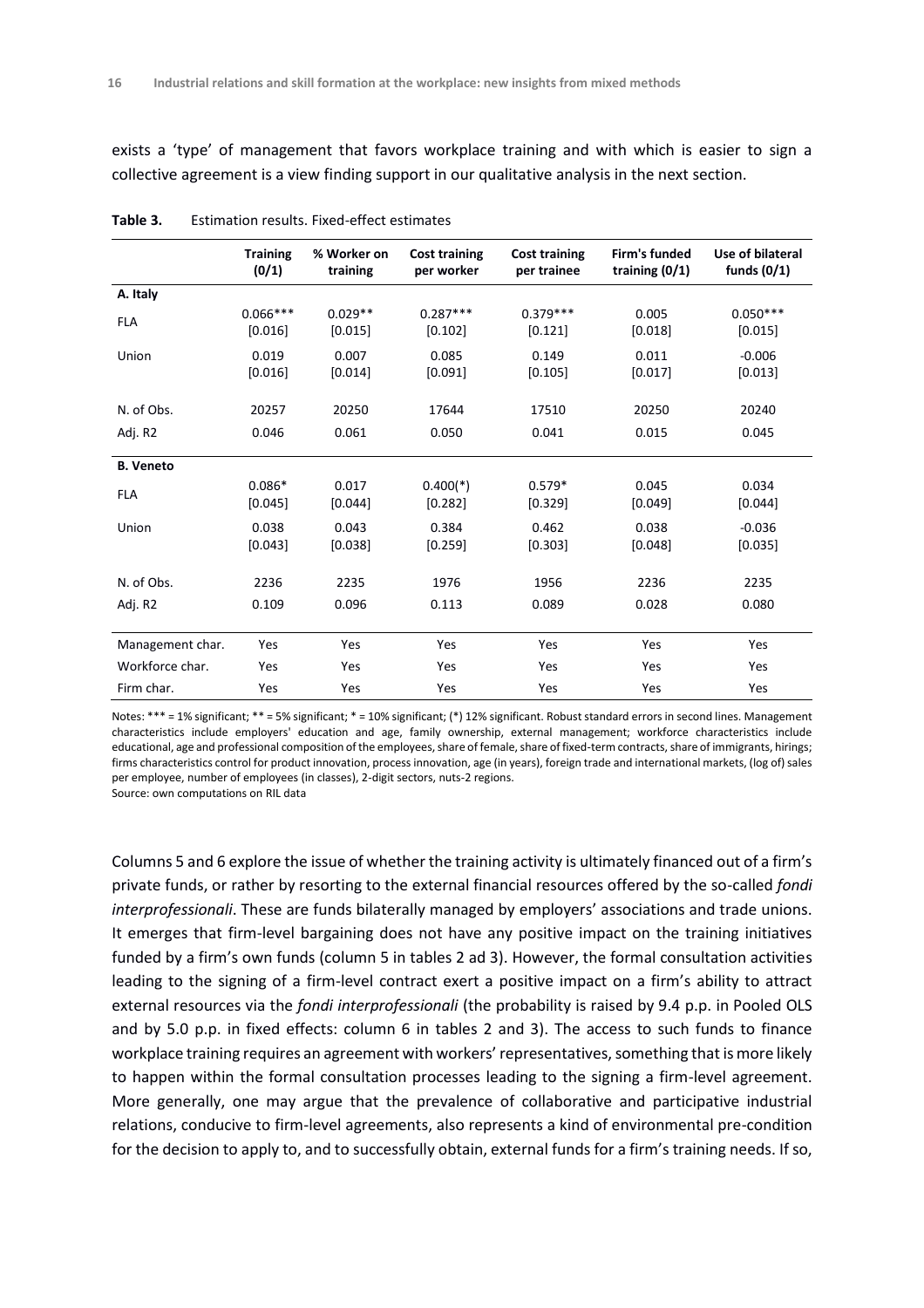not only does the existence of a firm-level collective agreement eases the access to external funds for training; it also allows the firms to keep internal funds untouched in spite of the higher amount of training provided. Table 3 then further confirms the important finding that it is firm-level contracting, rather the workplace unionism *per se*, that is associated to higher training. Indeed, the higher standard errors of the FE models make all the estimated coefficients of *Union* statistically insignificant. In the view that FLA is found to be the primary driver, with respect to unionism *per se*, of firm-provided training, in table 4 we try to further reduce the residual room for its endogeneity by applying the IV procedure described in the previous section. Panel A still includes *Union* (not instrumented) in the specification, while Panel B does not. Irrespective of this, the estimated second-stage coefficients support the story told above, while first-stage results confirm that the instrument is relevant. Differences in the magnitude of the detected effects may suggest both the existence of residual endogeneity in OLS and FE results, and the presence of specific subgroups of compliers driving IV estimates, on which something will be discussed later in the paper.

|                                    | <b>Training</b><br>(0/1) | % worker on<br>training | <b>Cost training</b><br>per worker | <b>Cost training</b><br>per trainee | Firm's funded<br>training $(0/1)$ | Use of bilateral<br>funds $(0/1)$ |
|------------------------------------|--------------------------|-------------------------|------------------------------------|-------------------------------------|-----------------------------------|-----------------------------------|
| A. Including variable Union        |                          |                         |                                    |                                     |                                   |                                   |
| <b>FLA</b>                         | 0.033<br>[0.075]         | $0.261***$<br>[0.096]   | $0.964*$<br>[0.578]                | 0.655<br>[0.648]                    | $-0.198**$<br>[0.094]             | $0.218***$<br>[0.084]             |
| Union                              | $0.048**$<br>[0.020]     | $-0.030$<br>[0.024]     | 0.080<br>[0.143]                   | 0.176<br>[0.161]                    | 0.014<br>[0.024]                  | 0.017<br>[0.021]                  |
| N. of Obs.                         | 15,765                   | 15,844                  | 13,483                             | 13,392                              | 15,765                            | 15,761                            |
| Adj. R2                            | 0.129                    | 0.049                   | 0.161                              | 0.161                               | 0.029                             | 0.157                             |
| First stage coeff.                 | $0.365***$<br>[0.030]    | $0.399***$<br>[0.039]   | $0.392***$<br>[0.041]              | $0.391***$<br>[0.042]               | $0.365***$<br>[0.030]             | $0.365***$<br>[0.030]             |
| F-test of excl. instr.             | 150.04                   | 105.18                  | 89.86                              | 88.68                               | 150.04                            | 150.04                            |
| <b>B. Excluding variable Union</b> |                          |                         |                                    |                                     |                                   |                                   |
| <b>FLA</b>                         | 0.061<br>[0.065]         | $0.241***$<br>[0.082]   | $1.016*$<br>[0.493]                | 0.767<br>[0.553]                    | $-0.190**$<br>[0.081]             | $0.228***$<br>[0.073]             |
| N. of Obs.                         | 15,765                   | 15844                   | 13,483                             | 13,392                              | 15,765                            | 15,761                            |
| Adj. R2                            | 0.129                    | 0.054                   | 0.160                              | 0.160                               | 0.030                             | 0.155                             |
| First stage coeff.                 | $0.420***$<br>[0.031]    | $0.467***$<br>[0.041]   | $0.460***$<br>[0.043]              | $0.458***$<br>[0.044]               | $0.420***$<br>[0.031]             | $0.420***$<br>[0.031]             |
| F-test of excl. instr.             | 186.22                   | 130.64                  | 111.86                             | 110.08                              | 186.22                            | 186.25                            |
|                                    |                          |                         |                                    |                                     |                                   |                                   |
| Management char.                   | Yes                      | Yes                     | Yes                                | Yes                                 | Yes                               | Yes                               |
| Workforce char.                    | Yes                      | Yes                     | Yes                                | Yes                                 | Yes                               | Yes                               |
| Firm char.                         | Yes                      | Yes                     | Yes                                | Yes                                 | Yes                               | Yes                               |

#### **Table 4.** Estimation results. IV estimates

Notes: \*\*\* = 1% significant; \*\* = 5% significant; \* = 10% significant. Robust standard errors in second lines. Management characteristics include employers' education and age, family ownership, external management; workforce characteristics include educational, age and professional composition of the employees, share of female, share of fixed-term contracts, share of immigrants, hirings; firms characteristics control for product innovation, process innovation, age (in years), foreign trade and international markets, (log of) sales per employee, number of employees (in classes), 2-digit sectors, nuts-2 regions.

Source: own computations on RIL data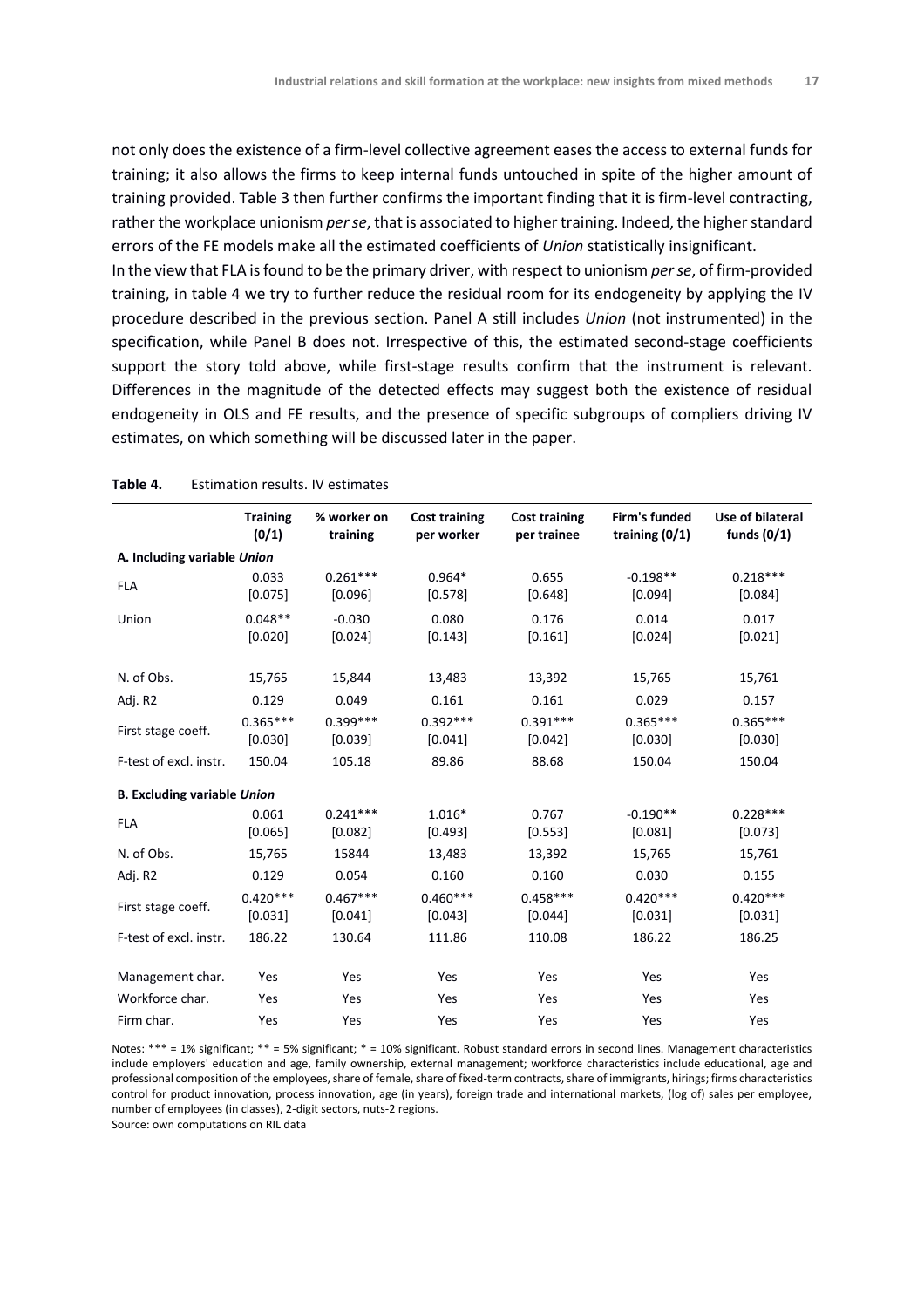To conclude this section, we point out two caveats. First, despite our effort to account for a large set of control variables, and to rely on firm fixed effects and IV, a causal interpretation of our estimates is unwarranted. In Anglo-Saxon settings, the literature has usefully exploited the kind of 'natural experiments' offered by close representation elections (DiNardo and Lee 2004). In this case, firms where the election to establish a union was lost by a few votes, may represent a credible counterfactual scenario for the firms that that could establish a union because the election was won by a small margin. Certification elections, and other natural experiments alike, are unavailable in the institutional settings characterizing most EU countries. Lacking any fully credible exogenous source of variation, our estimates should be most safely interpreted as indicating correlations – although quite strong – among the variables of interest. Second, and in common with most of the econometric literature surveyed in section 2, the survey data used in the quantitative analysis offers little useful information to further dig into the many channels and processes at play.

As discussed earlier, this is why we complement the quantitative analysis presented above with a qualitative interview-based study. As the interviews were held in the Veneto region, we re-estimated all our OLS and FE econometric models – given the nature of the instrument, IV is not feasible – on the sub-sample of firms located in Veneto, as reported in panels B of tables 2 and 3 (descriptive statistics for Veneto are instead found in table 1b). Inspection of panel A and B of these tables clearly reveals that the pattern of results discussed with reference to the whole country is broadly confirmed when restricting attention to the Veneto region. Comforted by this, we believe the qualitative analysis offered in the next section has the potential to offer in-depth insights to our quantitative findings, and to partly respond to the caveats expressed above.

## **6. Empirical results: qualitative analysis and third-phase quantitative results**

The qualitative analysis investigates the social processes through which the workplace union (often with support by sector-wide representatives) intervenes on workplace skill formation issues. In spite of some constraints on trade unions' involvement, it brings to light three different channels: 1) decentralized collective bargaining, 2) the collective voice face, and 3) what we called the *watch-dog function*. Through these channels, workplace union is found to pursue multiple goals (table 5), part of which finds support in the literature (e.g. in terms of rent-sharing) and in some further quantitative results we describe below. Our analysis, however, also calls for an extension of the interpretative hypotheses about union involvement. The achievement of the multiple goals illustrated below is intended to secure trade unions a role in training decisions. In the following, we discuss the results by quoting some of the original and most representative sentences from the interviews<sup>18</sup>.

<sup>&</sup>lt;sup>18</sup> The original take-outs in Italian are reported in appendix B.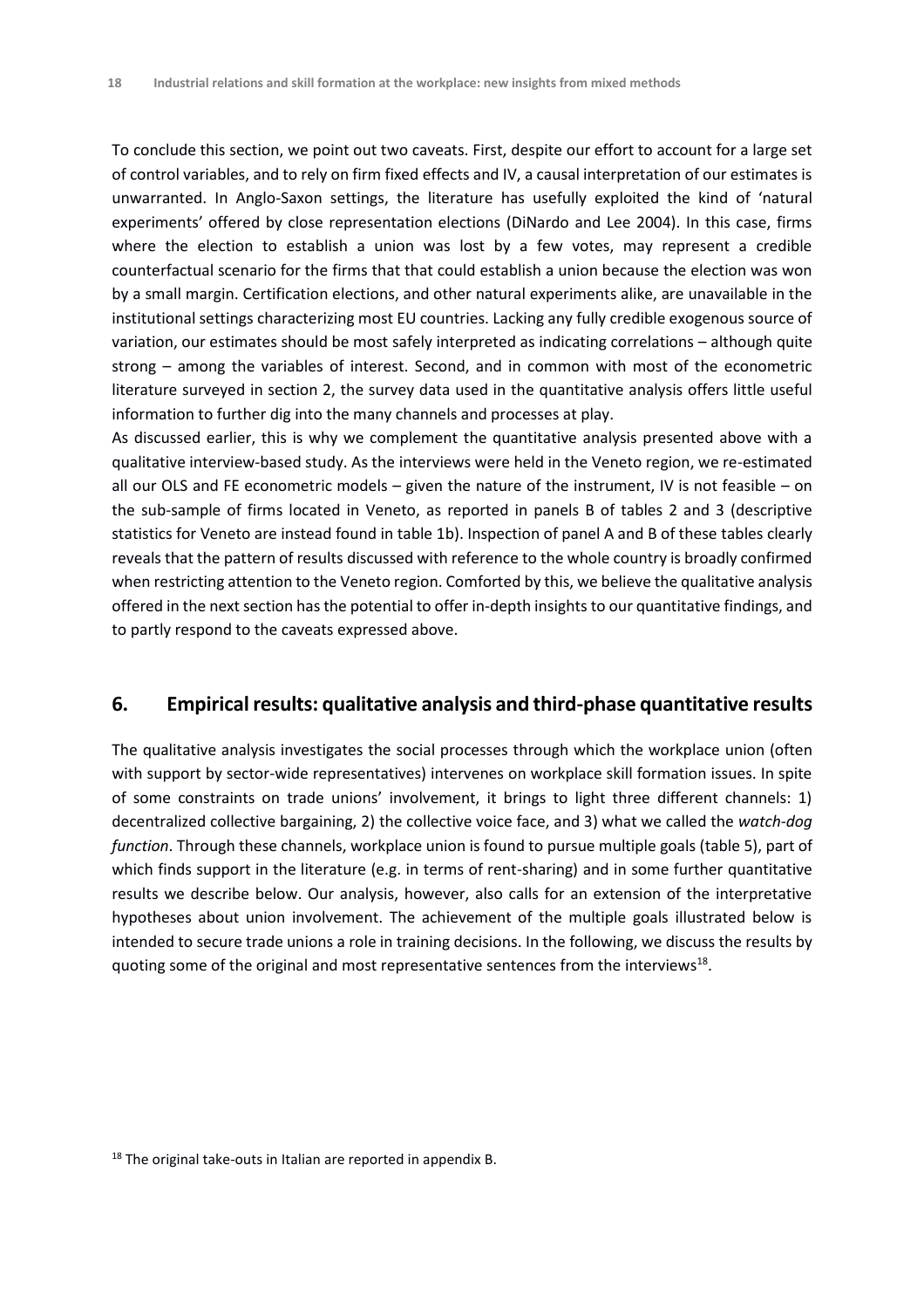| <b>Channels</b>       | Goals                                                                                                                                                                                         |
|-----------------------|-----------------------------------------------------------------------------------------------------------------------------------------------------------------------------------------------|
| FLA                   | Rent-sharing<br>Claim of greater workers' participation<br>Internal labor market (not discussed here)<br><b>Employment protection</b>                                                         |
| Collective voice face | Recognition of skill gaps and mismatches<br>Access to financing by bilateral funds<br>New deciding role within the multi-stakeholder system of<br>$\overline{\phantom{a}}$<br>bilateral funds |
| Watch-dog function    | Post-training function of monitoring<br>Employability culture<br>Inclusive logic                                                                                                              |

**Table 5.** Channels through which unions intervene on skill formation issues

#### *6.1 Constraints on the involvement of trade unions*

Our analysis shows that workers' representatives are hardly involved in the decision-making processes leading to the organization of training courses. This is strictly related to the traditional approach towards formation issues that employers, unions representatives, and workers still have. Specifically, we identified three main constraints: employers' taken-for-granted idea that skill formation is a unilateral policy, consistently with the *managerial competence hypothesis*(e.g. FitzRoy and Kraft 1985, 1987); the understanding of training as a non-priority in the bargaining space by representatives of both the workers and the employers; blue-collar workers' unfavorable approach to training.

The first constraint is the belief of employers' representatives that the issues of workplace skills needs and training are totally unilateral. According to them, indeed, these issues should not be part of negotiations, whether there is support from bilateral funds or not. As employers' representatives told us, skill formation is a traditionally unilateral policy, a company's prerogative:

[TO-1] *"We think that we do not need to discuss with unions on skills needs, search or formation. It's a traditionally unilateral policy: I have a need, I do identify it, make a plan and carry it out* […]*. On top of being a company's management's prerogative, things simply work this way: there's an issue of timing* […]*. There's never been another partner involved.*" (Employers' representative)

[TO-2] "*Companies' duty is caring about resources, human resources in particular. It's a company's prerogative, it's not in the bargaining space. This is in our experience* [...]. The *generating moment is all on the company's side* […]*. The company prepares the technology, the raw materials, the markets, tries to understand and prepare the human resources, and it has always been a company's matter* […]*. It is in everybody's experience that work organization stays on this side.*" (Employers' representative)

Workplace skill formation is understood by employers' representatives as a unilateral matter, which has not to be discussed with unions for reasons related to tradition and to pragmatism. The pretended *objective* reasons are that the management knows business strategies; they know training needs; and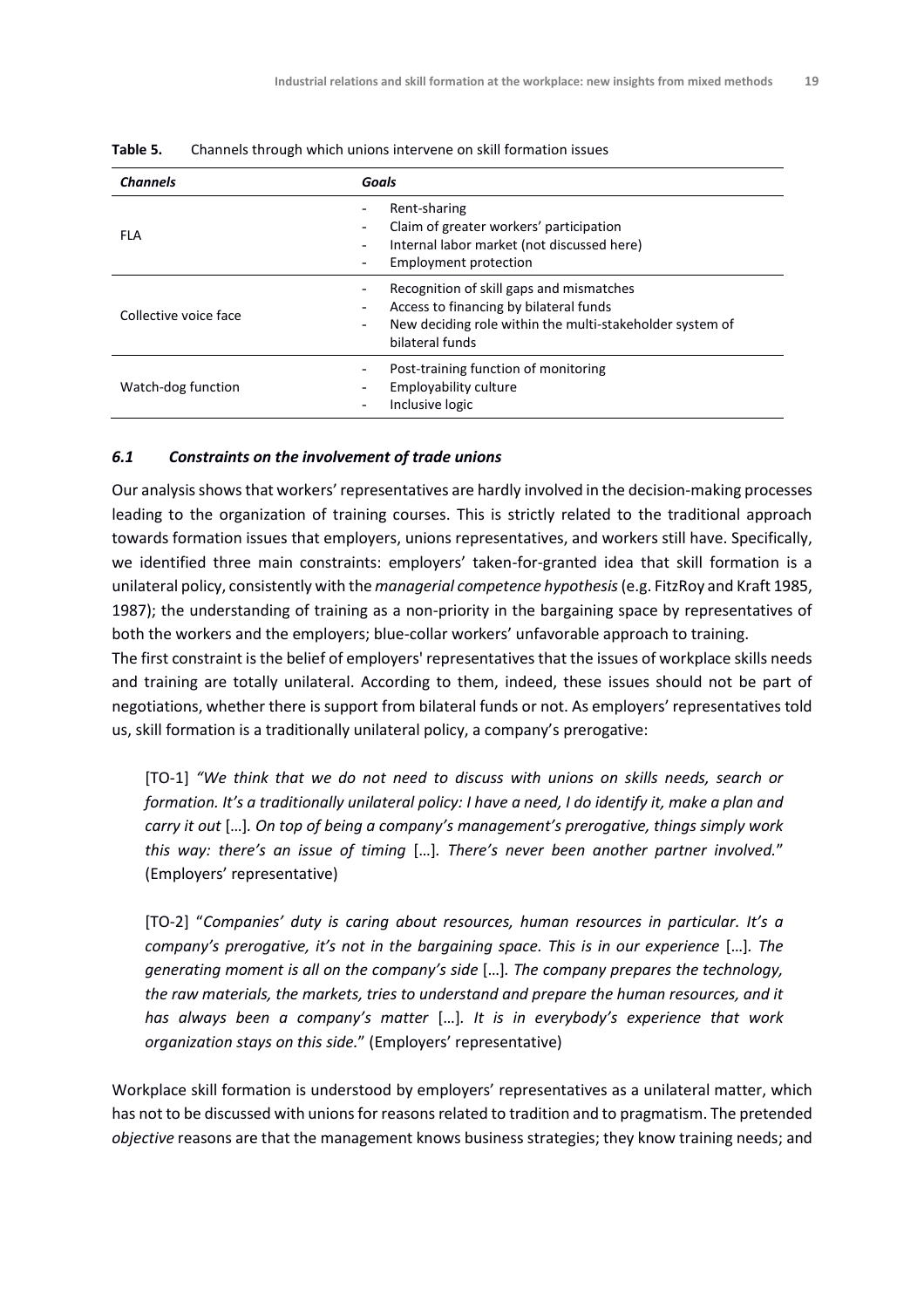they are often forced to work in a 'crisis' mode, meaning that they have very limited time, which does not allow for collective and shared reflections – especially in SMEs. This is taken for granted: "*Things simply work this way*", "*It is in everybody's experience that work organization stays on this side*". Second, even if training may well be an issue within collective bargaining, firm-level agreements have other priorities, namely wages and working hours (Hyman 2001). As a matter of fact, the necessity to fill a skill gap or a shortage of training generally is not a sufficient reason to initiate a firm-level bargaining process. "*I have no idea of agreements exclusively dedicated to training*" told us a workers' representative. Similarly, an employers' representative said: "*I cannot remember of any example. It is not the right channel. Maybe because* [training] *is not an issue discussed in those circumstances*". This idea is also related to the different timing of collective bargaining and skill formation processes. As an employers' representative said:

[TO-3] *"Training is not really a subject of bargaining. I mean…when we talk of bargaining, we have in mind the one that occurs every three, four years* […]. *There are requests, a discussion and an output which is the contract* […]*. I mean,* [when the necessity to fill a skill gap emerges] *there's no time to wait or discuss of this* […]. *The day we buy an accounting software, we are already late with training."* (Employers' representative)

While collective bargaining rounds occur every three or four years, training needs – once recognized – require to be satisfied as soon as possible, especially in SMEs. Indeed, SMEs tend to react to external events at need and do not plan training over the medium/long run; this also happens when the access to bilateral funds is tightly time-constrained. Unions' involvement in workplace skill-formation processes is hence limited by both employers' and workers' representatives' understanding of training as a non-priority in the bargaining space.

The third constraint on unions' involvement is related to the representation of blue-collar workers. Our analysis points out that, according to both the trade unionists and the human resource managers interviewed, they are hardly able to recognize their skill gaps, as the next excerpts show. To intervene more deeply on training decisions, workers' representatives should be able to provide valuable information on their colleagues' skill needs and on adequate training interventions. Instead, RSU/RSAs are themselves workers who often do not possess the capacity to perform a detailed analysis of skill needs:

[TO-4] *"Our general problem – but for a few cases – is that we represent the medium-low level* […]*. So, let's say that in order to work on skill formation, we should be able to rely upon members who are able to make an analysis and then a proposal. But if there is no internal debate, like someone who says: «Dear union, I need this, this and this»…Well, it's hard, at least in the manufacture".* (Union representative)

[TO-5] *"It's hard to think of the Union as of one with an upper-case U, because workplace unionism is made by RSU and RSA. They're wonderful people, but…one is a shift worker, another is a team leader…people who work well, but as far as skill planning is concerned* […] *it's a matter of the firm* […]*. Skill formation is so specific that is has to be done by those who manage this issue every day".* (Human resources manager)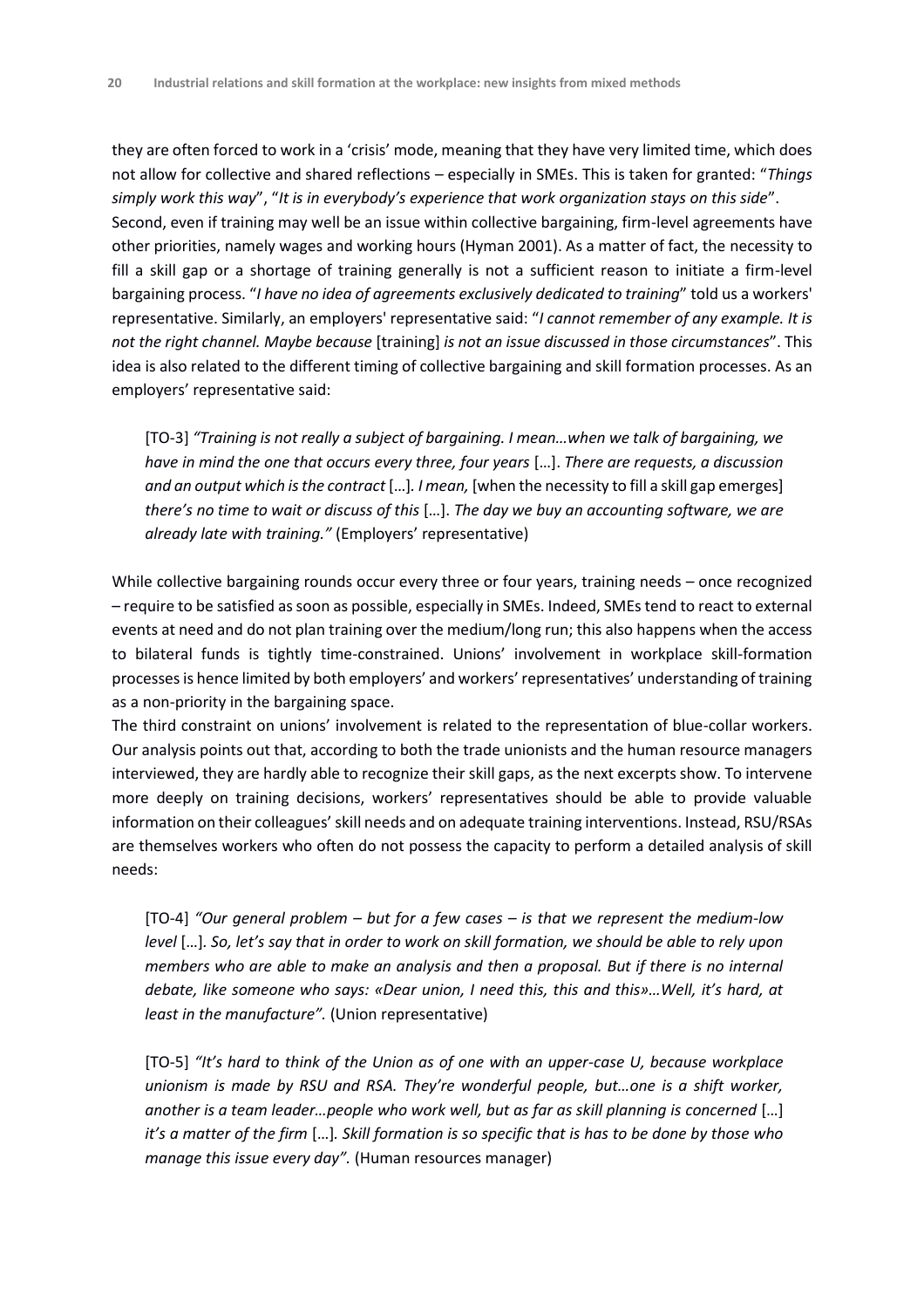On the contrary, white-collar and high-skill workers hold positions closer to the management. Thus, they can better recognize and share their perception of skill gaps with those who are in charge of the company (McGuinness and Ortiz, 2016). In addition, blue-collar workers hardly understand the value and usefulness of training, with the consequence that there is, as union representatives call it, *resistance* from the workers.

[TO-6] "*There's always another side of the story then: resistance from workers, when they say: «My company is asking me to do training, but if afterwards I do not get promoted, why are they making me do it?»* […] *There's resistance on the side of the workers."* (Union representative)

[TO-7] "They are not uninterested, but less sensitive. The average worker – generally speaking *– would like to do always his job without being demoted.* […] *Changing one's occupation somehow generates… some disease, and so going back to a classroom or gather experience generates – how to say? – a kind of unease, because one feels – in particular workers employed there since many years – to be evaluated again, to start all over again. «Maybe the youngsters should do it, why me?»*" (Union representative)

Our interview data show that this experience is also shared by companies. Human resource managers describe the difficulties of involving the lower levels of workers, who conceive training activities as an obligation or as a moment of individual assessment, rather than as an opportunity increasing their human capital. The analysis thus brings to light a cultural constraint related to the union representation target, that is a lack of understanding of the value – also the economic one – that training and human capital have nowadays for the worker, also from an instrumental perspective of employability.

#### *6.2 Unpacking processes: decentralized collective bargaining*

Although training is not the priority to bargain over, nor it is the driving force to initiate a workplace agreement, it is also true that firm-level bargaining creates the chance to tackle skill formation issues by providing a *frame* for a wider dialogue. In this collaborative context, the issue of workplace training can more likely arise as a matter of concern between managers and worker' representatives; Trampusch and Eichenberger (2012) highlight exactly the same mechanism for Austria. In the following excerpt, a human resources manager of a large company clearly told us that firm-level bargaining favors the development of a constant dialogue between managers and workers' representatives within which even the themes of skill formation, although not primary, can be shared:

[TO-8] *"In my experience, even for companies that use workplace agreements as innovative tools, to go beyond national agreements, the issue of reducing skill mismatch is not a priority in the* [industrial] *relations agenda. This issue alone is not sufficient to sign or update a workplace agreement. Workplace agreements are still based on work organization and – in our case – also on some innovative tools like welfare provisions; somehow they favor, they*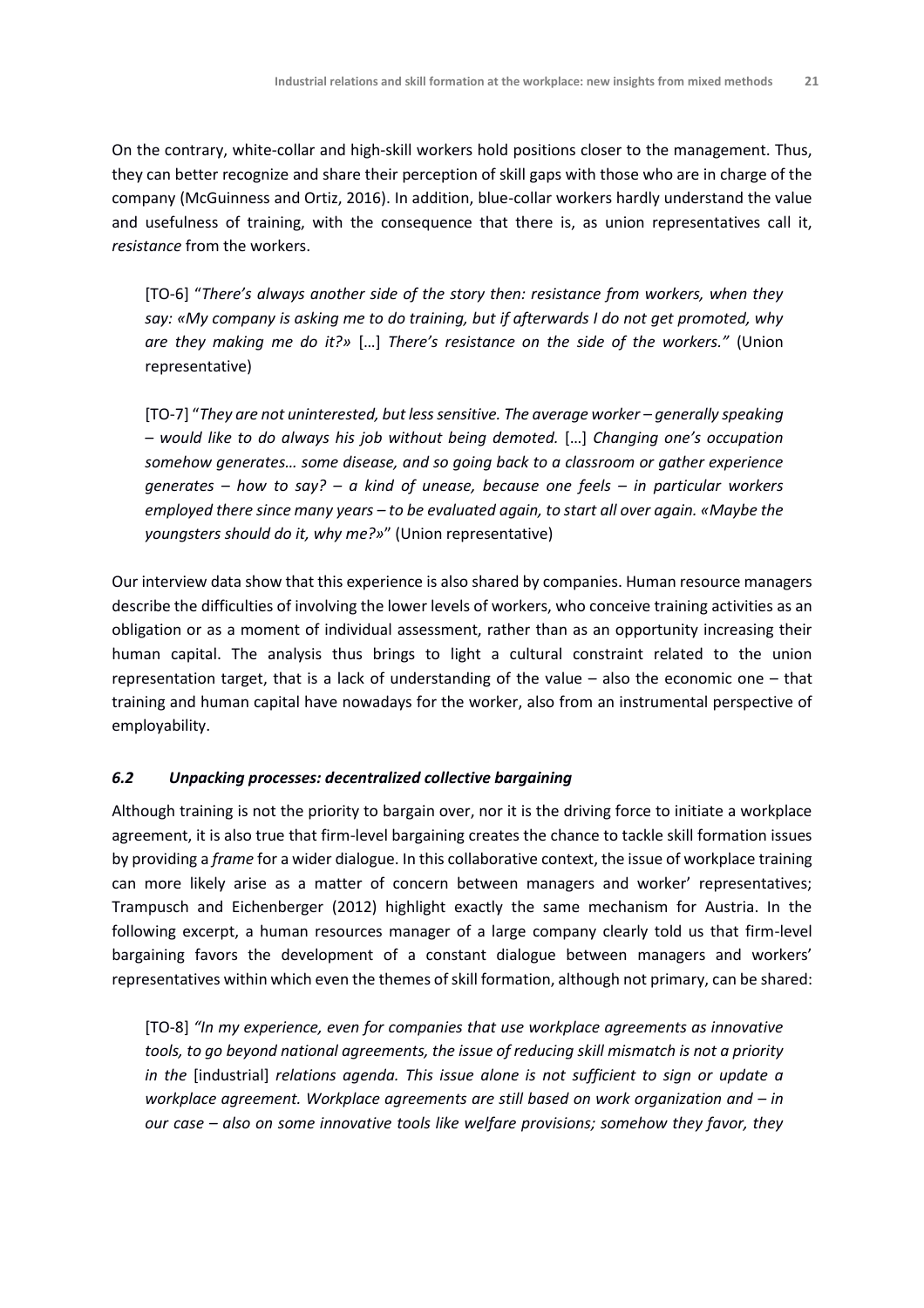*give rise to, create the context* […] *for the company to organize those training courses I was talking about".* (Human resources manager)

According to the data, the mechanism is the following: at the beginning, there are complex claims with various themes and very long discussions with the consequence that the top issues (wages and working hours) are the most debated and other topics, including training, are overlooked. This is especially true if it is the first agreement between the partners involved. If the agreement is renewed, then it may be that, in addition to wages and work organization, the agreement tackles the theme of workplace training as if it were a kind of 'maturation effect' of collective bargaining: "*It is the willingness to bargain over a comprehensive agreement that brings the discussion on training"*. As a union representative explained:

[TO-9] "*We make also complex and comprehensive agreements, and indeed discussions last quite a lot* [...]*. Generally speaking, it is the willingness to bargain over a comprehensive agreement that brings the discussion on training. Training is not the leading reason. Usually, what brings a company to firm-level bargaining* […] *is either the time-schedules or performance pay. All the remaining issues follow. When agreements are extended or renewed, then one is also able to go into details. Because if our system of performance pay works, if our agreement on time-schedules works and the company does not have any particular need, then we can focus on the other issues in the next bargaining round.*" (Union representative)

In the third phase of our research, we checked the existence of this 'maturation effect' of local-level bargaining rounds by going back to our quantitative data. By subsampling the set of firms observed at least twice in our series and shrinking the observation period to the last survey wave, we can substitute the dummy for the presence of a FLA used in tables 2 to 4 with the number of FLAs counted until 2018. The intuition is that the propensity to invest in training grows with the number of FLAs. Table A1 (appendix A) supports this view, both in Pooled OLS (panel A) and in IV (panel B), where the instrument is again the average incidence of second level bargaining at the 2dgt-sector by macroregion observed in 2010.

Our qualitative data analysis shows that the respondents understand collective bargaining as a process of negotiation, which involves trade-offs for both sides. When the chance to include training issues in the firm-level agreement is created, the union's main goal is twofold: to negotiate *ex-ante* a fair distribution between workers and the company of the returns obtained from investment in training on the one side, and to demand greater participation in firm's decision-making processes regarding skill formation on the other side. Therefore, when the agreement is renewed, and the platform includes other topics beyond the priority ones, the stakes for the unions are some economic components of rent-sharing, such as salary increases and bonuses, and a greater union involvement in decision-making processes, for example in the form of periodic meetings and information exchanges through which "*share the path*":

TO-10] "In the platform we ask for training and for appreciation of workers' multi-tasking and *polyvalence, relating them also to wage increases, because we believe that when a worker*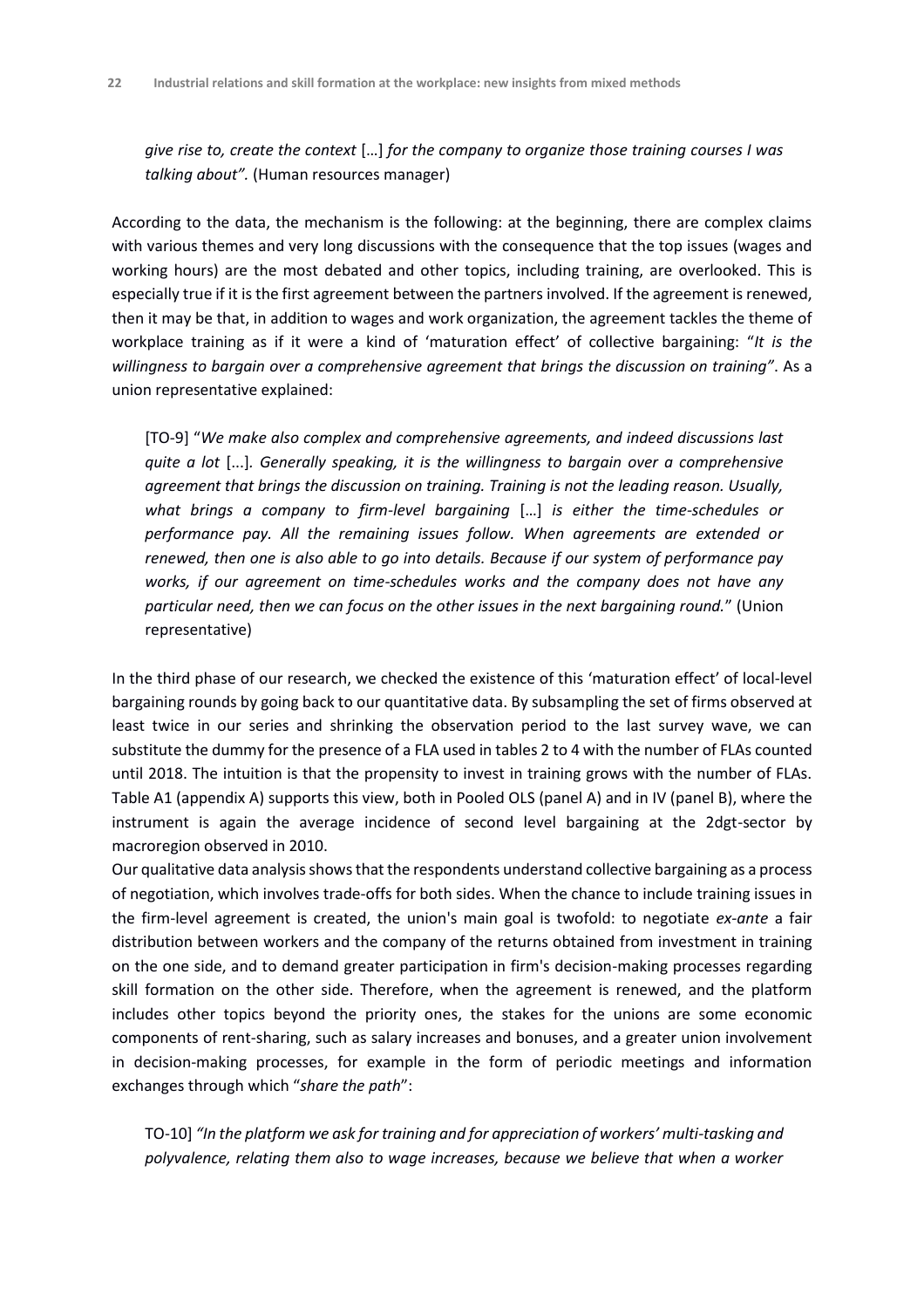*holds higher skills, this should be recognized also from a pay standpoint* [...]. This is the *challenge. We often say that our idea is: «Is the worker more qualified? Yes? Well, then s/he should hold a higher job qualification and should be paid more». This should be the rule. There are companies, large ones, where we went through a detailed analysis, and then they invested and recognized job qualifications to reward professionalism and skills* [through] *wages* […]*. Therefore, whenever we are able to share the path, it's already a non-negligible step towards participation".* (Union representative)

The economic components of rent-sharing which our respondents refer to are the payment of wage bonuses related to training courses and are regulated by firm-level agreements. Sometimes, the agreements may also contain wage claims that refrain from opportunistic behaviors (the *hold-up* problem: Card *et al*. 2014; Devicienti *et al*. 2017; Green and Heywood 2011) and the appearance of the 'monopoly face*'* discussed above. Bargaining can, for instance, set up skill-mapping systems and parameters for the recognition of greater remuneration for the attained professionalism (Adapt 2015; Cnel and Istat 2015; Ocsel 2015). By way of example, we show the following excerpts from two interviews with the human resource managers of large companies presenting best practices in terms of training policy and industrial relations. If in the first excerpt, the interviewee recounts his experience of having linked the productivity bonuses to the successful attendance of employees at training courses, in the second extract the interviewee tells us how in his company the trade union has been involved in the setting up of the tailor-made job description linked to salary increments, as recognized in the writing of a complex second level collective agreement in the 1990s, then updated over the years.

[TO-11] *"We need to be competitive and training is a way to be competitive* […]*. We sometimes put it in firm agreements on productivity bonuses, thus workers also have an economic advantage* […]*. In the last few years we have linked the bonus of some departments to the training hours".* (Human resources manager)

[TO-12] *"Union has that document and it is called (Tfor) Technical force. It is a picture of the necessary professional roles to correctly cover the productive roles* […]*. The union is informed of every step of each worker within this training system* […]*. The company and the union* […] *set up an organizational chart* […]*. In our firm we have decided to do something different: we take a picture of the company, define what the company needs, we agree on what the numbers are, then we go on to define what these numbers of people should be like, such as professional content they must have, what training courses they must attend, and at the end of the course what salary-level they will have".* (Human resources manager)

As stated in the last quotation, bargaining can in some cases include the involvement of the union in all phases of skill formation in the company. When the conditions for advanced bargaining are present, as a union representative says in the following excerpt, trade union can obtain different degrees of participation in firm's decision-making processes (Bryson 2018). This ranges from the introduction of information and consultation procedures, to the setting up of a system for monitoring training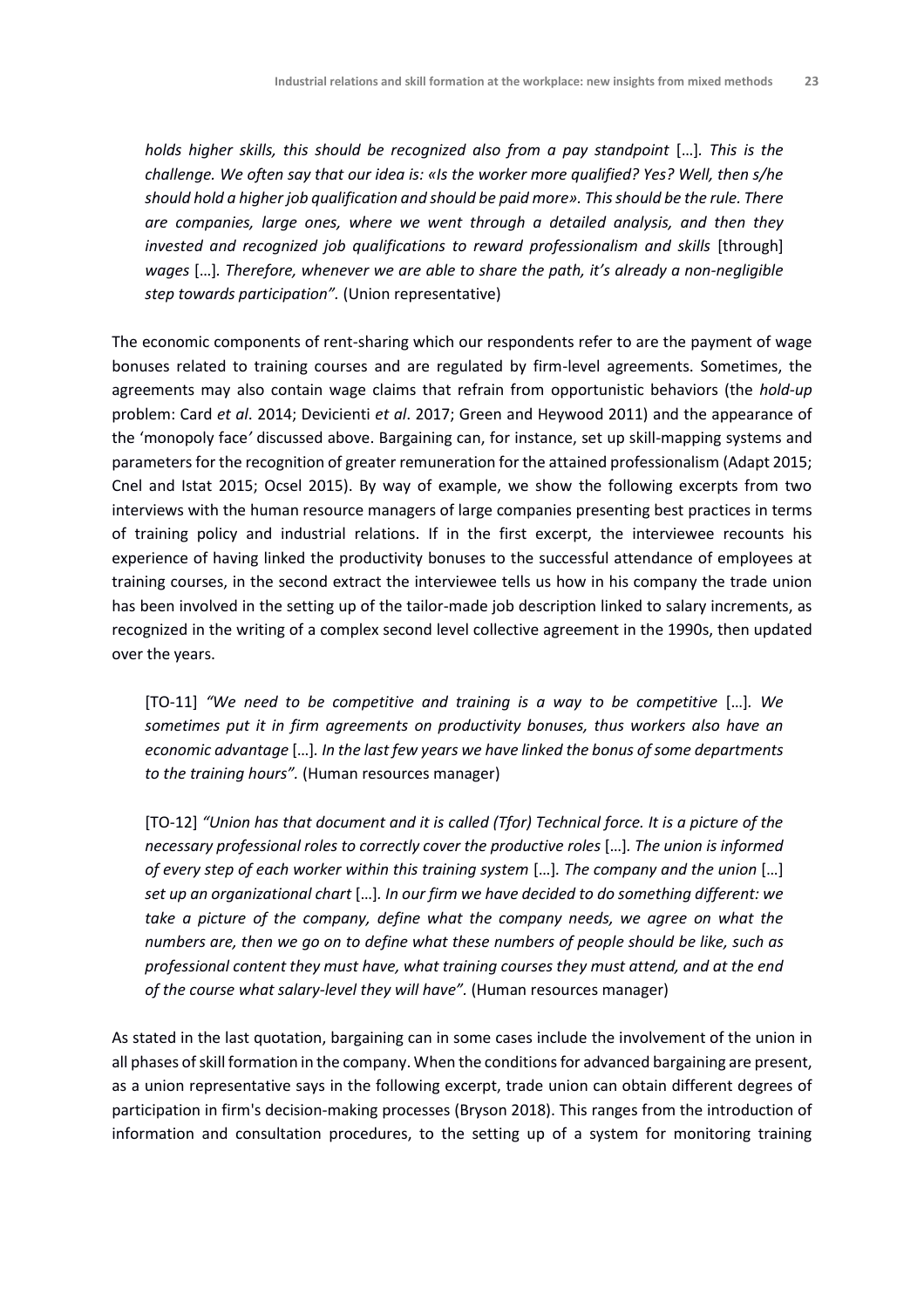courses, and the creation of bilateral bodies with specific functions in the field of professional development (Adapt 2015; CISL 2015; Cnel and Istat 2015).

[TO-13] *"Generally speaking, what can collective bargaining do? It can envisage participation paths, and* […] *can envisage a little or a lot* […]*. It can foresee training courses to analyze the production processes cross-sectionally, and then study the workers' skill needs and then, say, entrust the internal skill formation bodies; it can make provision for a monitoring role for trade unions. However, we're always talking about very advanced bargaining processes and industrial relations".* (Union representative)

Finally, our analysis highlights the pivotal role played by the union in the processes of skill formation when bargaining is *defensive*, that is after a firm's closing or a corporate restructuring (Klindt 2017; Pulignano and Stewart 2013). According to our data, especially in the last years after the economic recession, trade unions – by relying on their knowledge of the local labor market and their bargaining capacity – have pursued the goal of employment protection through the promotion of employees' training, as we read in the following excerpt:

[TO-14] "*And we signed agreements aimed at insisting that companies support redeployment also through retraining, also in order to manage the employment protection issue. Then, as unions, we did not enter into the contents of training, this is all up to the companies. What we said is: «You, company, make an effort, if you want to manage this process we are going through, to retrain the workers, in order to manage the employment issues at best»*". (Union representative)

[TO-15] *"Within restructuring processes, we can conduct an analysis with the management and discuss with them, in order to understand where the company is going. Put it simply: if the company today produces phones, and tomorrow is going to produce boilers, obviously we need to radically change the skills* […]*. So we generally do this and can ask: «Which skills do you need? Do you have them all within the plant?» – we use this argument also to limit the layoffs –* […] *«If not, are you available» – we try it immediately – «are you available to start (re-)qualification processes for your employees without those skills?»* […] *The second issue is*  [as follows]*: we know that some workers will be laid off, and we can expect* […] *outplacement agreements,* […] *where an issue is agreeing that the company will invest 1,000, 5,000, 10,000 Euros, or whatever the sum, on each worker in order to fund retraining paths also through outplacement* […]*. Then we can also make agreements involving other institutions, the Regional Government in particular, that holds most of the funds for active policies".* (Union representative)

In short, the data show that through advanced collective bargaining the trade union pursues (at least) three goals (table 5): to negotiate *ex-ante* rent-sharing, to demand greater workers' involvement on skill formation, and to protect the employment.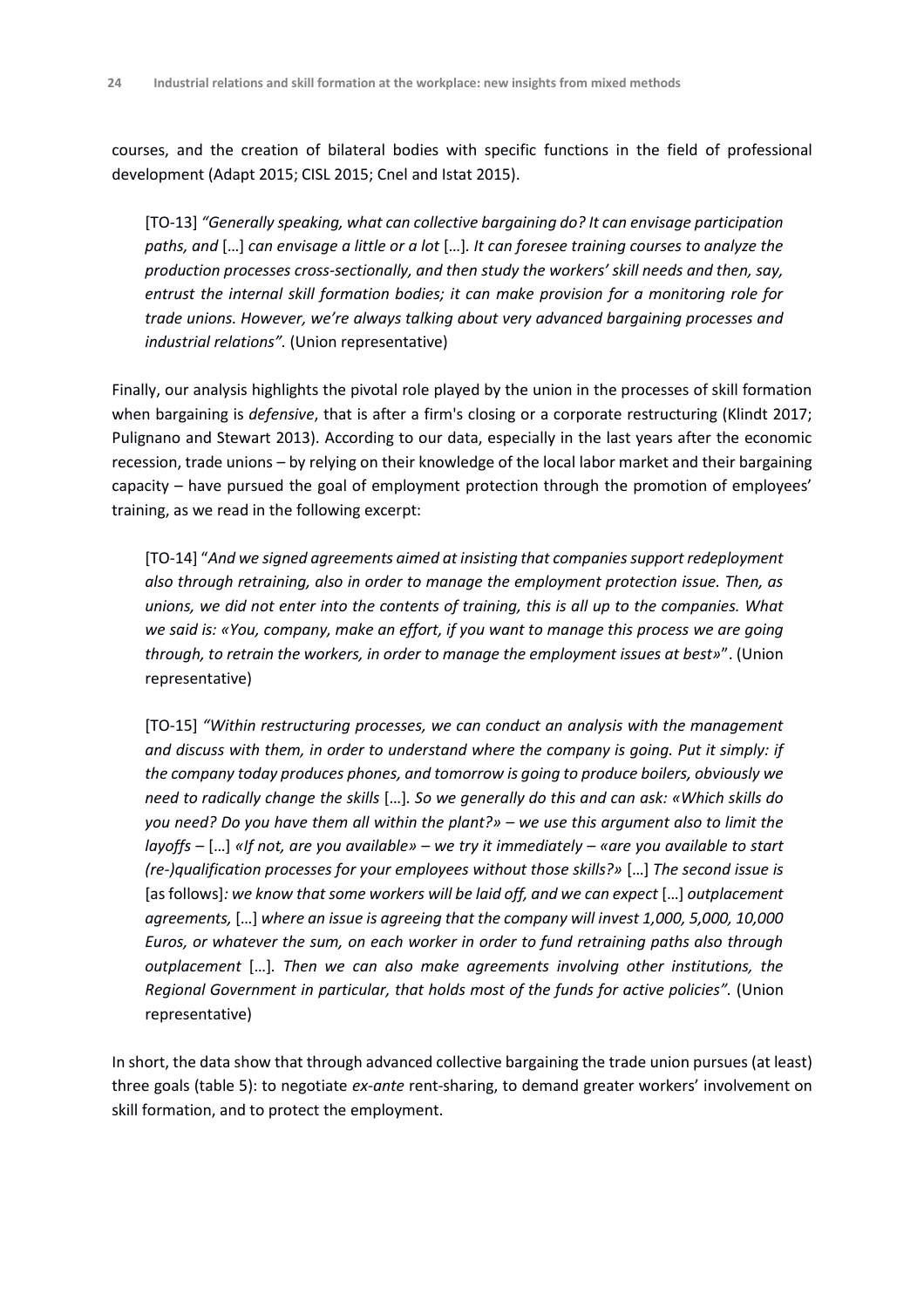#### *6.3 Unpacking processes: collective voice face*

The respondents lucidly told us that industrial relations are constantly exercised, inside and outside the company, on a number of issues that exceed the contents written on 'advanced' and defensive collective agreements. Unions' collective voice function indeed can be performed both intraorganization and inter-organizations that is, as an employers' representative told in the next quote, through both the daily relations between managers and workers' representatives within the firm, and the setting up of a regional information system regarding skills needs and the necessary training interventions, which involves different stakeholders (Trampusch and Eichenberger, 2012):

[TO-16] Interviewee: *"The wisdom to say: «We need* [skill formation] *because trained workers are more secure workers» they* [the unions] *have it, but they don't bring it to the bargaining table with the firm because it's not the right place".*

Interviewer: *"And which is the right one?"*

Interviewee: *"Well, industrial relations are always going on, they do not exist only during the bargaining process, so there are moments to discuss. Then every single sector-level agreement includes an information system: through recurring meetings, and so on".*  (Employers' representative)

Our analysis reveals that having repeated meetings and opportunities for sitting at a negotiating table, although to subscribe contents other than training, can set in motion a series of conditions, such as information exchanges, collaborative company climate, dialogue between the social partners inside and outside the company, long-term commitment, which favor the investment in human capital. Specifically, data show that unions collective voice function facilitates the recognition of skill gaps and mismatches by workplace unions, the firm's access to external financial resources by *fondi interprofessionali* – as put forward in the analysis if quantitative results – and potentially increases union's power to contribute to the definition of training contents within the call system of bilateral funds.

According to our data about large companies, where human resources management practices are more developed, industrial relations more advanced, and best practices in terms of training policy emerge, workers' representatives can contribute to the recognition of skill gaps and mismatches, as well as in terms of proposals of training activities. As a human resources manager told us:

[TO-17] *"Every single month I plan a meeting with workers' representatives, I do not wait for a problem to come out, we do not meet when the unions convene me* […]*. Hence, everyone has to be involved, and* [together] *we discuss whether there are problems we did not perceive and whether the workers talked to the unions* […]*. During the meetings,* [workers' representatives] *can give us some advice:* [maybe] *there's a problem with a union member and they deem we did not do enough, since s/he has not a good performance for instance, and say: «Provide her with some extra training, which is the best way to overcome problems positively». They also can take part into such proposals* […]*. So, about skill formation: if they detected some gap we overlooked, they tell us".* (Human resources manager)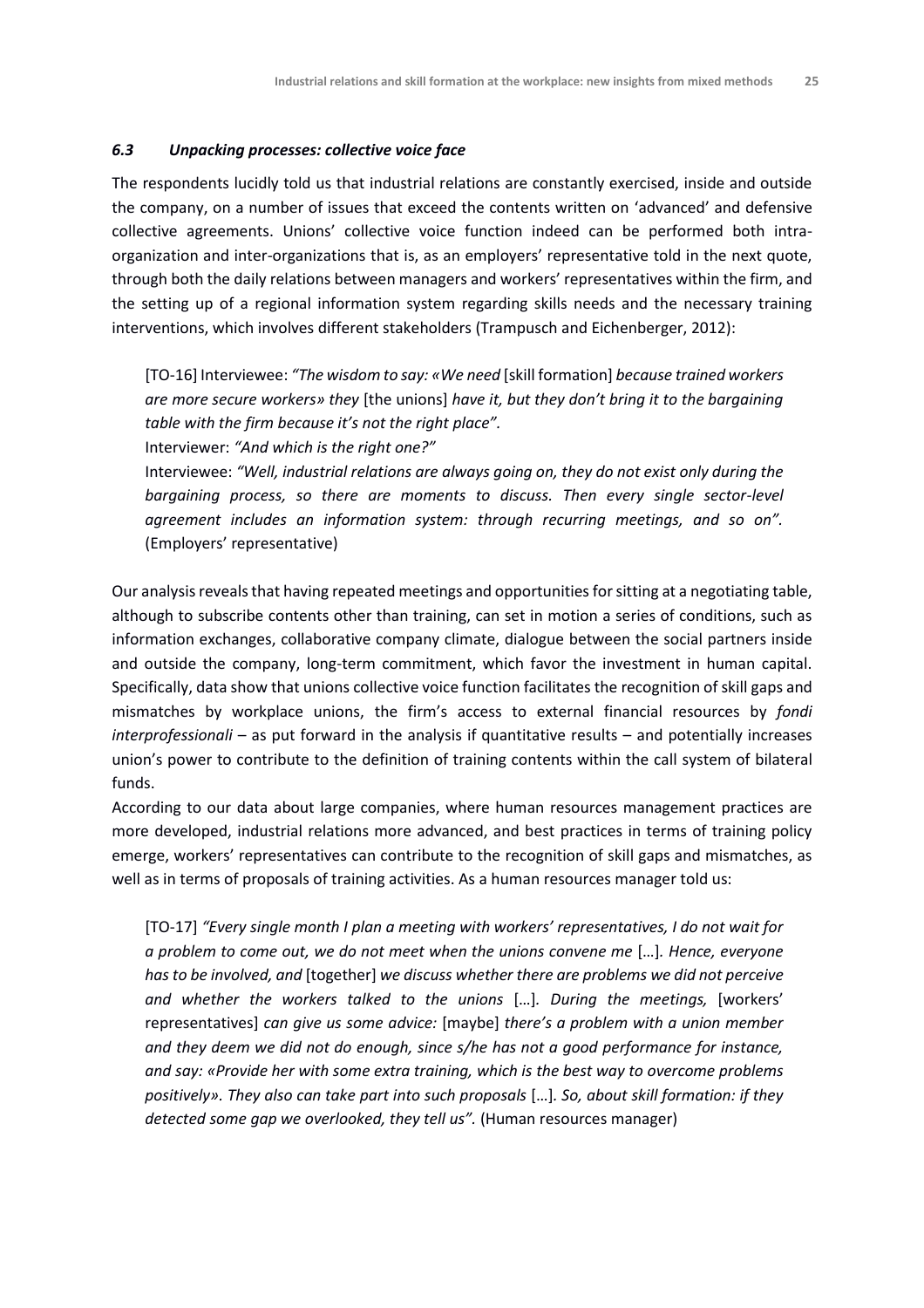This piece of evidence is only partially consistent with what we know about German works councils. Their power – like Italian RSU and RSA – is a function of firms size, but this does not mirror into a higher training incidence (in turn larger among firms with less than 250 employees) or intensity (Stegmaier 2012).

As we read, in order for this to happen, there must be a collaborative climate and a constant dialogue between managers and workers' representatives beyond the formal bargaining meetings, which, we could say, represent a kind of precondition. Moreover, taking also into account the results of our econometric analyses, we argue that good-quality industrial relations at the company level – also signaled through the presence of firm-level bargaining – favor the application for external training funds, especially bilateral funds (*fondi interprofessionali*). They indeed require the involvement of workers' representatives as far as the company's training project needs to be shared and approved by the RSU/RSA, as shown for example by the next excerpts:

[TO-18] *"About human capital formation…yes: there can be a discussion* [with the union] *and often there's one. There are some peer bodies, like Fondimpresa – which is a fund – that necessarily requires discussion, participation and co-determination of training processes*  [with the union]*".* (Employers representative)

[TO-19] *"You know, these 'fondi interprofessionali' are valued more if we also sign the agreements, so we sign many training agreements with the firms because there's an evaluation mechanism that envisages* […] *the union's signature, which means that there's an agreed skill formation process. So it often happens…".* (Union representative)

Respondents refer here to *Fondimpresa*, the largest bilateral fund – mainly for manufacturing companies, but not only – which is constituted by the Italian employers' federation (Confindustria) and the three largest trade unions (CIGL, CISL, UIL). Similarly to the other twenty-one currently exiting funds for continuing vocational training in Italy, it funds training courses for workers employed in companies enrolled into the fund itself. However, it is not subject to firm collective agreements as it follows times and modes different from those of the bargaining process, as explained in the following quote by an employers' representative:

[TO-20] *"While firm-level bargaining is a sine wave, more or less it occurs every three years, then waits and starts again…Well, training is a straight line, it may occur at any time during the company's life* […]*. The bargaining dynamics consists of someone who makes a proposal, and somebody else who counteroffers or accepts* […]*; then* [in skill formation through Fondimpresa] *the person in charge of evaluating the training proposal is the internal workers' representative, who is directly voted by the employees, while with collective bargaining, in nine out of ten cases – if not in 9.5 out of ten – there's always the external assistance of unions. It's not a bargaining process as we usually mean it."* (Employers representative)

Training financed under bilateral funds is not properly part of firm-level bargaining but can flourish more smoothly in organizations where there are constant trade union relations. As a matter of fact, despite interview data suggest that RSU/RSA generally become aware of the training courses only at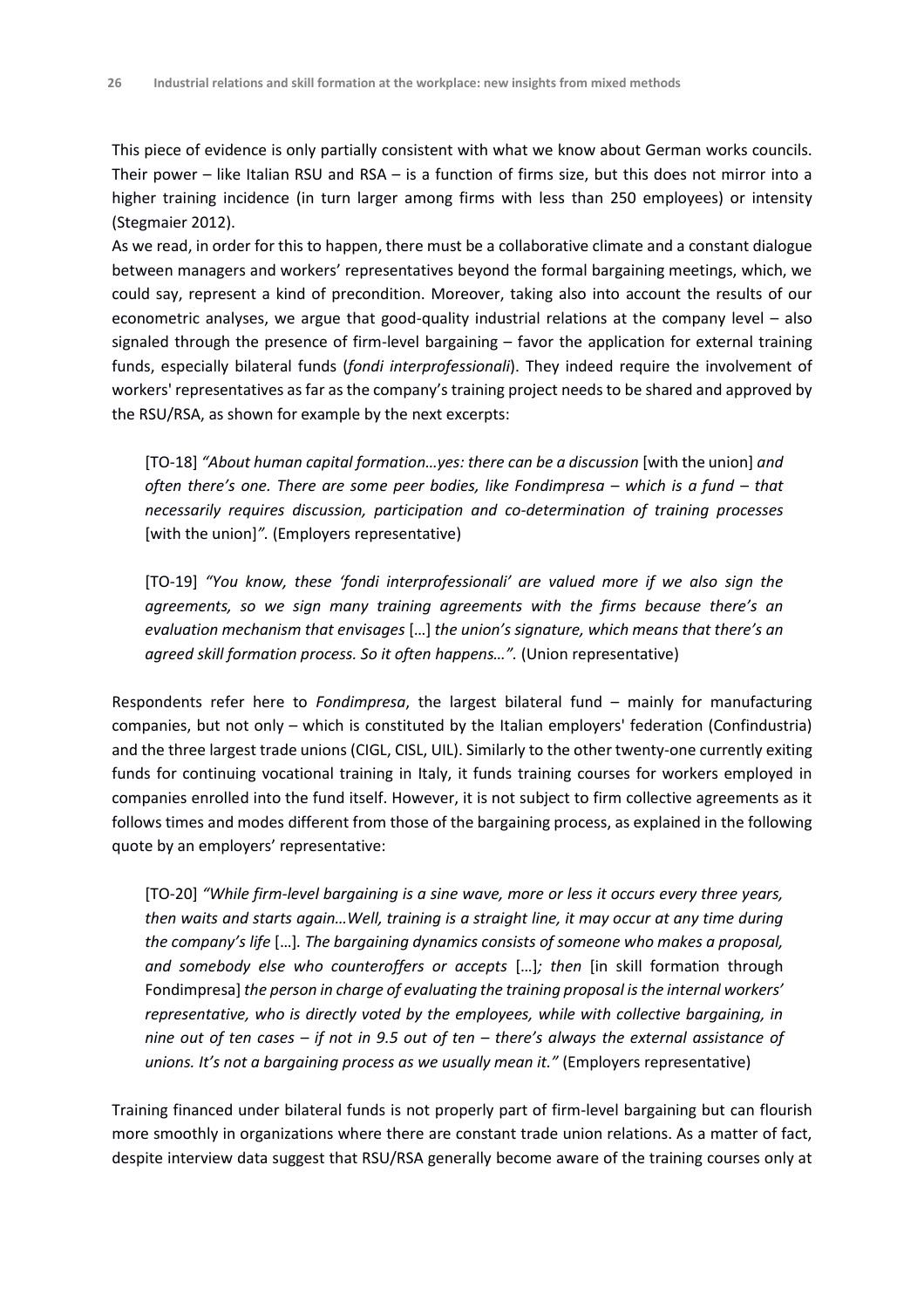the last moment, leaving little room for discussion and negotiation, a collaborative climate between the social partners allows for timeliness, a crucial quality to take part into competitive calls (the socalled *Avvisi*) that bilateral funds open with tight deadlines on a variety of issues, such as competitiveness, technological innovation of product and/or process, and internationalization.

Furthermore, whereas the RSU/RSA have a limited control over how bilateral funds work, they keep regularly in touch with external union representatives. Together with other stakeholders, external union representatives play an important role upstream in the decision process: taking advantage of the meetings related to the call system that bilateral funds use for training financing, they potentially accrue some power to contribute to the definition of training and calls' contents. As an expert on skill mismatch and training told us: "*Confindustria* [the main employers' representation body in the manufacturing sector] *and the unions keep a smooth relationship, and meet here every day: all projects under bilateral funds about continuing vocational training are discussed"*. Despite data suggest that this path is only at the beginning, a new role here may propel unions to coordinate within multi-stakeholder networks crucial activities aimed at the skill development for the local labor market (Del Punta 2003; Kristensen and Rocha 2012). As told by our interviewees, these processes are more likely to unfold in the manufacturing sector, also in relation to a more rapid technological change, as well as higher involvement in networking (e.g., within industrial clusters and districts). The separate econometric analyses reported in table A2 indeed confirm that firm-level bargaining exert a stronger effect on a firm's ability to attract external funds for its training activities in the manufacturing sector than in the service sector.

#### *6.4 Unpacking processes: watchdog function*

As far as firm-specific skill formation is concerned, bilateral funds provide the unions with the possibility to exercise new roles, which we enclose in the term *watchdog*. The watchdog function includes trade union's monitoring activities on the training programs carried out in a company, the sowing of the employability culture – also at the cost to give up to some direct (economic) recognition – and the promotion of wider workers' inclusion. Eurofound (2009) identifies ex-post monitoring as the only clearly identifiable channel activated by FLA about continuing vocational training.

Specifically, in providing the post-training function of monitoring, unions check that courses have been actually delivered, that attendees are satisfied, and to which extent they have understood the relevance of continuing vocational training for their employability. In other words, they try, not without difficulties, to tackle the (blue-collar) workers' resistance we mentioned above, and to promote instead an employability culture:

[TO-21] *"We seldom intervene on training contents, as skills are very technical and companyspecific,* […] *therefore I just care about checking that training is given the right relevance and that it's not happening the opposite* […]*. We would like to reinforce the attitude for skill formation, but if participants' experiences are negative, then the opposite happens, and workers just say: «No way, I tried once and it was a total mess, I only lost time and I got bored».*" (Union representative)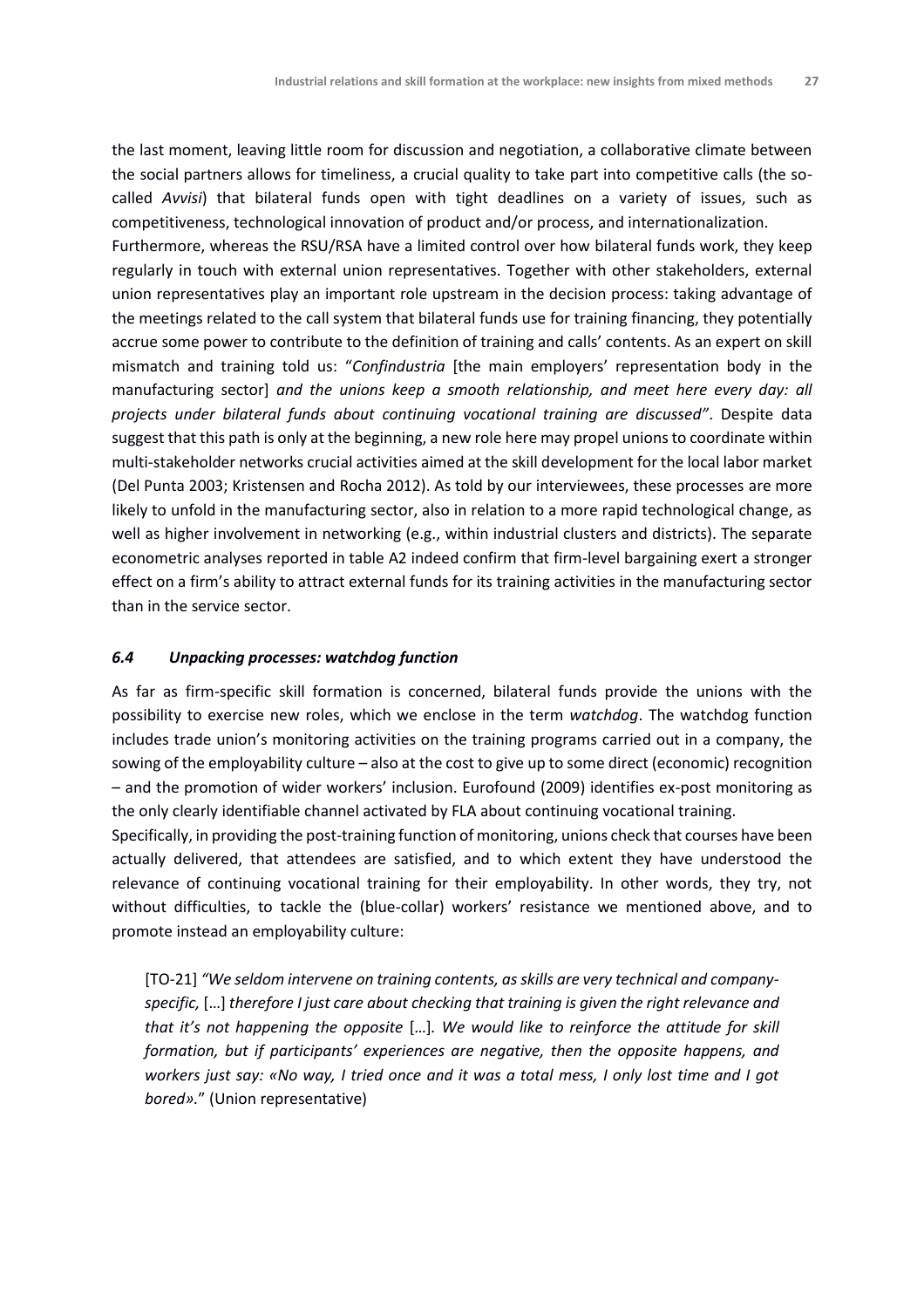[TO-22] *"In other words, it means that training courses that are not aimed at a higher pay, then* [they are hardly welcome]*… On the contrary you may say: «Yes, that's also an objective, but another one is to give you skills that are useful to retain your current job». But this is not an easy message."* (Union representative)

In the respondents' view, training is strictly related to the issue of employability, which is seen as crucial as never before both by the entrepreneurs – because it contributes to organizational flexibility – and by the unions, as a more trained and functionally flexible worker is easier to employ and then to protect. The next extract from an interview with an employers' representative is particularly clear:

[TO-23] *"These long-lasting crisis years prove that functional flexibility is a value added. And the most skilled workers are also the easiest to protect. Or the most employable. In this perspective, the most advanced unions and companies do totally agree. The union, because has a worker who is stronger on the labor market; the company, because has a worker who is more supportive to organization flexibility".* (Employers representative)

Trade unions seem to care not only about employability, but also about the inclusion of some segments of the workforce – especially those with low qualifications – and about the introduction of training topics beyond those required by the law. In cases where smooth trade union relations create a collaborative company climate and training plans are shared with workers' representatives, as shown by the next excerpts, RSU/RSA can take the chance to widen the audience of recipients towards the inclusion of blue-collars and low-skilled workers (Hoque and Bacon 2008; Lindsay *et al*. 2012; Wiß 2017). Moreover, training contents go beyond the compulsory and basic courses.

[TO-24] *"…but we should say that companies are more prone to make this kind of skills formation on the high levels, and not on blue-collar workers. For the blue-collars, they propose the compulsory courses, i.e. those on safety; while on the high levels it's an issue they'd like to manage on their own, they do not like to talk about. That's indeed the point: what we usually say on skills formation is: «If this time training is devoted to managers, next time it will be the other ones' turn»* […]*. Companies bet on those ones. And the discussion is: «Let's try to involve everyone, to prepare something that may be of interest to the ones we do represent the most»."* (Union representative)

[TO-25] *"Sometimes, once a year, we get to a discussion in which the company, based on their own analyses, says: «We'd like to do this kind of training…» And the union – the RSU/RSA – in turn based on its own data: «No, in our view, on top of what you say, there's also need to start courses of this type in that department» and so on. This is to prevent that everything boils down to a course about Word or Excel or English language, that are not really useful* […]*. If this path, the plans and the explanation to the workers about where training will intervene are shared, then it's a good starting point".* (Union representative)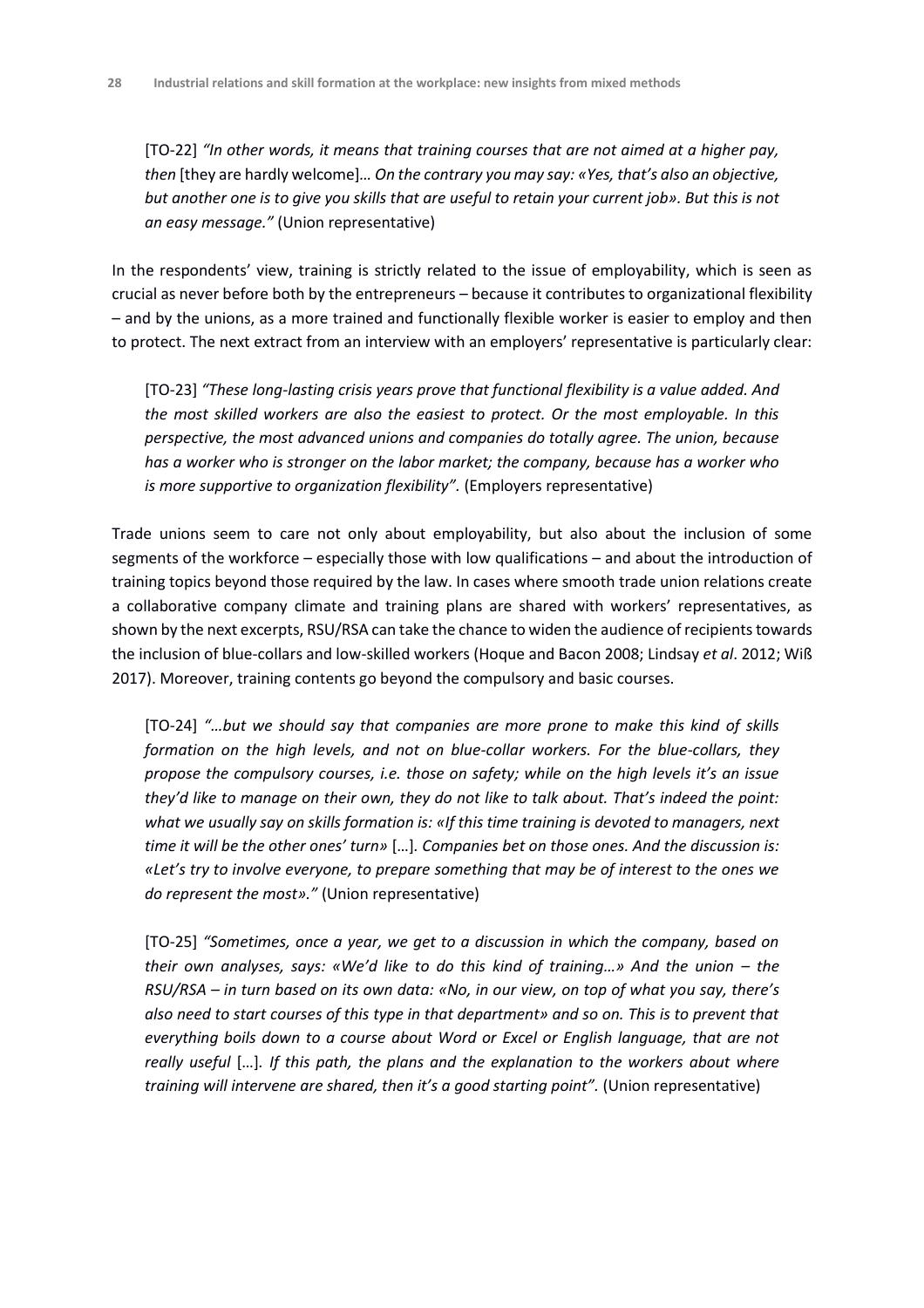During the periodic meetings between the RSU/RSA and company's human resource managers, union representatives perform the function of watchdog to the extent that they claim for an inclusive logic, showing the way to be able to take part into the processes of skill accumulation.

# **7. Interpretation and concluding remarks**

The literature studying the relationship between firm-level union activity, decentralized collective agreements and workplace training highlights the existence of many possible underlying channels. Some of them are expected to entail a mainly negative association among the variables of interest, while others are presumed to have more positive impacts. The sign of the overall effect cannot be established by theory alone, which also prevents informed policy indications to be provided. A major interest in this respect lies in assessing whether the indications given by many commentators and international institutions towards the promotion of more decentralized industrial relations have any sound empirical basis.

To tackle this issue, we begun by using econometric evidence drawn from a representative firm-level survey. Our quantitative analysis provides robust evidence that an association between workplace training and union activity at the firm level actually exists and that – other things being equal – its sign is positive. This is especially true when union activity at the workplace is channeled through the processes leading to decentralized bargaining and resulting in the signing-up of a formal firm-level agreement. The positive effects are found when either measures of training quantity and training quality are used, and when the estimation methods account for firm unobserved heterogeneity via fixed effect models or IV. Hence, the quantitative analysis allows us to discard the empirical relevance of the hold-up theory, as far as investments in *human* capital are concerned. This result echoes the ones in Card *et al.* (2014) who do not report any evidence of hold-up in the case of *physical* capital accumulation for firms operating in the Veneto region of Italy. An interpretation of these findings is that the positive effects broadly consistent with the 'collective voice' face of unionism tend to dominate the more adverse ones arising from its 'monopoly face'.

We have also argued that the quantitative analysis alone, even with relatively rich firm-level surveys like the one we have used, is not sufficient to make any further progress in disentangling among the various channels and processes at play. Using a mixed-method approach, where quantitative and qualitative methods are used jointly, appears as a more promising avenue of investigation. Hence, we proceeded with a series of semi-structured interviews to the key informants that are regularly engaged in firms' training initiatives and industrial relations. The result of this qualitative exercise – where possible supported by a third-phase return to quantitative data – is a mix of pessimistic and more optimistic views on the actual relationship between workplace unionism and training.

On the more pessimistic side, respondents pointed out that workers' representatives and unions do not typically have a direct role in the initiation of a firm's training activities. To begin with, workplace unions are not interested – at least at first – in bargaining over training. Their shorter-term interest lies in wages and other working conditions. Second, the respondents indicated that workers' representatives, and even the supporting officials of local unions, do not typically have the skills and competences to identify a firm's skill needs and to suggest proper training initiatives. Third, a prevalent cultural trait shared among the social partners is that training is essentially a prerogative of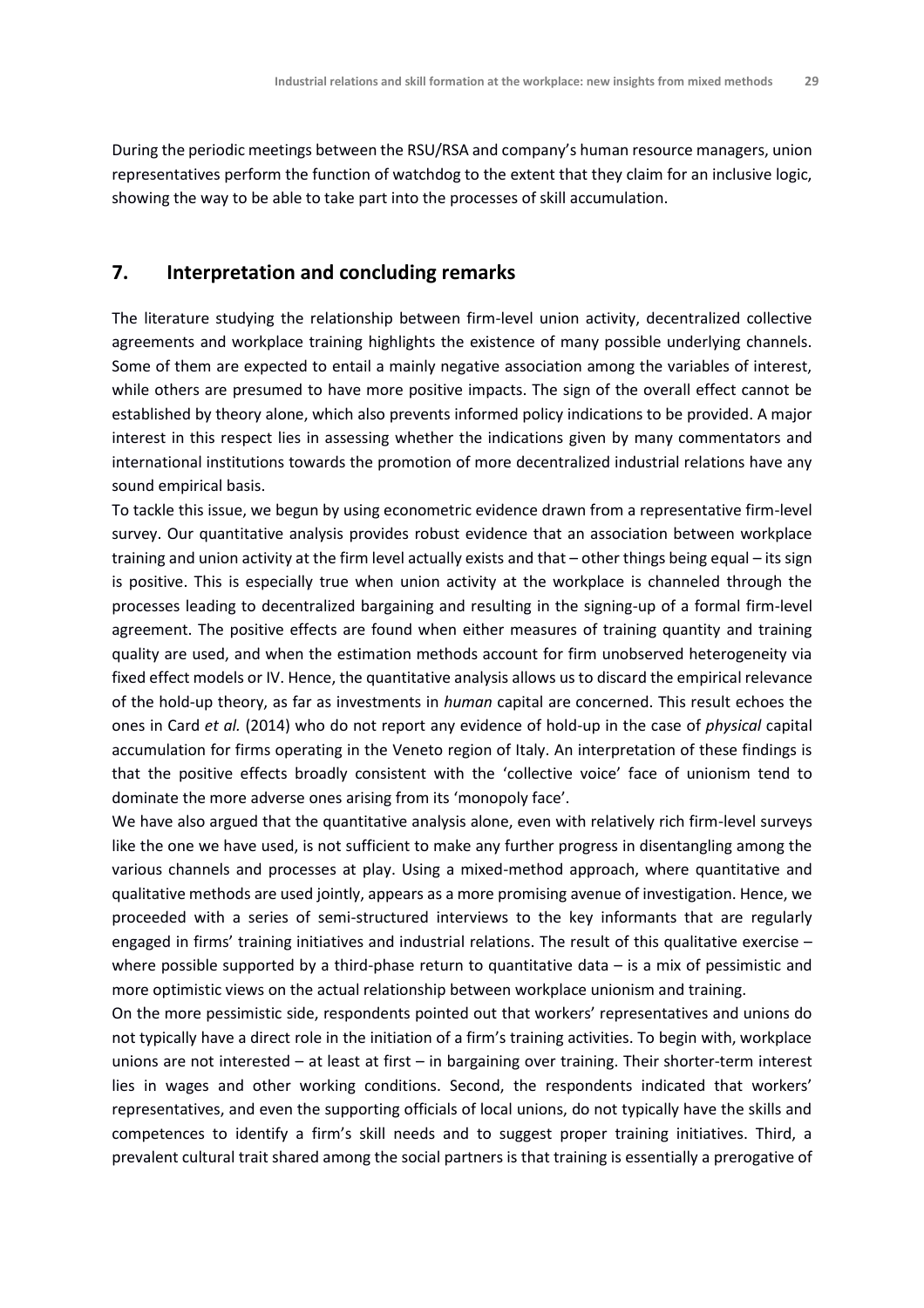the firm and of its managers. According to this account, one should not expect that further decentralization of industrial relations can significantly contribute to raise a country's accumulation of firm-specific skills.

Despite these rather negative views, many respondents provided elements that lend themselves to a number of more optimistic interpretations, at least in a dynamic perspective. First, respondents indicated that in successive rounds of collective bargaining, it is more likely that training enters the 'bargaining space', a dynamic process akin to a 'maturation effect' of collective bargaining, hitherto understated by the literature. Second, successive rounds of collective bargaining contribute to creating the type of collaborative corporate environment that often constitutes a pre-condition for investment, including those in human capital. Relatedly, a collaborative working environment is also conducive to the successful attraction of external financial resources from specialized bilateral funds. Third, respondents called attention to the watchdog function of workplace unions, not only in terms of an effective monitoring of the training plans, but also with reference to a broader inclusiveness of the various segments of a firm's workforce.

Undoubtedly, these more favorable views regarding the relation between workplace unionism, collective bargaining and training are likely to refer to firms and contexts already characterized by frontier (or 'best') practices in advanced industrial relations and training initiatives. In addittion, many of the processes involved are dynamic in nature, take time, and often require cultural changes among the main actors involved, unions and management alike. Nevertheless, if XXI century's unions are to become the 'collective intelligence' of workers, able to guide them in the evaluation of the new industrial plans and of the trustworthiness of whom them proposes, it is important that such cultural changes are promptly activated. The same holds on the employers' side.

In turn, this calls for proper policy actions. These policies should not just aim at promoting more decentralization of collective bargaining; it is just as important that they promote higher-quality decentralized industrial relations. Even if training will not be initially part of the bargaining platform, more training will follow over time with the growing of the bargaining space and the accumulation of bargaining skills and information. In this view, tax breaks for wage premiums bargained at the territorial- or firm-level – the real triggers of firm-level bargaining – should be extended, made less dependent to the contingent fiscal budget constraints, less vulnerable to political uncertainties, and more specifically linked to the successfully monitored training initiatives.

Higher quality decentralization is also sometimes equated to 'organized decentralization', i.e. a process where sectoral (first-level) and decentralized (second-level) bargaining coexist, with specialized functions at the distinct levels. The optimal specialization of the two levels should counterbalance the need to provide basic levels of training to workers in the same sector, something that is more effectively done at the first-level, with firm-specific training needs within the sector, to be achieved at the second level. Organized decentralization should also internalize the specific needs of small and medium enterprises, which are often unable to engage in workplace unionism and bargaining, on the one hand, and to set firm-level training initiatives. Here too there is large scope for proper policies, aimed at promoting firm's networking in training initiatives and territorial, rather than firm-level, bargaining.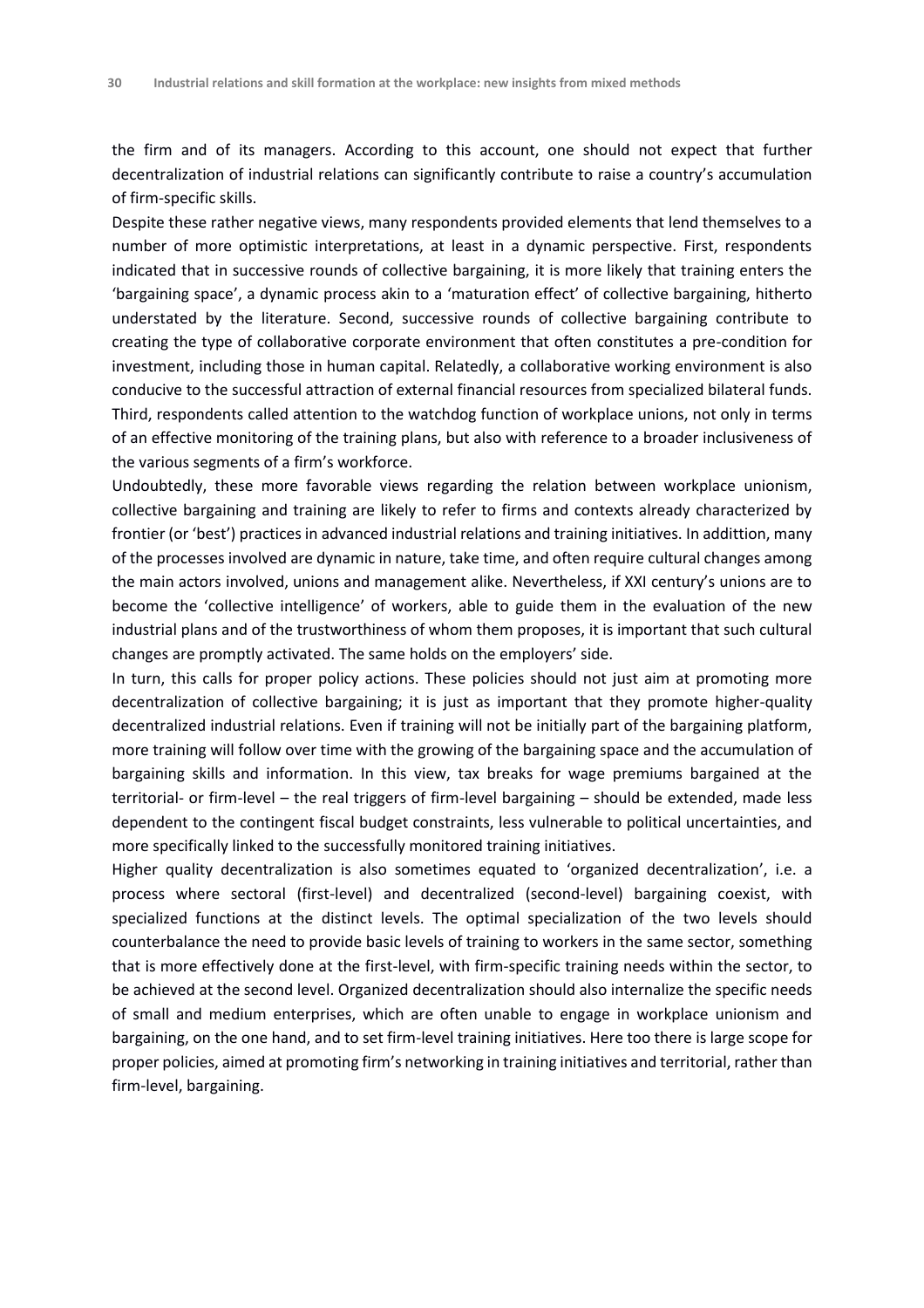# **Appendix**

#### *Appendix A. Additional quantitative results*

|                                       | <b>Training</b><br>(0/1) | % Worker on<br>training | worker                | Cost training per Cost training per<br>trainee | Use of firm<br>funds   | Use of bilateral<br>funds |
|---------------------------------------|--------------------------|-------------------------|-----------------------|------------------------------------------------|------------------------|---------------------------|
| A. Pooled OLS                         |                          |                         |                       |                                                |                        |                           |
| No. of FLAs                           | $0.026***$<br>[0.006]    | $0.027***$<br>[0.006]   | $0.228***$<br>[0.038] | $0.230***$<br>[0.043]                          | $-0.016*$<br>[0.008]   | $0.041***$<br>[0.007]     |
| Union                                 | $0.046***$<br>[0.013]    | $0.022*$<br>[0.012]     | $0.255***$<br>[0.073] | $0.287***$<br>[0.083]                          | $-0.022$<br>[0.015]    | $0.051***$<br>[0.012]     |
| N. Obs.<br>Adj R2                     | 7,665<br>0.119           | 7,658<br>0.071          | 6,418<br>0.159        | 6,318<br>0.153                                 | 7,665<br>0.035         | 7,665<br>0.159            |
| <b>B. IV including variable Union</b> |                          |                         |                       |                                                |                        |                           |
| No. of FLAs                           | 0.004<br>[0.033]         | $0.134**$<br>[0.053]    | $0.609**$<br>[0.285]  | 0.425<br>[0.328]                               | $-0.110**$<br>[0.043]  | $0.070*$<br>[0.038]       |
| Union                                 | $0.058***$<br>[0.021]    | $-0.034$<br>[0.031]     | 0.057<br>[0.167]      | 0.186<br>[0.189]                               | 0.028<br>[0.027]       | 0.036<br>[0.023]          |
| N. Obs.<br>Adj R2                     | 7,617<br>0.118           | 7,656<br>0.039          | 6,416<br>0.148        | 6,379<br>0.151                                 | 7,617<br>0.019         | 7,617<br>0.158            |
| First stage coeff.                    | $0.420***$<br>[0.031]    | $0.467***$<br>[0.041]   | $0.460***$<br>[0.043] | $0.458***$<br>[0.044]                          | $0.420***$<br>[0.031]  | $0.420***$<br>[0.031]     |
| F-test of excl. instr.                | 171.7                    | 70.5                    | 66.7                  | 63.3                                           | 171.7                  | 171.7                     |
| C. IV excluding variable Union        |                          |                         |                       |                                                |                        |                           |
| No. of FLAs                           | 0.014<br>[0.030]         | $0.126***$<br>[0.046]   | $0.623**$<br>[0.249]  | 0.470<br>[0.287]                               | $-0.105***$<br>[0.040] | $0.077**$<br>[0.035]      |
| N. Obs.                               | 7,617                    | 7,656                   | 6,416                 | 6,379                                          | 7,617                  | 7,617                     |
| Adj R2                                | 0.117                    | 0.043                   | 0.147                 | 0.149                                          | 0.020                  | 0.156                     |
| First stage coeff.                    | $0.420***$<br>[0.031]    | $0.467***$<br>[0.041]   | $0.460***$<br>[0.043] | $0.458***$<br>$[0.044]$                        | $0.420***$<br>[0.031]  | $0.420***$<br>[0.031]     |
| F-test of excl. instr.                | 171.7                    | 70.5                    | 66.7                  | 63.3                                           | 171.7                  | 171.7                     |
| Management char.                      | Yes                      | Yes                     | Yes                   | Yes                                            | Yes                    | Yes                       |
| Firm char.                            | Yes                      | Yes                     | Yes                   | Yes                                            | Yes                    | Yes                       |
| Workforce char.                       | Yes                      | Yes                     | Yes                   | Yes                                            | Yes                    | Yes                       |

**Table A1.** Robustness: no. of FLAs. Italy, 2018 survey round only

Notes: \*\*\* = 1% significant; \*\* = 5% significant; \* = 10% significant. Robust standard errors in second lines. Management characteristics include employers' education and age, family ownership, external management; workforce characteristics include educational, age and professional composition of the employees, share of female, share of fixed-term contracts, share of immigrants, hirings; firms characteristics control for product innovation, process innovation, age (in years), foreign trade and international markets, (log of) sales per employee, number of employees (in classes), 2-digit sectors, nuts-2 regions.

Source: own computations on RIL data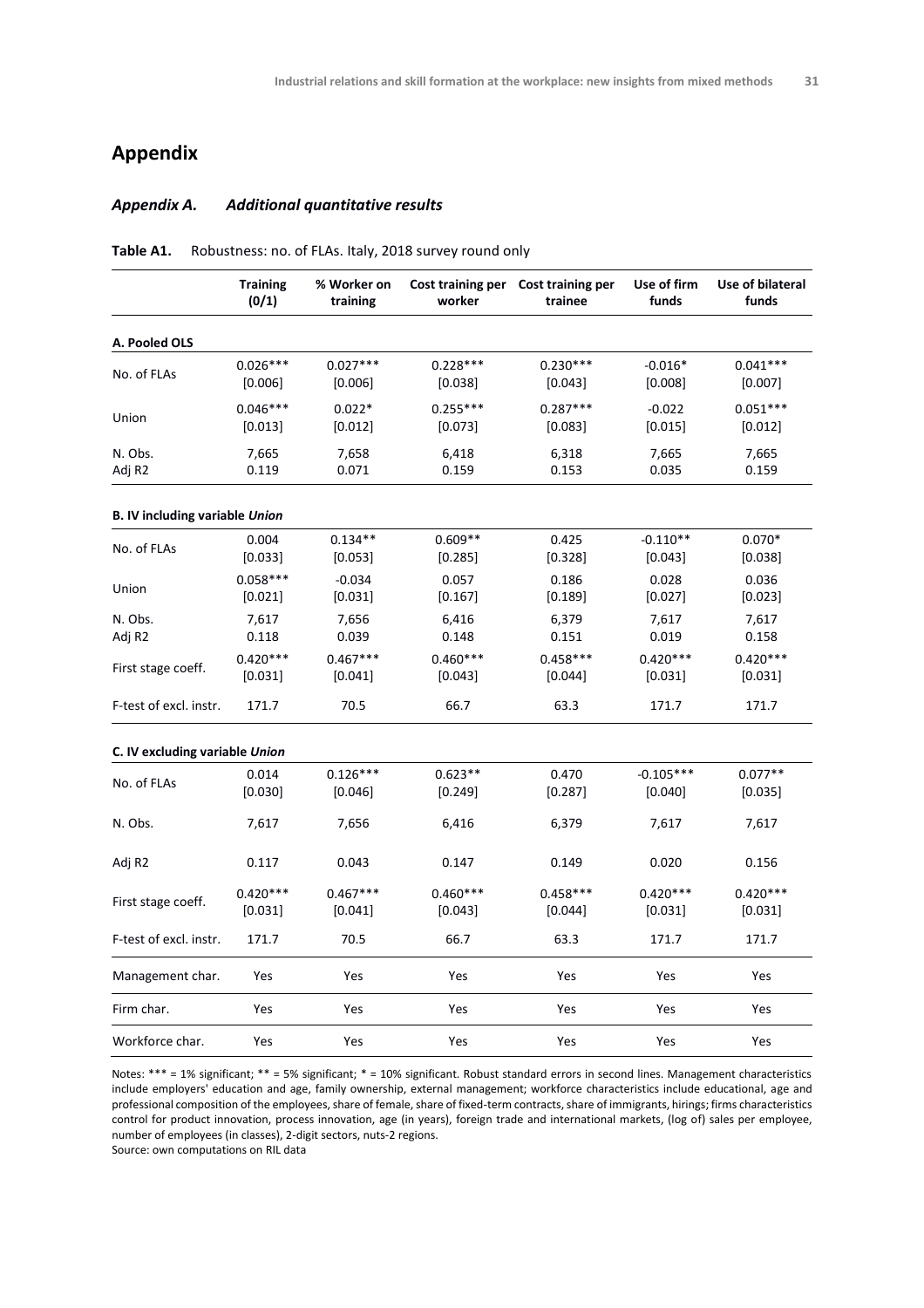|                             | <b>Training</b>                  | % Worker on | Cost training per | Cost training per | Use of firm | Use of bilateral |
|-----------------------------|----------------------------------|-------------|-------------------|-------------------|-------------|------------------|
|                             | (0/1)                            | training    | worker            | trainee           | funds       | funds            |
|                             | A. Manufacturing - Pooled OLS    |             |                   |                   |             |                  |
| <b>FLA</b>                  | $0.090***$                       | $0.057***$  | $0.543***$        | $0.611***$        | $-0.022$    | $0.109***$       |
|                             | (0.012)                          | (0.011)     | (0.069)           | (0.079)           | (0.014)     | (0.012)          |
| Union                       | $0.033***$                       | 0.002       | $0.159***$        | $0.201***$        | $-0.023**$  | $0.036***$       |
|                             | (0.011)                          | (0.009)     | (0.061)           | (0.070)           | (0.012)     | (0.009)          |
| N. Obs.                     | 11,889                           | 11,885      | 10,378            | 10,284            | 11,885      | 11,887           |
| Adj R2                      | 0.162                            | 0.106       | 0.185             | 0.180             | 0.050       | 0.184            |
|                             | B. Manufacturing - fixed effects |             |                   |                   |             |                  |
| FLA                         | $0.086***$                       | $0.034*$    | $0.427***$        | $0.532***$        | 0.014       | $0.062***$       |
|                             | (0.021)                          | (0.019)     | (0.127)           | (0.153)           | (0.023)     | (0.020)          |
| Union                       | 0.025                            | $-0.003$    | 0.148             | $0.252*$          | 0.028       | $-0.015$         |
|                             | (0.021)                          | (0.018)     | (0.119)           | (0.136)           | (0.022)     | (0.016)          |
| N. Obs.                     | 11,889                           | 11,885      | 10,378            | 10,284            | 11,885      | 11,887           |
| Adj R2                      | 0.075                            | 0.072       | 0.070             | 0.058             | 0.025       | 0.047            |
| C. Services - Pooled OLS    |                                  |             |                   |                   |             |                  |
| <b>FLA</b>                  | $0.044***$                       | $0.039***$  | $0.462***$        | $0.466***$        | $-0.015$    | $0.066***$       |
|                             | (0.015)                          | (0.014)     | (0.093)           | (0.103)           | (0.018)     | (0.015)          |
| Union                       | $0.067***$                       | $0.051***$  | $0.277***$        | $0.300***$        | 0.008       | $0.036***$       |
|                             | (0.014)                          | (0.012)     | (0.080)           | (0.091)           | (0.015)     | (0.011)          |
| N Obs                       | 8,368                            | 8,365       | 7,266             | 7,266             | 8,365       | 8,363            |
| Adj R2                      | 0.150                            | 0.127       | 0.184             | 0.174             | 0.034       | 0.154            |
| D. Services - fixed effects |                                  |             |                   |                   |             |                  |
| FLA                         | $0.050*$                         | 0.030       | 0.183             | 0.244             | 0.009       | 0.029            |
|                             | (0.027)                          | (0.023)     | (0.166)           | (0.196)           | (0.030)     | (0.024)          |
| Union                       | 0.010                            | 0.020       | $-0.010$          | 0.017             | $-0.015$    | 0.004            |
|                             | (0.025)                          | (0.021)     | (0.144)           | (0.169)           | (0.028)     | (0.021)          |
| N Obs                       | 8,368                            | 8,365       | 7,266             | 7,226             | 8,365       | 8,363            |
| Adj R2                      | 0.037                            | 0.054       | 0.034             | 0.030             | 0.016       | 0.054            |

#### **Table A2.** Robustness: manufacturing vs. service sectors. Italy

Notes: \*\*\* = 1% significant; \*\* = 5% significant; \* = 10% significant. Robust standard errors in second lines. Number of observations and adjusted R-squared in third lines. Controls include a time-trend, managers' educational level, type of ownership (family-based or not), workforce composition by gender, age class, education, occupation (white and blue collars) and type of contract (permanent or temporary), value added per employee, presence in foreign markets, firm's age and size and macro-region.

Source: own computations on RIL data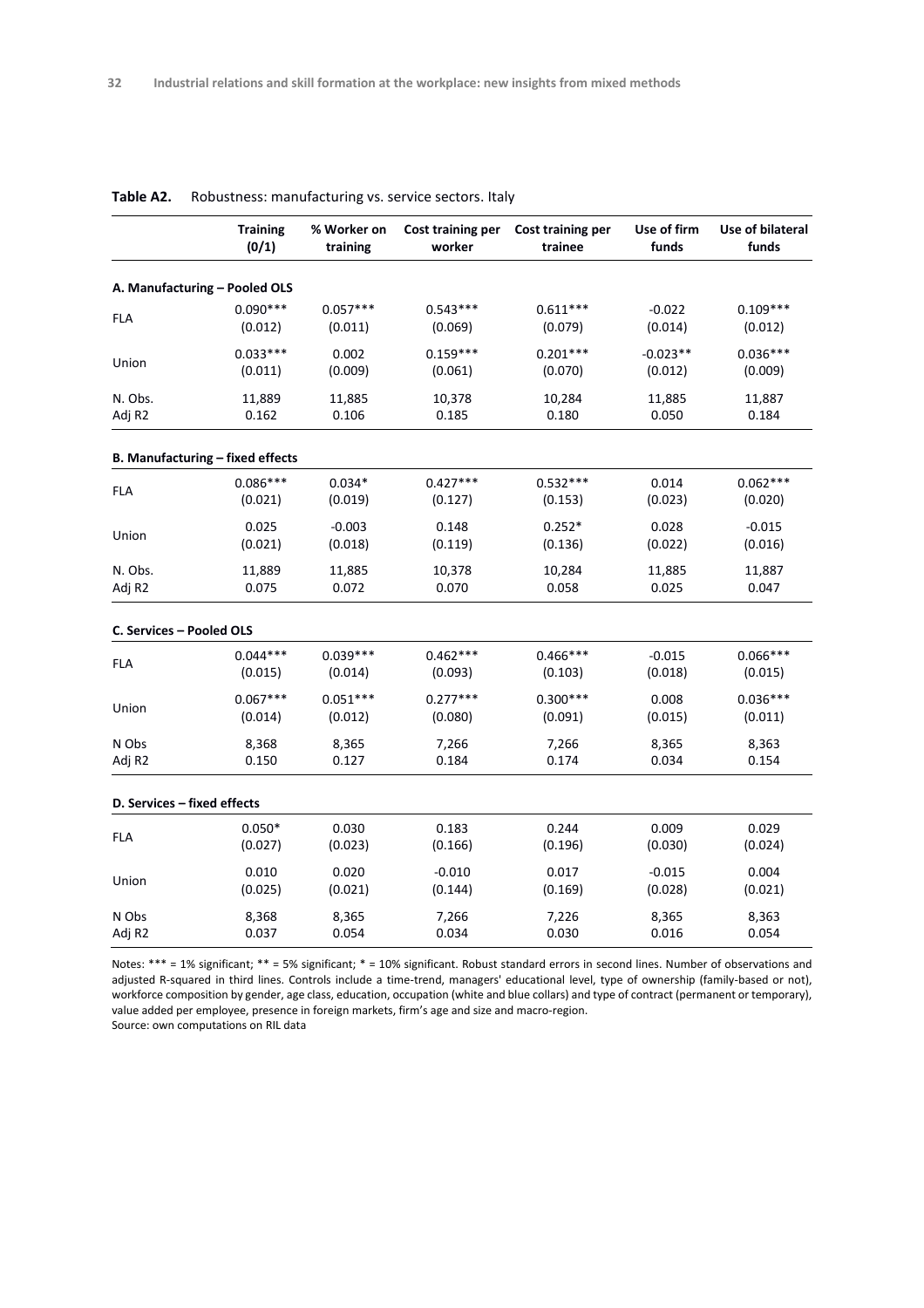#### *Appendix B. Take-outs from interviews to key informants: original Italian texts*

**[TO-1]** «*Noi pensiamo di non doverci confrontare col sindacato sui fabbisogni formativi, la ricerca di determinate competenze o lo sviluppo. È una politica che tradizionalmente si fa in modo unilaterale: ho un bisogno, lo identifico, strutturo un percorso e lo faccio […]. Ma oltre che spettare tradizionalmente al management, è che le cose vanno così: c'è un problema di tempistiche. […] Non c'è mai stata un'altra parte in causa*». (Employers' representative)

**[TO-2]** «*La parte aziendale è la cura delle risorse, quelle umane in particolare. È una prerogativa tipicamente aziendale, cioè non sta nello spazio contrattuale. Questo nella nostra esperienza. […] Il momento genetico di questa esigenza è tutta dalla parte aziendale. […] L'azienda predispone tecnologie, materie prime, mercati, cerca di capire e forma le risorse umane, e è sempre stata una leva tipicamente e fisiologicamente aziendale. […] È nell'esperienza di tutti che l'organizzazione del lavoro passa da una progettazione che sta di qua*». (Employers' representative)

**[TO-3]** «*La formazione non è contrattazione vera e propria. Voglio dire…quando si parla di contrattazione, si pensa alla contrattazione che avviene periodicamente ogni tre anni, ogni quattro anni. […] C'è una serie di richieste, un confronto, e un output che è il contratto. […] Cioè non c'è neanche il tempo per aspettare o discutere di questo. […] La mattina che noi acquistiamo un sistema gestionale siamo già in ritardo sulla formazione delle persone*». (Employers' representative)

**[TO-4]** «*Il nostro problema generale, salvo alcuni limitati casi, è che rappresentiamo il livello medio basso. […] Per cui diciamo che intervenire sulla formazione […] vorrebbe dire avere dei contatti interni in grado di fare un'analisi e fare una proposta. Ma se tu non hai il confronto con qualcuno interno, cioè per dire un lavoratore che dice: "Caro sindacato io avrei bisogno di questo, questo e questo"… Tu lì fai fatica, almeno per quanto riguarda le categorie industriali*»*.* (Union representative)

**[TO-5]** «*Io faccio fatica a pensare al Sindacato con la S maiuscola, perché il sindacato nella fabbrica è composta da delle RSU/RSA che sono bravissime persone ma sono persone che…uno fa l'operatore in turno call end, uno operatore turno a caldo, uno è un capo squadra…persone che insomma fanno il loro lavoro, ma nella fase di progettazione della formazione […] ci lavoriamo noi come azienda. […] È talmente specifica la formazione che deve essere fatta da persone che vivono questo argomento tutti i giorni*»*. (Human resources manager)*

**[TO-6]** «*Dopo c'è poi sempre un altro aspetto: la resistenza da parte dei lavoratori sul dire "l'azienda mi fa fare il corso di formazione, ma se dopo non mi dà la categoria perché cavoli lo sto a fare?" […] C'è resistenza da parte dei lavoratori*». (Union representative)

**[TO-7]** «*Non c'è' disinteresse ma sono meno sensibili. Il lavoratore medio – generalmente – vorrebbe fare sempre il suo mestiere e non essere demansionato. [...] Il cambio di mansione crea in qualche modo… un po' di disagio, quindi rimettersi in aula o fare esperienze crea sempre un pochino di, come dire, di disagio, perché si ha la sensazione, specialmente se sono lavoratori che lavorano lì da molto*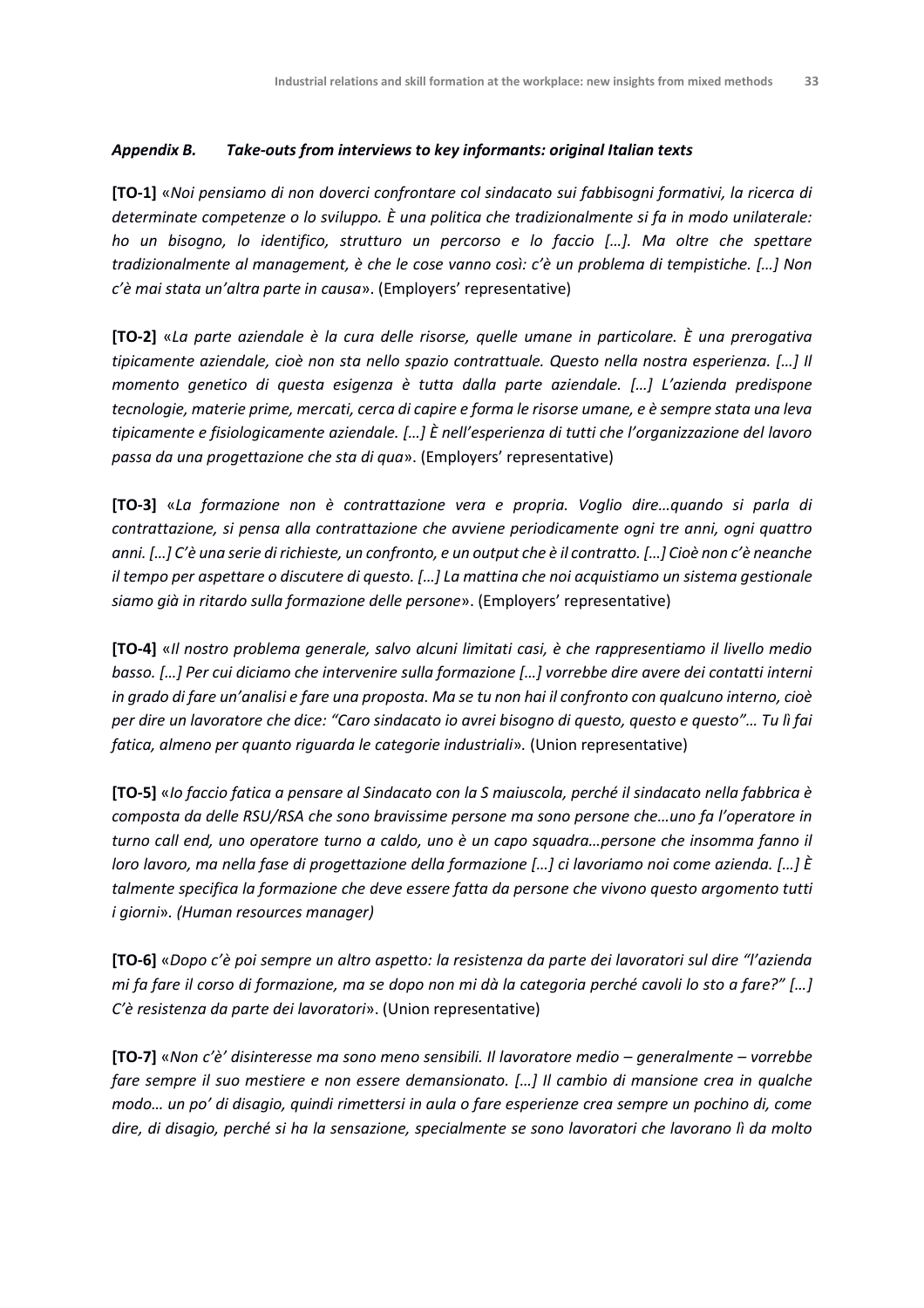*tempo, di essere rivalutati di nuovo, di dover ricominciare daccapo: "Forse è meglio che lo facciano i giovani, ma perché lo devo fare io?"*» (Union representative)

**[TO-8]** «*Nella mia esperienza le dico, pure in una azienda che fa del contratto integrativo uno strumento innovativo che va oltre la piattaforma nazionale, da sola l'esigenza di ridurre il mismatch delle competenze non è ancora centrale nell'agenda delle relazioni. Da sola questa esigenza non spinge alla stipula di un contratto integrativo o all'adeguamento di un integrativo. Integrativo oggi si basa ancora sull'organizzazione del lavoro, sulla gestione – nel nostro caso – anche di strumenti innovativi come il welfare aziendale; e in qualche modo favorisce, cioè pone le basi, crea il contesto, […] all'interno del quale poi l'azienda sviluppa anche quei corsi di formazione che le dicevo*». (Human resources manager)

**[TO-9]** «*Facciamo anche accordi complessi e infatti la discussione dura molto. […] Generalmente, è l'esigenza di fare una piattaforma complessiva che porta a discutere anche di formazione. Essa non è diciamo la causa scatenante. Generalmente la causa scatenante in un'azienda […] è l'orario di lavoro o il salario aggiuntivo. Tutto il resto si crea attorno le prime volte. Quando la contrattazione viene reiterata o rinnovata si riesce anche a specificare. Perché se noi abbiamo un sistema premiante che funziona, un accordo sull'orario che funziona, l'azienda non ha esigenze particolari, possiamo magari dedicarci nell'accordo successivo di più sul punto a, b o c*». (Union representative)

**[TO-10]** «*Nella piattaforma mettiamo richieste relative alla formazione professionale, alla valorizzazione della polifunzionalità, della polivalenza dei lavoratori, legandola anche ad aumenti retributivi, perché se un lavoratore o una lavoratrice sono maggiormente professionalizzati crediamo che vada valorizzato anche dal punto di vista economico e salariale. […] La sfida è proprio quella lì. Noi spesso diciamo, il nostro principio è: "Il lavoratore è maggiormente qualificato? Sì? Va inquadrato nel livello più elevato e va pagato di più". La regoletta sarebbe quella. Ci sono aziende, grandi gruppi, dove abbiamo fatto percorsi di analisi dettagliata, le aziende hanno investito e abbiamo fatto inquadramenti professionali che premiavano la professionalità, la maggiore qualifica e anche il salario delle persone. […] Per cui se riusciamo a condividere il percorso è già un passo di partecipazione non da poco*»*.* (Union representative)

**[TO-11]** «*Dobbiamo essere competitivi e la formazione è un modo per essere competitivi. […] Lo mettiamo talvolta negli accordi sui premi di produttività, così le persone hanno anche un vantaggio economico. […] Negli ultimi anni abbiamo agganciato il premio di alcuni reparti alle ore di formazione*»*.*  (Human resources manager)

**[TO-12]** «*Quel documento lo ha il sindacato e si chiama (Tfor) Technical force. Si tratta di una fotografia dei ruoli professionali necessari per poter ricoprire correttamente i ruoli produttivi. […] L'organizzazione sindacale è informata di ogni passaggio che viene fatto nei confronti della persona all'interno di questo ambito formativo. […] Azienda e sindacato avevano stabilito […] un organigramma di produzione. […] Abbiamo deciso di fare una cosa diversa: fotografiamo l'azienda, definiamo di che cosa ha bisogno l'azienda, ci mettiamo d'accordo insieme su quelli che sono i numeri, poi andiamo a definire come devono essere questi numeri di persone, che contenuti professionali*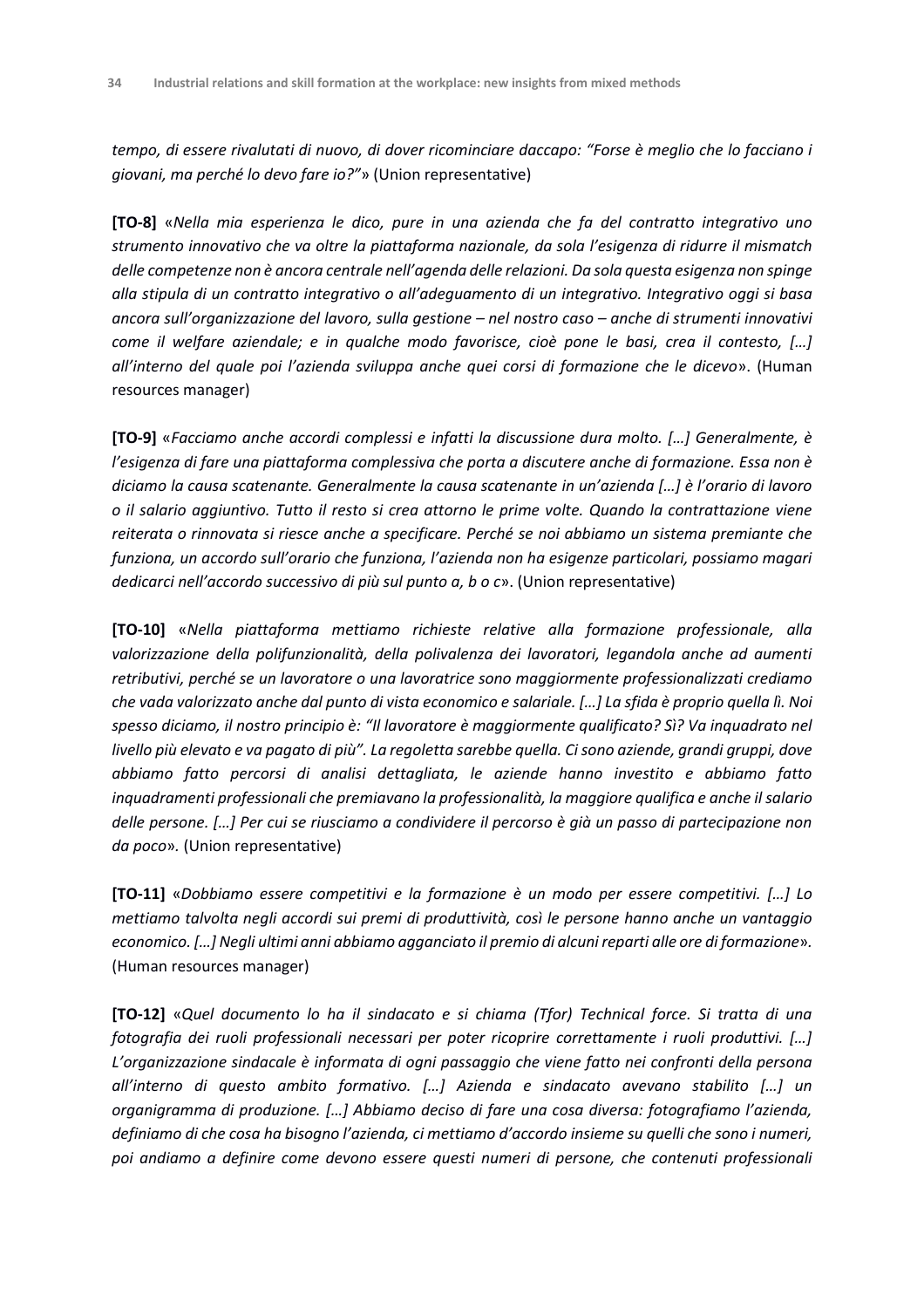*devono avere, che percorsi formativi devono avere e al termine del percorso che livello avranno*»*.*  (Human resources manager).

**[TO-13]** «*Generalmente, la contrattazione che cosa può fare? La contrattazione può prevedere percorsi di partecipazione, e […] può prevedere poco o tantissimo. […] Può prevedere percorsi di formazione che analizzano i processi produttivi trasversalmente, quindi poi analizzano i fabbisogni formativi dei lavoratori e poi, diciamo, incaricano gli enti preposti di fare la formazione all'interno; può prevedere che il sindacato entri nel monitoraggio della formazione. Però stiamo parlando sempre di una contrattazione e di una relazione industriale molto avanzata*»*.* (Union representative)

**[TO-14]** «*E abbiamo fatto degli accordi per dire alle aziende di favorire, anche per gestire tutta la partita occupazionale, favorire anche la ricollocazione attraverso riqualificazione. Poi non è che come sindacato siamo entrati nel merito di come viene fatta la riqualificazione e che indirizzo dà eccetera, cioè questa è tutta una partita che viene lasciata in mano all'azienda. Quello che abbiamo detto noi è: "Azienda impegnati, se vuoi gestire questa ristrutturazione impegnati anche a riqualificare le persone per tentare di gestire al meglio l'aspetto occupazionale"».* (Union representative)

[TO-15] «*All'interno di percorsi di ristrutturazione aziendale noi possiamo studiare e confrontarci con la direzione e capire dove va l'azienda. Banalizzo: se un'azienda che fa telefoni, domani mattina fa caldaie, chiaramente dobbiamo cambiare radicalmente la professionalità. […] Quindi noi rincorriamo generalmente a questa cosa qua e possiamo dire: "Di quali professionalità nuove avete bisogno? Le avete tutte dentro?" – Lo usiamo anche per limitare il licenziamento questo argomento – […] E se non le avete dentro, siete disposti – noi lo promuoviamo immediatamente – siete disposti a fare percorsi di qualificazione per i vostri dipendenti che non abbiano quelle competenze?" […] Secondo punto è quello di dire: sappiamo che x lavoratori vengono licenziati, e possiamo prevedere […] accordi di outplacement, […] dove uno dei punti è quello di dire che l'azienda si impegna a investire su cadauno lavoratore 1.000, 5.000, 10.000 euro, quello che è, quello che si discute...al fine di finanziare percorsi di qualificazione anche attraverso l'outplacement. […] E poi possiamo fare accordi che coinvolgano le istituzioni su questo, in particolare la regione che ha la maggior parte dei fondi per le politiche attive».*  (Union representative)

**[TO-16]** «*Intervistato: "L'attenzione di dire mi serve [la formazione] perché un lavoratore professionalizzato è un lavoratore più sicuro, l'attenzione a quello ce l'hanno [i sindacati] ma non la portano nella contrattazione aziendale perché non è il posto giusto".*

*Intervistatrice: "E quale sarebbe il canale?"*

*Intervistato: "Beh, le relazioni in azienda ci sono sempre, non ci sono solo nel momento della contrattazione aziendale, per cui i momenti di confronto ci sono. Poi ogni CCNL parte con un sistema informativo: per cui attraverso incontri periodici e così via».* (Employers' representative)

**[TO-17]** «*Io tutti i mesi faccio una riunione sindacale, non aspetto che ci sia il problema, non ci incontriamo quando mi convoca il sindacato. […] Perciò tutti dobbiamo essere coinvolti e poi ragioniamo anche se ci sono dei problemi che noi non abbiamo percepito e i lavoratori si sono rivolti al sindacato. […] Durante le riunioni periodiche, (i rappresentanti sindacali) ci possono dare qualche consiglio: c'è un problema con una persona che è un loro iscritto e ritengono che non abbiamo fatto*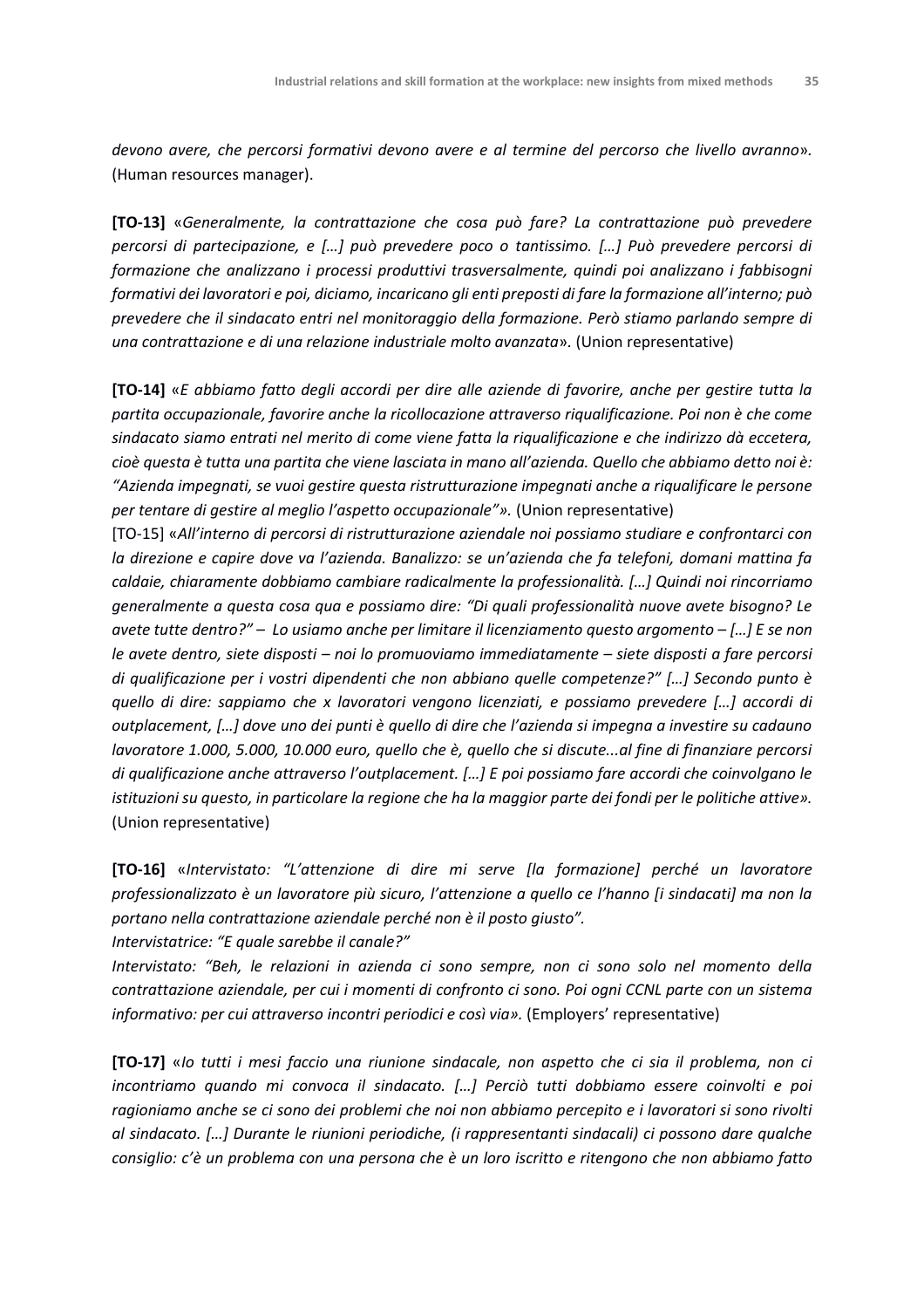*abbastanza perché non ha una buona prestazione ad esempio e mi dicono: "Fagli un supplemento di formazione che è il modo per risolvere in modo positivo i problemi". Anche loro possono partecipare a queste proposte. […] Quindi sulla formazione, se ad esempio hanno rilevato che qualche persona ha qualche gap formativo e a noi è sfuggito ce lo propongono».* (Human resources manager)

**[TO-18]** «*Sulla formazione del capitale umano…sì […] può esserci un confronto [con il sindacato] e spesso anzi c'è. Ci sono alcune entità paritetiche, tipo Fondimpresa che è un fondo, che richiedono necessariamente il confronto, la partecipazione e condivisione di percorsi formativi [con il sindacato]».*  (Employers representative)

**[TO-19]** «*Lei sa che questi fondi interprofessionali acquistano valore se firmiamo anche noi gli accordi, per cui con le aziende firmiamo parecchi accordi di formazione perché c'è un meccanismo di punteggio che prevede […] la firma del sindacato, che vuol dire che è condiviso un processo formativo. Quindi a noi capita spesso…».* (Union representative)

**[TO-20]** «*Mentre la contrattazione aziendale è una sinusoide, ogni tre anni oppure meno si compie, poi aspetta, poi riparte… Ecco l'aspetto della formazione professionale invece è orizzontale, può esserci in qualsiasi momento della vita aziendale. […] La dinamica contrattuale è fatta in generale da qualcuno che propone e da qualcuno che contropropone o accetta; […] poi [nella formazione professionale tramite Fondimpresa] il soggetto a cui viene sottoposto il piano formativo è la RSU interna quindi un soggetto diretta espressione dei lavoratori, mentre nella contrattazione in 9 casi su 10 – mi verrebbe da dire in 9,5 su 10 – c'è sempre l'assistenza dell'organizzazione esterna. Non è un momento contrattuale inteso come normalmente lo pensiamo».* (Employers representative)

**[TO-21]** «*È raro che noi interveniamo nel merito perché sono competenze molto tecniche della azienda, […] e quindi a me interessa verificare che si continui a dare valore alla formazione e non si faccia il contrario .[…] Noi vorremmo rafforzare la cultura della formazione però se le persone vivono queste esperienze come negative, si crea una condizione contraria, dove le persone dicono: "No lascia perdere che ho provato una volta ed era una schifezza, ho solo perso tempo, mi sono annoiato"».* (Union representative)

**[TO-22]** «*Cioè, vuol dire che se fanno fare i corsi di formazione che però non sono finalizzati a pagare di più, in sostanza…. Invece tu potresti dire: "Sì, l'obiettivo è anche quello, ma è anche quello appunto di darti delle competenze aggiuntive che ti possono essere d'aiuto per conservare il posto di lavoro che hai". Ma questo non è proprio facile farlo passare come un messaggio*». (Union representative)

**[TO-23]** «*Questi lunghissimi anni di crisi hanno fatto vedere che la polivalenza funzionale è un valore aggiunto su tutto. E il lavoratore più professionalizzato è quello che è anche più difendibile. O più rispendibile. In questo, il sindacato e le aziende più evolute sono assolutamente in sintonia. Il sindacato perché ha un lavoratore che è più forte sul mercato del lavoro; l'azienda perché ha un lavoratore che accompagna meglio la flessibilità organizzativa*»*.* (Employers representative)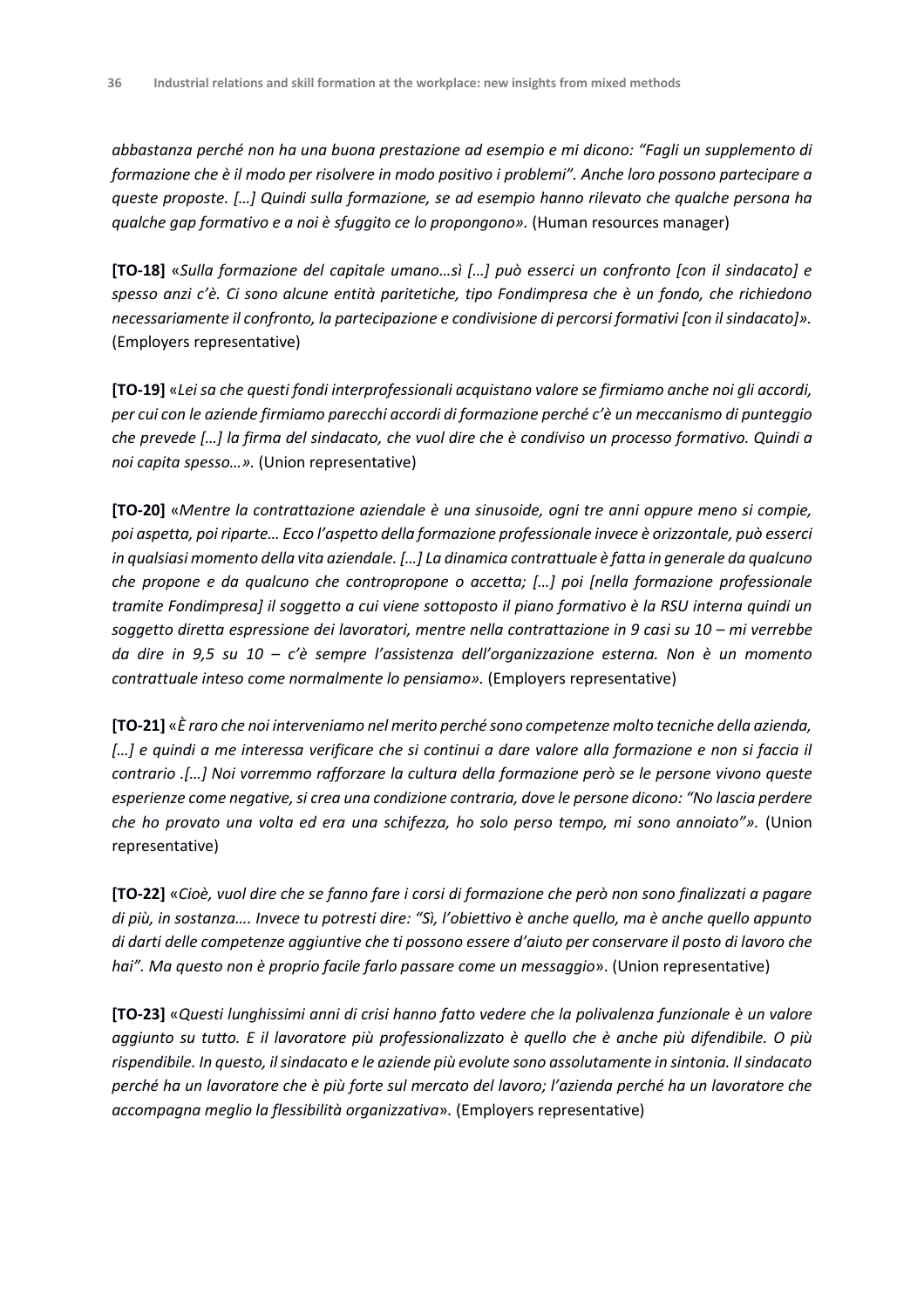**[TO-24]** «*…però diciamo che le aziende sono più portate a orientare questo tipo di formazione sulle fasce…sui livelli alti, non sulla base operaia; oppure, sulla base operaia, propongono i corsi che sono obbligatori per legge, cioè quelli sulla sicurezza; mentre per i livelli più alti è un tema che vogliono un po' gestire in proprio, cioè, sono un po' restii a discuterne. Infatti quello lì è il punto: normalmente nella formazione quello che diciamo noi è: "Se stavolta faranno i corsi i quadri, la prossima volta lo faranno altri". […] Le aziende puntano su quelli. E lì la discussone che si fa è "Cerchiamo di coinvolgere anche gli altri, di preparare qualcosa che abbia un interesse per i livelli che rappresentiamo di più"*». (Union representative)

**[TO-25]** *Talvolta si arriva a un confronto, una volta all'anno, in cui l'azienda sulla base di una propria analisi dice: "Vorrei fare questo tipo di formazione…" E il sindacato – le RSU/RSA – dicono sulla base di una loro analisi: "No, secondo noi, oltre a quello che dite voi ci sarebbe anche la necessità di fare corsi di questo tipo nel tal reparto", e via dicendo. Questo per evitare che finisca tutto a corsi di Word, Excel e inglese che lasciano un po' il tempo che trovano. […] Se c'è la condivisione di questo percorso, la condivisione dei piani e la spiegazione ai lavoratori su quali saranno le aree di intervento della formazione, è già una buona partenza".* (Union representative)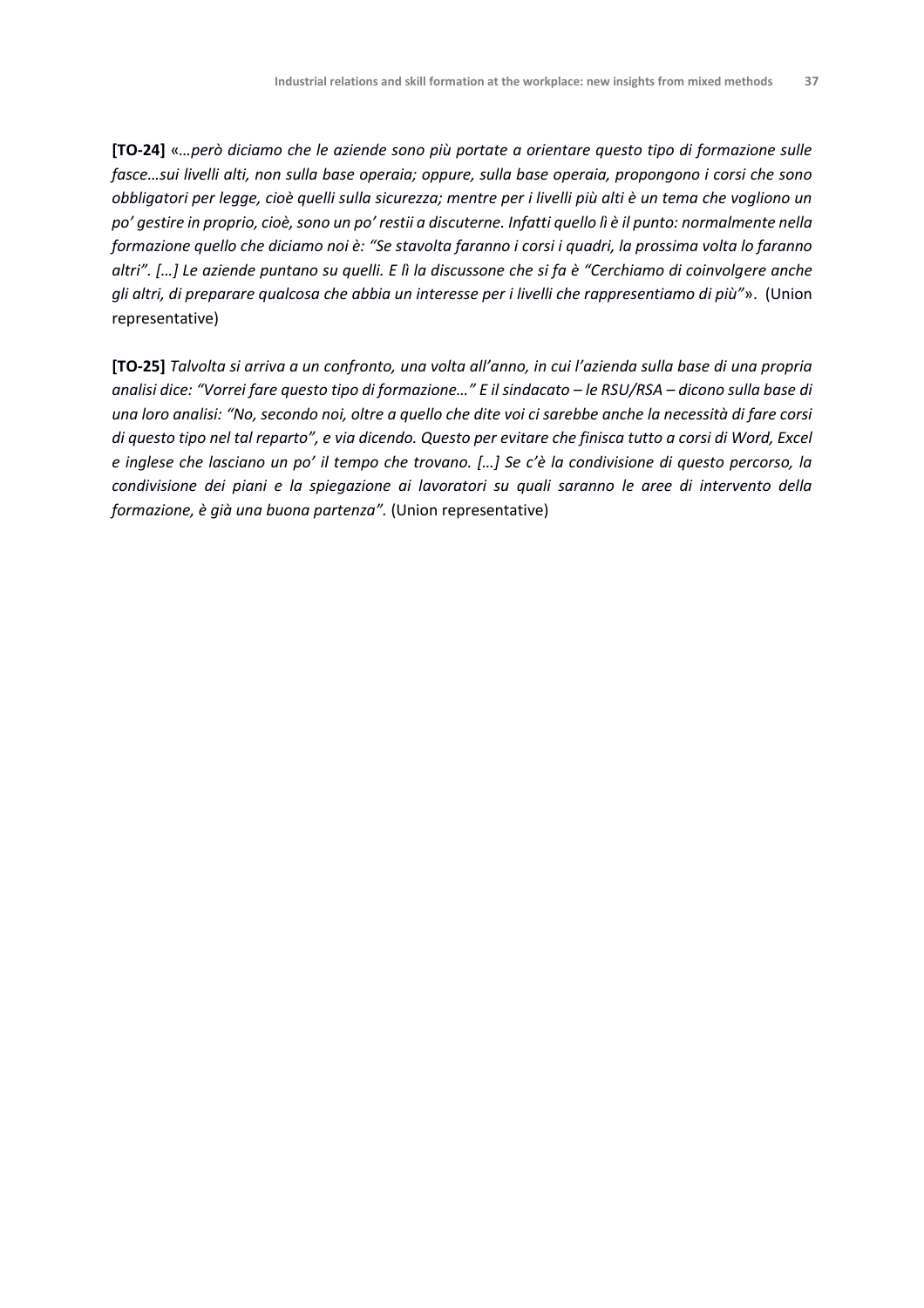# *Appendix C. Definition of variables*

| Labels                                 | <b>Description</b>                                                                                                                                                                                          |
|----------------------------------------|-------------------------------------------------------------------------------------------------------------------------------------------------------------------------------------------------------------|
|                                        | Main variables                                                                                                                                                                                              |
| <b>Training</b>                        | Dummy variable that equals to 1 if firms provides workplace training to their<br>employees, 0 otherwise                                                                                                     |
| % Trained employees                    | Share of trained on the firms' total number of employees                                                                                                                                                    |
| Private-funded training                | Dummy variable that equals to 1 if firms financed workplace training with their own<br>funds, 0 otherwise                                                                                                   |
| Use of bilateral funds                 | Dummy variable that equals to 1 if firms financed workplace training with (external)<br>bilateral funds, 0 otherwise                                                                                        |
| Cost of training per<br>employee       | Log of total amount of training costs (in Euros) per employee. The amount of<br>training costs is deflated                                                                                                  |
| Cost of training per trained<br>worker | Log of total amount of training costs (in Euros) per employee. The amount of<br>training costs is deflated                                                                                                  |
| Union                                  | Dummy variable that equals to 1 if there exists a workplace body of workers'<br>representatives (RSU/RSA) at firm level, 0 otherwise                                                                        |
| Firm - level bargaining                | Dummy variable that equals 1 if a firm-level agreement has been signed, 0<br>otherwise                                                                                                                      |
|                                        | Other variables related to management and corporate governance                                                                                                                                              |
| Managers' education                    | Three dummy variables that equals to 1 whether the educational level of the<br>employers/managers who run the firm is: i) tertiary; ii) upper secondary iii) lower<br>secondary or elementary (0 otherwise) |
| Family firm                            | Dummy variable that equals to 1 if the ownership of the firm is held by a single<br>family, 0 otherwise                                                                                                     |
|                                        | Other workforce characteristics                                                                                                                                                                             |
| Education                              | Three variables indicating the share of employees (on the firms' total number of<br>employees) with: i) tertiary education; ii) upper secondary education; iii) lower<br>secondary or elementary            |
| Age                                    | Three variables indicating the share of employees (on the firms' total number of<br>employees) with: i) less than 40 years old; ii) between 40 and 49 years old; iii)<br>more than 49 years old             |
| Occupation                             | Three variables indicating the share (on the firms' total number of employees) of: i)<br>executives, ii) white collars and iii) blue collars                                                                |
| Temporary workers                      | Share of employees with a fixed-term contract (of any kind) on the firms' total<br>number of employees                                                                                                      |
| Female                                 | Share of female workers on the firms' total number of employees                                                                                                                                             |
| Net job turnover rate                  | Difference between the total hirings and total separations, on the firms' total<br>number of employees                                                                                                      |
|                                        | Other firm's characteristics                                                                                                                                                                                |
| Profitability                          | Log of the total sales (in Euros) per employee. The amount of sales is deflated                                                                                                                             |
| Innovation                             | Dummy variable that equals to 1 if the firm has invested in product or process<br>innovation during the three years before the survey, 0 otherwise                                                          |
| International trade                    | Dummy variable that equals to 1 if the firm operates in foreign markets, 0<br>otherwise                                                                                                                     |
| Firm's size                            | Log of total number of employees                                                                                                                                                                            |

#### **Table C1.** Definition of variables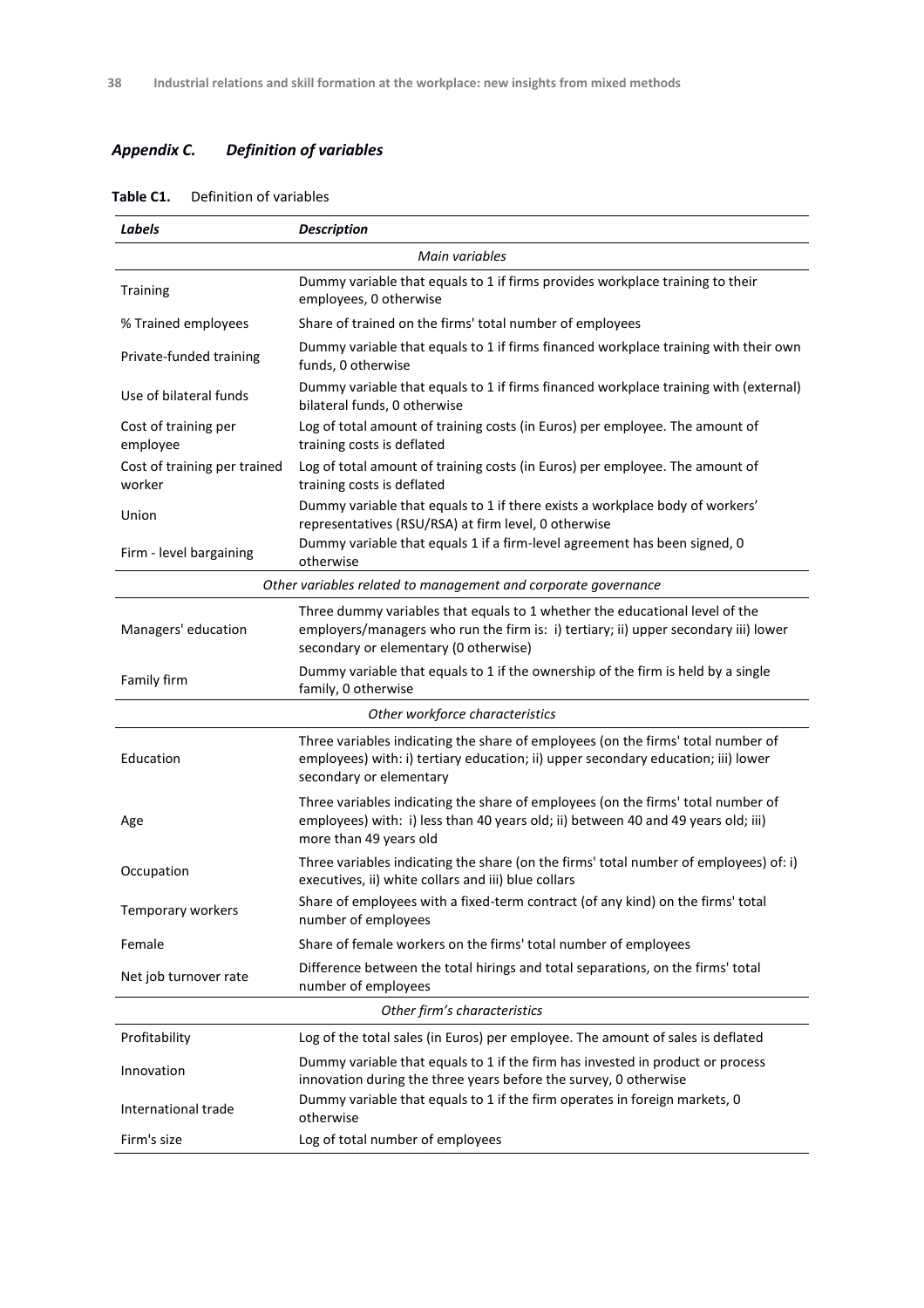| Labels     | <b>Description</b>                                                                                                                                                                                                                                                                                                                                                                                                                                        |
|------------|-----------------------------------------------------------------------------------------------------------------------------------------------------------------------------------------------------------------------------------------------------------------------------------------------------------------------------------------------------------------------------------------------------------------------------------------------------------|
|            | Other firm's characteristics                                                                                                                                                                                                                                                                                                                                                                                                                              |
| Firms' age | Number of years during which the firm has operated                                                                                                                                                                                                                                                                                                                                                                                                        |
| Geography  | 20 dummies variables indicating the Italian Nuts 2 regions                                                                                                                                                                                                                                                                                                                                                                                                |
| Sector     | 10 dummies variables indicating: electricity, gas and water distribution (public<br>utilities); food, textile, tobacco, etc.; chemistry, metallurgy, etc.; mechanics and<br>other manufacturing goods; construction; retail and wholesale, tourism, hotels and<br>restaurants; transportation; insurance and financial intermediation, information<br>and communication; other business services, healthcare, educational and social<br>services; others. |

Notes: to deflate all monetary variables we relied on sectoral deflators (NACE 2 digit) provided by the National Statistical Institute (Istat) based on industrial production prices (the base year is 2010). The deflators are available at: http://dati.istat.it/#. Source: RIL Data 2010-15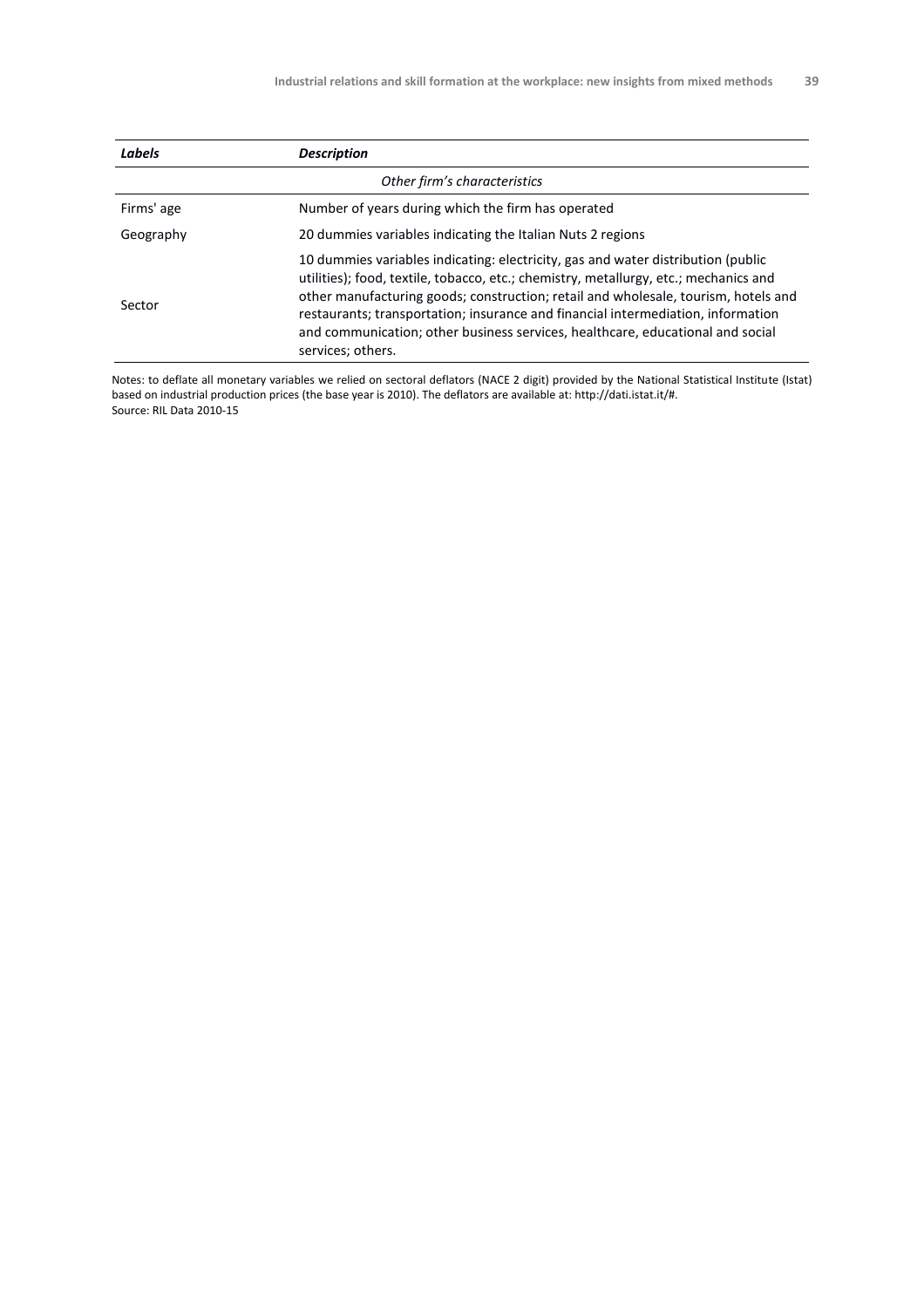# **References**

- Acemoglu D., Pischke J.S. (1999), Beyond Becker. Training in imperfect labor markets, *Economic Journal*, 109, n.453, pp.112-142
- Adapt (2015), *La contrattazione collettiva in Italia 2012-2014. Rapporto Adapt*, Modena, Adapt University Press [<https://bit.ly/3AdcN7e>](https://bit.ly/3AdcN7e)
- Addison J.T., Belfield C.R. (2008), Union, training and firm performance, *Journal of Labor Market Research*, 40, n.4, pp.361-381
- Addison J.T., Bellmann L., Kölling A. (2004), Unions, works councils and plant closings in Germany, *British Journal of Industrial Relations*, 42, n.1, pp.125-148
- Allaart P., Bellmann L., Leber U. (2009), Company-provided further training in Germany and the Netherlands, *Empirical Research in Vocational Education and Training*, 1, n.2, pp.103-121
- Backes-Gellner U., Frick B., Sadowski D. (1997), Codetermination and Personnel Policies of German Firms. The Influence of Works Councils on Turnover and Further Training, *International Journal of Human Resource Management,* 8, n.3, pp.328-347
- Bassanini A., Booth A., Brunello G., De Paola M., Leuven E. (2007), Workplace training in Europe, in Brunello G., Garibaldi P., Wasmer E. (eds.), *Education and training in Europe*, Oxford, Oxford University Press, pp.143-342
- Beach D. (2020), Multi-method research in the social sciences. A review of recent frameworks and a way forward, *Government and Opposition*, 55, n.1, pp.163-182
- Bellmann L., Gerner H-D., Upward R. (2018), Job and worker turnover in German establishments, *The Manchester School*, 86, n.4, pp.417-445
- Boheim R., Booth A. (2004), Trade Union Presence and Employer-Provided Training in Great Britain, *Industrial Relations*, 43, n.3, pp.520-545
- Boockmann B., Steffes S. (2010), Workers, firms or institutions. What determines job duration for male employees in Germany?, *Industrial and Labor Relations Review*, 64, n.1, pp.109-127
- Booth A., Francesconi M., Zoega G. (2003), Unions, work-related training and wages. Evidence for British Men, *Industrial and Labor Relations Review*, 57, n.1, pp.68-91
- Boyatzis R.E. (1998), *Transforming qualitative information. Thematic analysis and code development*, Thousand Oaks, SAGE Publications
- Breda T. (2015), Firms' rents, workers' bargaining power and the union wage premia in France, *The Economic Journal*, 125, n.589, pp.1616-1652
- Brown M., Heywood J.S. (2006), Investigating the cause of death. Industrial relations and plant closures in Australia, *Industrial and Labor Relations Review*, 59, n.4, pp.593-612
- Brunello G., Wruuck P. (2020), *Employer-provided training in Europe. Determinants and obstacles*, IZA Discussion Paper n.12981, Bonn, IZA
- Bryson A.J. (2018), Mutual gains? The role for employee engagement in the modern workplace, in Bosio G., Minola T., Origo F., Tomalleri S. (eds.), *Rethinking entrepreneurial human capital*, Berlin, Springer, pp.43-62
- Busemayer M., Trampusch C. (eds.) (2012), *The political economy of collective skill formation*, Oxford, Oxford University Press
- Card D., Devicienti F., Maida A. (2014), Rent sharing, hold-up and wages. Evidence from matched panel data, *Review of Economic Studies*, 81, n.1, pp.84-111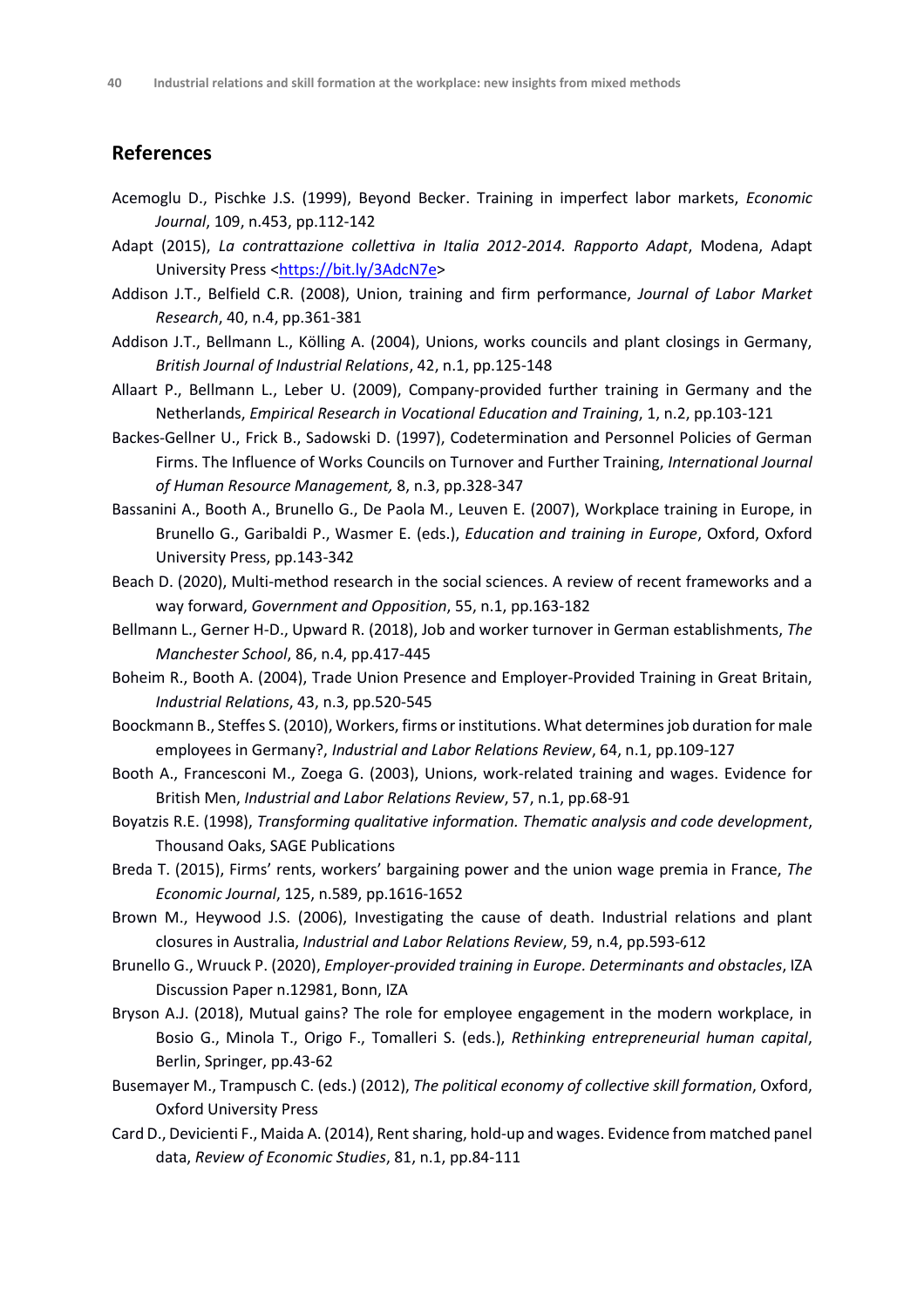- Cardullo G., Conti M., Sulis G. (2015), Sunk capital, unions and the hold-up problem. Theory and evidence from cross-country sectoral data, *European Economic Review*, 76, issue C, pp.253-274
- Cavanaugh J. (1998), Asset-specific investment and unionized labor, *Industrial Relations*, 37, n.1, pp.35-50
- Cedefop (2019a), *Continuing vocational training in EU enterprises. Developments and challenges ahead*, Cedefop Research Paper n.73, Luxembourg, Publication Office of the European Union [<https://bit.ly/3alPSwi>](https://bit.ly/3alPSwi)
- Cedefop (2019b), *The changing nature and role of vocational education and training in Europe. Volume 7: VET from a lifelong learning perspective. Continuing VET concepts, providers and participants in Europe 1995-2015*, Cedefop Research Paper n.74, Luxembourg, Publication Office of the European Union [<https://bit.ly/3Bp1kD8>](https://bit.ly/3Bp1kD8)
- Cedefop (2008), *Sectoral training funds in Europe*, Cedefop Panorama Series n.156, Luxembourg, Office for Official Publications of the European Communities [<https://bit.ly/3FsQBd7>](https://bit.ly/3FsQBd7)
- Cella G.P., Treu T. (2009), *Relazioni industriali e contrattazione collettiva*, Bologna, il Mulino
- Cerruti G. (2011), L'evoluzione della contrattazione aziendale in provincia di Torino tra 1993 e il 2007, *Quaderni di Rassegna Sindacale*, n.2, pp.259-302
- CISL (2015), *Caratteristiche e tendenze della contrattazione di secondo livello negli anni 2013-2014*. *Contrattare è il nostro mestiere*, Roma, CISL [https://bit.ly/3oDzvn4>](https://bit.ly/3oDzvn4)
- Cnel (2007), *Lineamenti della contrattazione aziendale nel periodo 1998-2006*. *Flessibilità retributiva, numerica, funzionale e innovazione organizzativa alcuni case study di particolare interesse*, Roma, Cnel [<https://bit.ly/3DrNm45>](https://bit.ly/3DrNm45)
- Cnel-Istat (2015), *Progetto Cnel-Istat sul tema "Produttività, struttura e performance delle imprese esportatrici, mercato del lavoro e contrattazione integrativa". Report intermedio,* Roma, Cnel-Istat [<https://bit.ly/3muJlVA>](https://bit.ly/3muJlVA)
- Cooney R., Stuart M. (eds.) (2012), *Trade Unions and Workplace Training. Issues and International Perspectives*, New York, Routledge
- D'Amuri F., Giorgiantonio C. (2015), Stato dell'arte e prospettive della contrattazione aziendale in Italia, *Diritto delle Relazioni Industriali*, 25, n.2, pp.297-341
- Damiani M., Ricci A. (2014), Decentralized bargaining and performance-related pay. Evidence from a panel of Italian firms, *International Journal of Manpower*, 35, n.7, pp.1038-1058
- Del Punta R. (2003), Enti bilaterali e modelli di regolazione sindacale, *Lavoro e diritto*, XVII, n.2, pp.219- 222
- Devicienti F., Manello A., Vannoni D. (2017), Technical efficiency, unions and decentralized labor contracts, *European Journal of Operational Research*, 260, n.3, pp.1129-1141
- Diamond P. (1982a), Aggregate demand management in search equilibrium, *Journal of Political Economy,* 90, n.5, pp.881-894
- Diamond P. (1982b), Wage determination and efficiency in search equilibrium, *Review of Economic Studies*, 49, n.2, pp.217-227
- DiNardo J., Lee D.S. (2004), Economic impacts of new unionization on private sector employers. 1984- 2001, *Quarterly Journal of Economics*, 119, n.4, pp.1383-1441

Dostie B. (2018), The impact of training on innovation, *ILR Review*, 71, n.1, pp.64-87

Draghi M., Trichet J.C. (2011), Letter to the Prime Minister of Italy, *Corriere della Sera*, 29 settembre [<https://bit.ly/3Bo5evW>](https://bit.ly/3Bo5evW)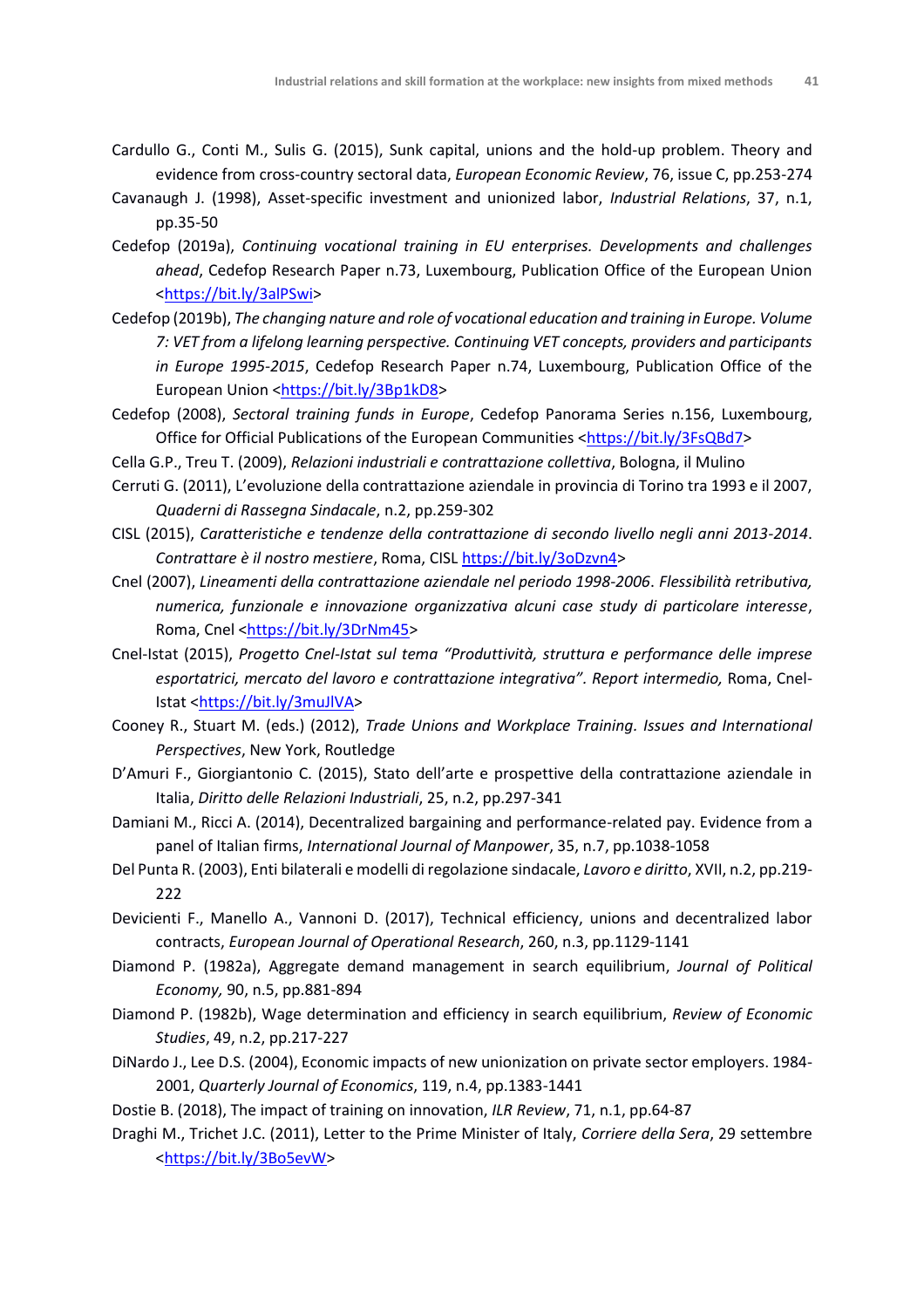- Estevez-Abe M., Iversen T., Soskice D. (2001), Social protection and the formation of skills. A reinterpretation of the welfare state, in Hall P.A., Soskice D. (eds.), *Varieties of capitalisms. The institutional foundations of comparative advantage*, Oxford, Oxford University Press, pp.145- 183
- Eurofound (2009), *Contribution of collective bargaining to Continuing Vocational Training*, Luxembourg, Publications Office of the European Union [<https://bit.ly/2YpjYw1>](https://bit.ly/2YpjYw1)
- European Commission (2016), *Communication from the Commission to the European parliament, the Council, the European economic and social committee and the committee of the regions. A new skills agenda for Europe. Working together to strengthen human capital, employability and competitiveness*, COM(2016) 381 final [<https://bit.ly/2WVmNo7>](https://bit.ly/2WVmNo7)
- European Commission (2010), *Communication from the Commission to the European Parliament, the Council, the European economic and social committee and the committee of the regions. An agenda for new skills and new jobs: a European contribution to full employment*, COM(2010) 682 final/2 [<https://bit.ly/3AmgaZD>](https://bit.ly/3AmgaZD)
- European Commission (2008), *Communication from the Commission to the European Parliament, the Council, the European Economic and social committee and the committee of the regions. New skills for new jobs. Anticipating and matching labour market and skills needs*, Brussels, COM(2008) 868 final [<https://bit.ly/3Fvbk03>](https://bit.ly/3Fvbk03)
- European Commission (2002), *Declaration of the European Ministers of Vocational Education and Training, and the European Commission, convened in Copenhagen on 29 and 30 November 2002, on enhanced European cooperation in vocational education and training. The Copenhagen Declaration*, Brussels, European Commission [<https://bit.ly/3Dk26BZ>](https://bit.ly/3Dk26BZ)
- FitzRoy F.R., Kraft K. (1987), Efficiency and internal organization. Works councils in West German firms, *Economica*, 54, n.216, pp.493-504
- FitzRoy F.R., Kraft K. (1985), Unionization, wages and efficiency, *Kyklos*, 38, n.4, pp.537-554
- Freeman R.B., Lazear E.P. (1995), An economic analysis of works councils, in Rogers J., Streeck W. (eds.), *Works councils. Consultation, representation and cooperation in industrial relations*, Chicago, University of Chicago Press, pp.27-52
- Freeman R.B., Medoff J.L. (1984), *What do unions do?*, New York, Basic Books
- Freeman R.B., Medoff J.L. (1979), The two faces of unionism, *Public Interest*, 57, pp.69-93
- Gerlacch K., Jirjahn U. (2001), Employer Provided Further Training. Evidence from German Establishment Data, *Journal of Applied Social Science Studies*, 121, n.2, pp.139-164
- Green C.P., Heywood J.S. (2011), Flexible contracts and subjective well-being, *Economic Inquiry*, 49, n.3, pp.716-729
- Green F. (1993), The impact of trade union membership on training in Britain, *Applied Economics*, 25, n.8, pp.1033-1043
- Green F., Machin S., Wilkinson D. (1999), Trade unions and training. Practices in British workplaces, *Industrial and Labor Relations Review*, 52, n.2, pp.179-195
- Grout P.A. (1984), Investment and wages in the absence of binding contracts. A Nash-bargaining approach, *Econometrica*, 52, n.2, pp.449-460
- Harcourt M., Wood G. (2007), The importance of employment protection for skill development in coordinated market economies, *European Journal of Industrial Relations*, 13, n.2, pp.141-159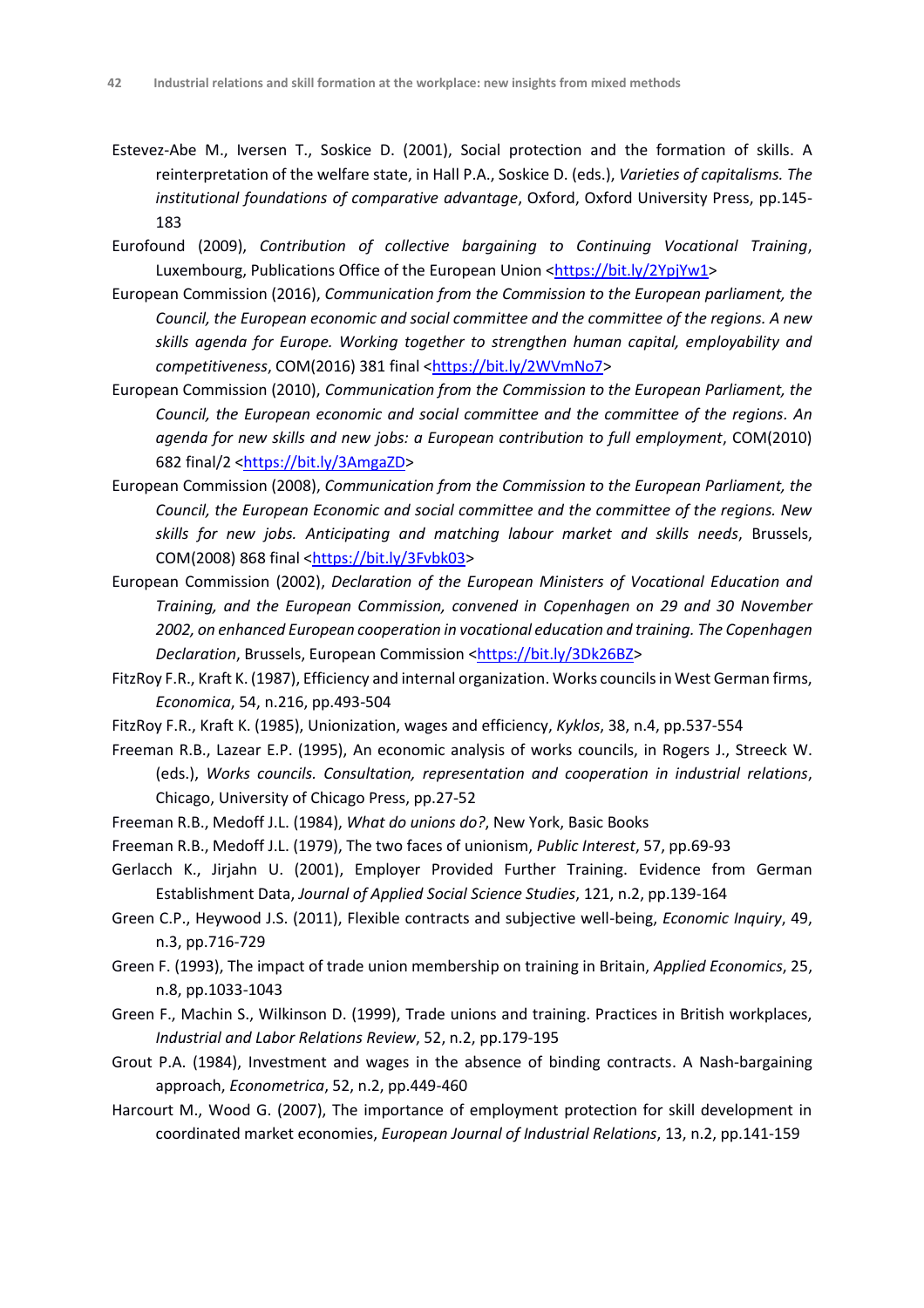- Hashimoto M. (1981), Firm-specific capital as a shared investment, *American Economic Review*, 71, n.3, pp.475-482
- Heidemann W. (1996), *A European comparison of financing arrangements for vocational training*, Brussels, ETUI
- Heyes J. (2007), Training, social dialogue and collective bargaining in Western Europe, *Economic and Industrial Democracy*, 28, n.2, pp.239-258
- Heyes J., Stuart M. (1998), Bargaining for Skills. Trade Unions and Training at the Workplace, *British Journal of Industrial Relations*, 36, n.3, pp.459-467
- Hirsch B. (1991), *Labor unions and the economic performance of firms*, Kalamazoo MI, W.E. Upjohn Institute for Employment Research [<https://bit.ly/2YFegXe>](https://bit.ly/2YFegXe)
- Hirsch B., Schnabel T., Schnabel C. (2010), Works councils and separations. Voice, monopoly and insurance effects, *Industrial Relations*, 49, n.4, pp.566-592
- Hoque K., Bacon N. (2008), Trade Unions, Union Learning Representatives and Employer-Provided Training in Britain, *British Journal of Industrial Relations*, 46, n.4, pp.702-731
- Hyman R. (2001), *Understanding European Trade Unionism. Between Market, Class and Society*, London, SAGE Publications
- Johnson R.B., Onwuegbuzie A.J., Turner L.A. (2007), Toward a definition of mixed methods research, *Journal of Mixed Methods Research*, 1, n.2, pp.112-133
- Katz E., Ziderman A. (1990), Investment in general training. The role of information and labor mobility, *The Economic Journal*, 100, n.403, pp.1147-1158
- Klindt M.P. (2017), Trade union renewal through local partnerships for skill formation, *Transfer*, 23, n.4, pp.441-455
- Kriechel B., Muehlemann S., Pfeifer H., Schütte M. (2014), Works councils, collective bargaining, and apprenticeship training - Evidence from German Firms, *Industrial Relations*, 53, n.2, pp.199-222
- Kristensen P.H., Rocha R.S. (2012), New roles for the trade unions. Five lines of action for carving out a new governance regime, *Politics & Society*, 40, n.3, pp.453-479
- Lazear E.P. (2009), Firm-specific human capital. A skill-weight approach, *Journal of Political Economy*, 117, n.5, pp.914-940
- Leuven E. (2005), The economics of private sector training. A survey of the literature, *Journal of Economic Surveys*, 19, n.1, pp.91-111
- Lincoln Y., Guba E.G. (1985), *Naturalistic Inquiry*, Newbury Park CA, SAGE Publications
- Lindsay C., Canduela J., Raeside R. (2012), Polarization in access to work-related training in Great Britain, *Economic and Industrial Democracy*, 34, n.2, pp.2015-2225
- Malcomson J. (1983), Trade unions and economic efficiency, *The Economic Journal*, 93, n.369, pp.51-65
- Manning A. (2006), A generalized model of monopsony, *The Economic Journal*, 116, n.508, pp.84-100
- McGuinness S., Ortiz L. (2016), Skill gaps in the workplace. Measurement, determinants and impacts, *Industrial Relations Journal*, 47, n.3, pp.253-278
- Mortensen D.T. (1970), A theory of wage and employment dynamics, in Phelps E., Holt C.C., Archibald G.C., Rapping L.A., Gould J.P., Hynes A., Taubman P.J., Alchian A.A., Mortensen D.T., Lucas Jr R.E., Winter Jr S.G., Gordon D.F., Nichols D.A., Wilkinson M., *Microeconomic foundations of employment and inflation theory*, New York, W.W. Norton & Company, pp.167-211
- Nowell L.S., Norris J.M., White D.E., Moules N.J. (2017), Thematic Analysis. Striving to Meet the Trustworthiness Criteria, *International Journal of Qualitative Methods*, 16, n.1, pp.1-13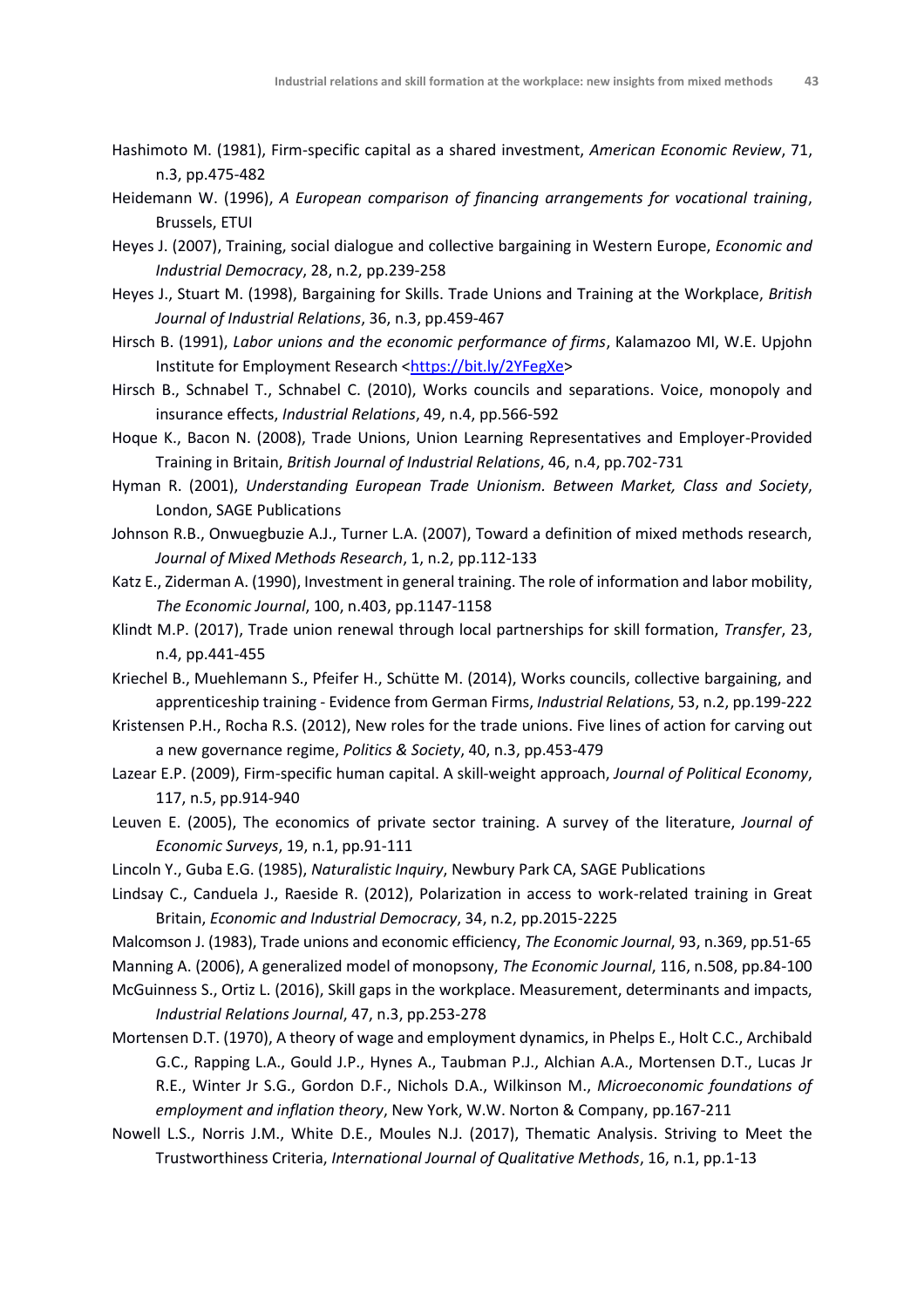OECD (2003), *Employment Outlook. Towards More and Better Jobs,* Paris, OECD Publishing OECD (2015), *Employment Outlook 2015*, Paris, OECD Publishing

- Oswald A.J. (1985), The economic theory of trade unions. An introductory survey, *Scandinavian Journal of Economics*, 87, n.2, pp.160-193
- Parent D. (2004), Incentives? The effect of profit sharing plans offered by previous employers on current wages, *Economics Letters*, 83, n.1, pp.37-42
- Pfeifer C. (2011), Works councils, union bargaining and quits in German firms, *Economic and Industrial Democracy*, 32, n.2, pp.243-260
- Pissarides C. (1985), Short-run equilibrium dynamics of unemployment, vacancies and real wages, *American Economic Review*, 75, n.4, pp.676-690
- Pulignano V., Stewart P. (2013), Firm-level restructuring and unions strategies in Europe. Local union responses in Ireland, Italy and the Netherlands, *Work, Employment and Society*, 27, n.5, pp.842-859
- Quintini G. (2014), *Skills at work. How skills and their use matter in the labour market*, OECD Social, Employment and Migration Working Paper n.158, Paris, OECD [<https://bit.ly/3Fy7Olv>](https://bit.ly/3Fy7Olv)
- Rogers J., Streeck W. (1995), *Works councils*, Chicago, University of Chicago Press
- Sacchi S. (2015), Conditionality by other means. EU involvement in Italy's structural reforms in the sovereign debt crisis, *Comparative European Politics*, 13, n.1, pp.77-92
- Stegmaier J. (2012), Effects of works councils on form-provided further training in Germany, *British Journal of Industrial Relations*, 50, n.4, pp.667-689
- Trampusch C., Eichenberger P. (2012), Skills and industrial relations in coordinated market economies - Continuing vocational training in Denmark, the Netherlands, Austria and Switzerland, *British Journal of Industrial Relations*, 50, n.4, pp.644-666
- Tüselmann H-J., McDonald F., Heise A., Allen M.M.C., Voronkova S. (2007), *Employee Relations in Foreign-Owned Subsidiaries*, New York, Palgrave Macmillan
- Wiß T. (2017), Employee representatives' influence on continuing vocational training. The impact of institutional context, *European Journal of Industrial Relations*, 23, n.2, pp.169-185
- Zwick T. (2005), Continuing Vocational Training Forms and Establishment Productivity in Germany, *German Economic Review*, 6, n.2, pp.155-184
- Zwick T. (2004), Employee participation and productivity, *Labour Economics*, 11, n.6, pp.715-740